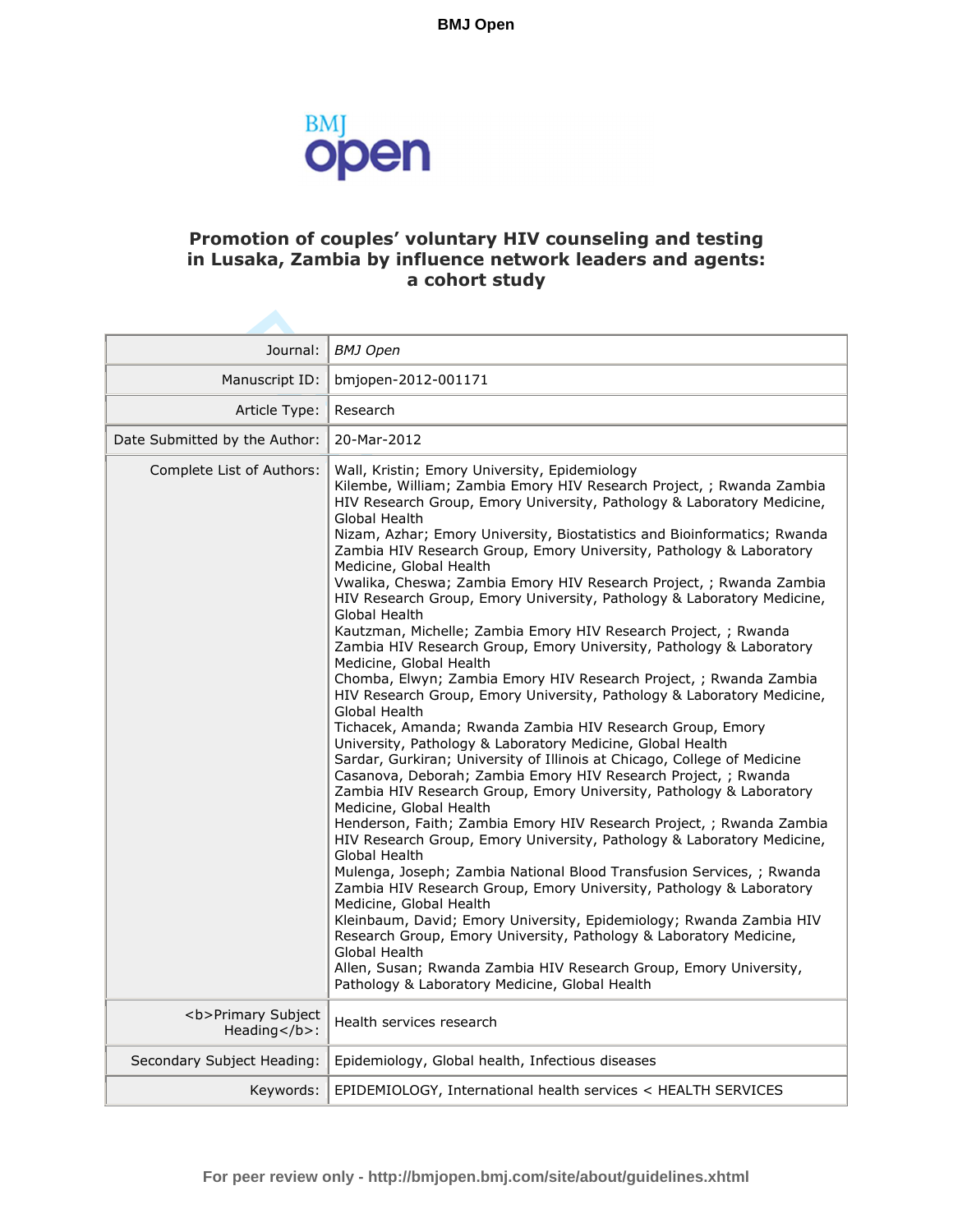| ADMINISTRATION & MANAGEMENT, HIV & AIDS < INFECTIOUS DISEASES |
|---------------------------------------------------------------|
| <b>SCHOLARONE™</b><br>Manuscripts                             |
|                                                               |
| TO                                                            |
|                                                               |
| <b>CLASS</b>                                                  |
| ONL                                                           |
|                                                               |
|                                                               |
|                                                               |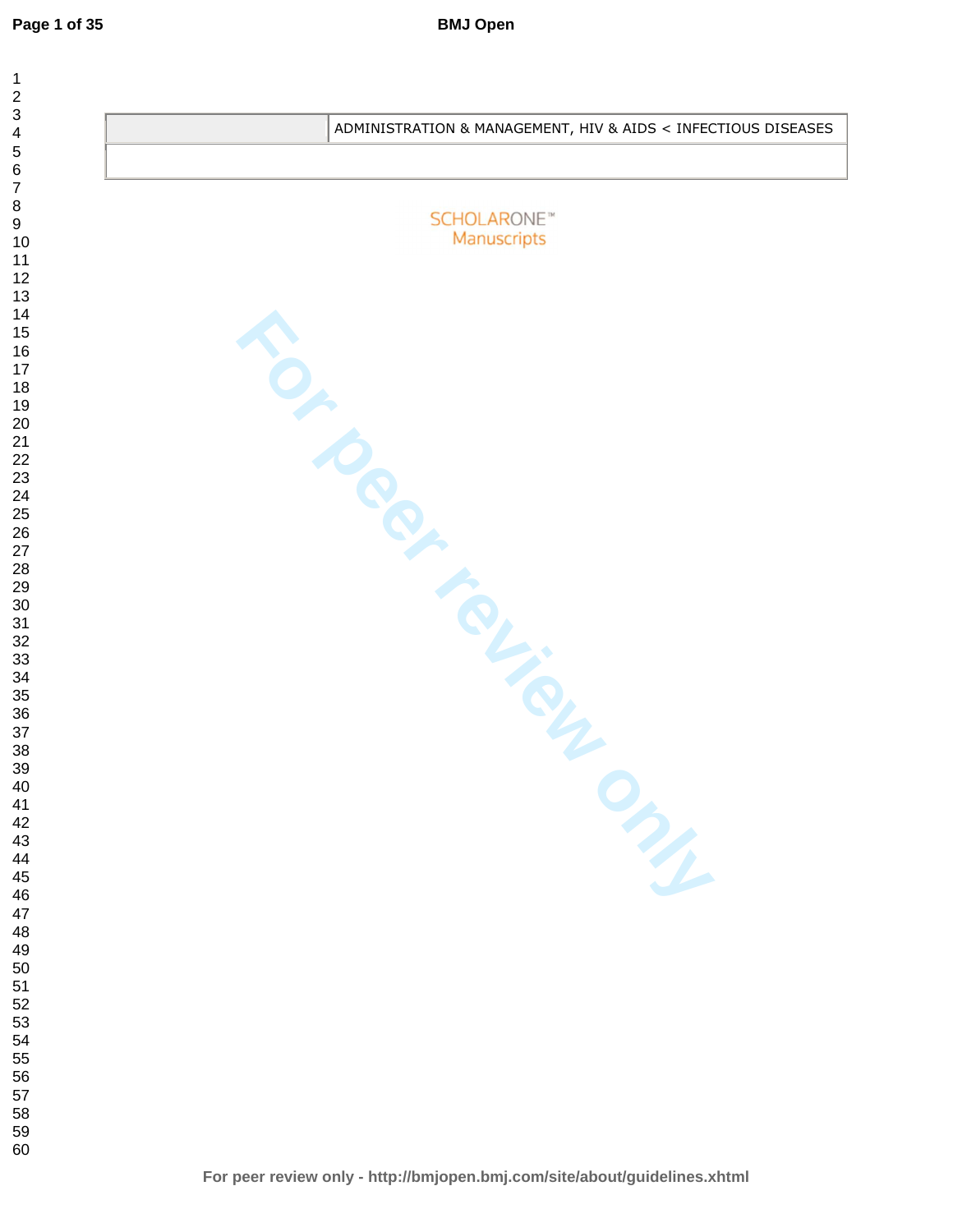Research Report

# **Promotion of couples' voluntary HIV counseling and testing in Lusaka, Zambia by influence network leaders and agents: a cohort study**

William Kilembe, Azhar Nizam, Cheswa Vwalika, Michelle Ka<br>
anda Tichacek, Gurkiran Sardar, Deborah Casanova, Faith Hend<br>
Mulenga, David Kleinbaum, Susan Allen<br>
mda Zambia HIV Research Group, Dept of Pathology & Labora<br>
ine Kristin M Wall, William Kilembe, Azhar Nizam, Cheswa Vwalika, Michelle Kautzman, Elwyn Chomba, Amanda Tichacek, Gurkiran Sardar, Deborah Casanova, Faith Henderson, Joseph Mulenga, David Kleinbaum, Susan Allen

All authors: Rwanda Zambia HIV Research Group, Dept of Pathology & Laboratory Medicine, School of Medicine and Hubert Dept of Global Health, Rollins School of Public Health, Emory University, Atlanta, GA, USA

William Kilembe MD MSc, Cheswa Vwalika MD MPH, Michele Kautzman MD MPH, Elwyn Chomba MD, Gurkiran Sardar MD MPH, Deborah Casanova MPH, Faith Henderson MPH, Joseph Mulenga MD MBA; Zambia Emory HIV Research Project, Lusaka, Zambia

Additional affiliations:

Kristin M Wall, MS PhD (cand), and David Kleinbaum, PhD, Department of Epidemiology, Rollins School of Public Health, Emory University, Atlanta, GA, USA Azhar Nizam, MS, Department of Biostatistics and Bioinformatics, Rollins School of Public Health, Emory University, Atlanta, GA, USA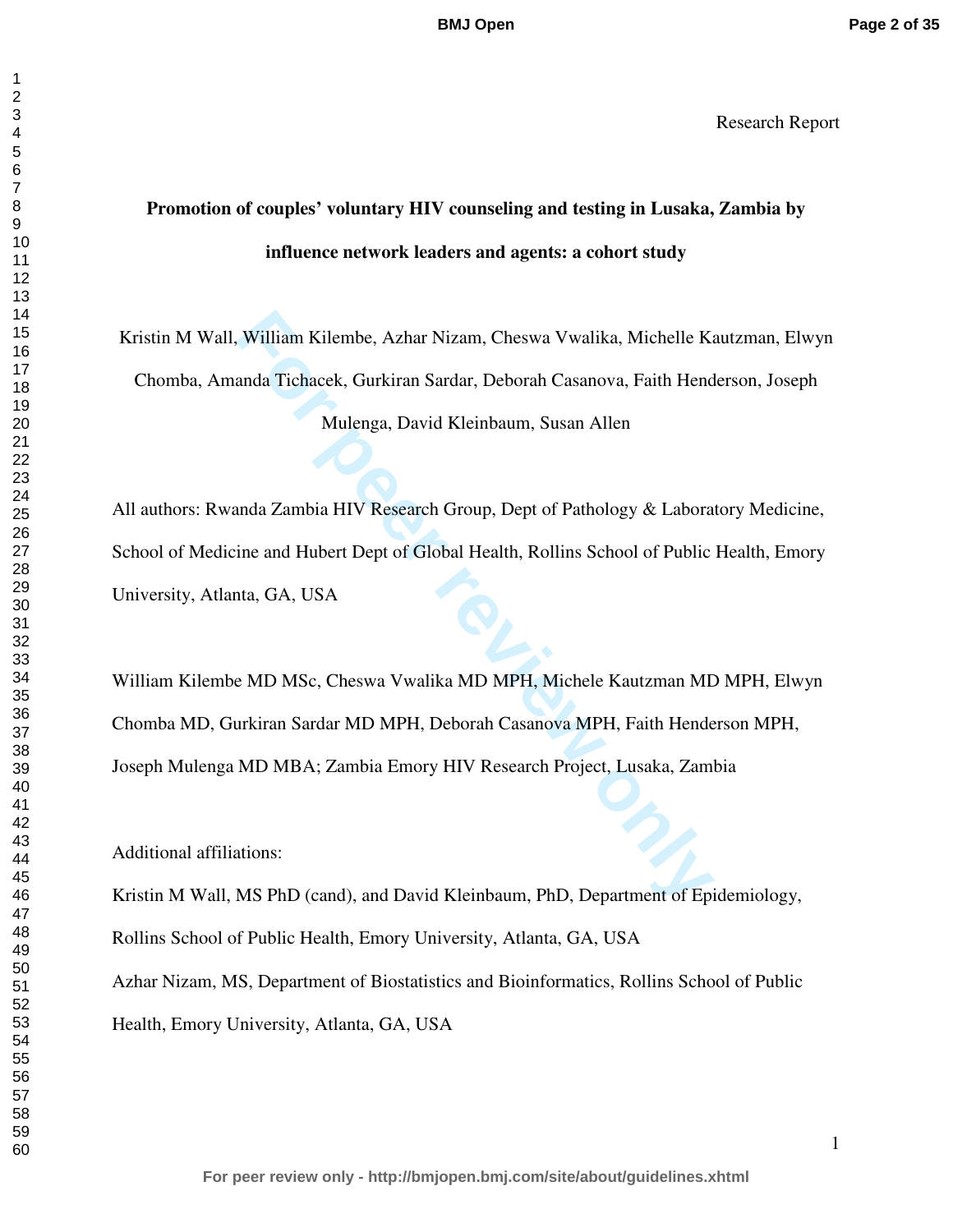### **BMJ Open**

Elwyn Chomba, MD, University Teaching Hospital and University of Zambia School of Medicine, Lusaka, Zambia

Joseph Mulenga MD MBA, Zambia National Blood Transfusion Services, Lusaka, Zambia

Gurkiran Sardar, MD, MPH, University of Illinois at Chicago, College of Medicine, Chicago, IL,

USA

Susan Allen MD MPH and Amanda Tichacek MPH, Department of Pathology and Laboratory Medicine, School of Medicine, Emory University, Atlanta, GA, USA

**Running Head:** Couples' voluntary HIV counseling and testing promotions

## **Corresponding Author:**

Kristin M Wall

Department of Epidemiology, School of Public Health, Emory University

1518 Clifton Road NE, 3rd Floor

Atlanta, GA 30322

Phone: (512) 785-4779

E-mail: kmwall@emory.edu

**Keywords:** community workers, couples' voluntary counseling and testing, HIV, Zambia

#### **Word Count:**

Text: 2960 words

Abstract: 299 words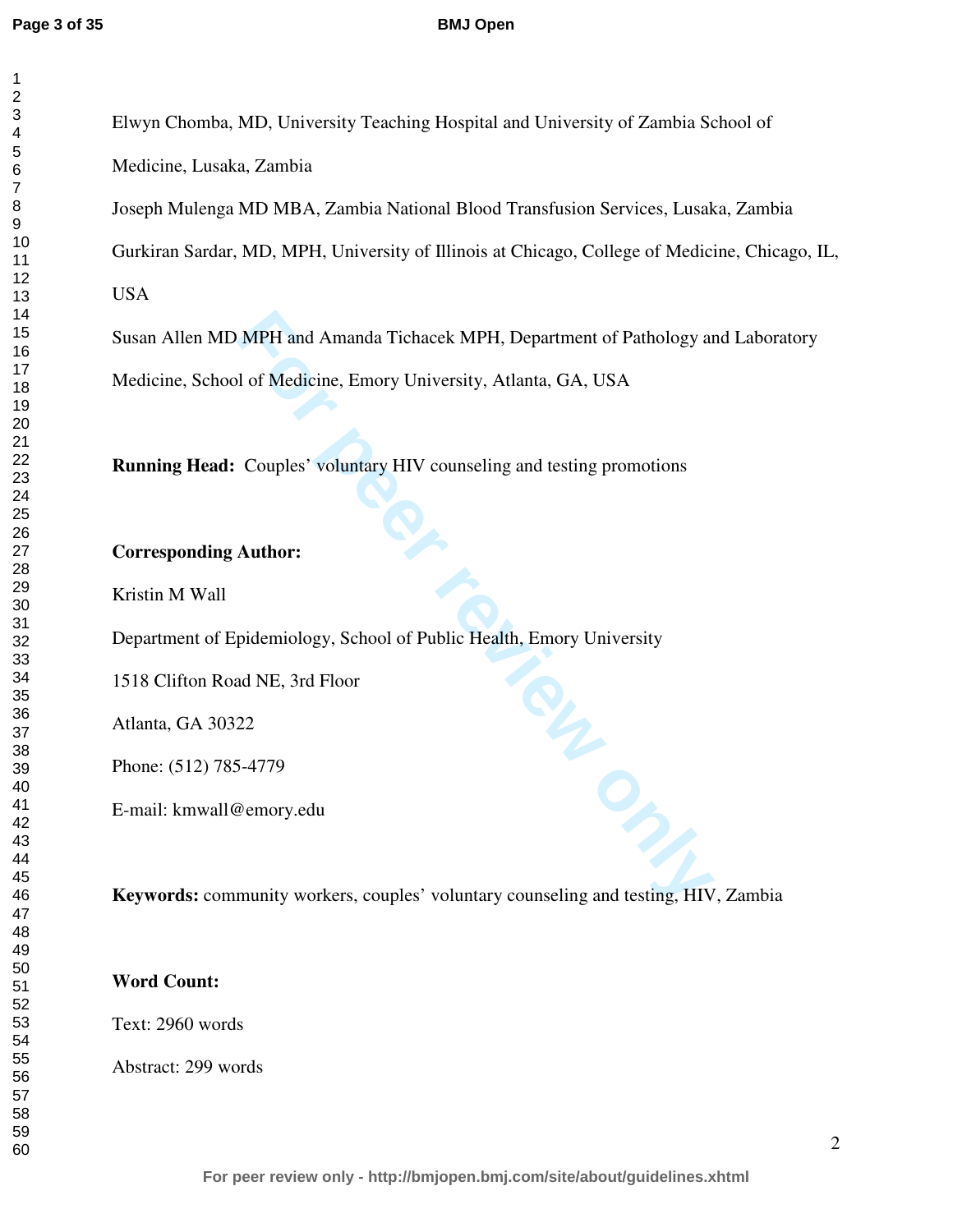## **ABSTRACT**

**Objectives:** Hypothesizing that predictors of CVCT promotions can be identified to increase CVCT uptake, this study identified predictors of successful CVCT promotion in Lusaka, Zambia.

**Design:** Cohort study

**Setting**: Lusaka, Zambia

**Participants**: 68 influential network leaders [INLs] identified 320 agents [INAs] who delivered 29119 CVCT invitations to heterosexual couples

**Intervention:** The CVCT promotional model used INLs who identified INAs who in turn conducted community-based promotion and distribution of CVCT invitations from July 2004- December 2005.

Primary outcome measure: The primary outcome of interest was couple testing (yes/no) after receipt of a CVCT invitation. INA, couple, and invitation characteristics predictive of couples' testing were evaluated accounting for two-level clustering.

Zambia<br>
influential network leaders [INLs] identified 320 agents [INAs]<br>
vitations to heterosexual couples<br>
he CVCT promotional model used INLs who identified INAs w<br>
uunity-based promotion and distribution of CVCT invitat **Results:** INAs delivered 29119 invitations resulting in 1727 couples testing (6% success rate). In multivariate analyses, INA characteristics significantly predictive of CVCT uptake included promoting in community-based (adjusted odds ratio [aOR]=1.3; 95% confidence interval  $[CI] = 1.0-1.8$ ) or health ( $aOR = 1.5$ ;  $95\% CI = 1.2-2.0$ ) networks versus private networks, being employed in the sales/service industry ( $aOR=1.5$ ;  $95\%CI=1.0-2.1$ ) versus unskilled manual labor, owning a home (aOR=0.7;  $95\%$ CI=0.6-0.9) versus not, and testing for HIV with a partner  $(aOR=1.4; 95\%CI=1.1-1.7)$  or alone  $(aOR=1.3; 95\%CI=1.0-1.6)$  versus never testing. Cohabiting couples were more likely to test (aOR=1.4;  $95\%$ CI=1.2-1.6) than non-cohabiting couples. Context characteristics predictive of CVCT uptake included inviting couples (aOR=1.2;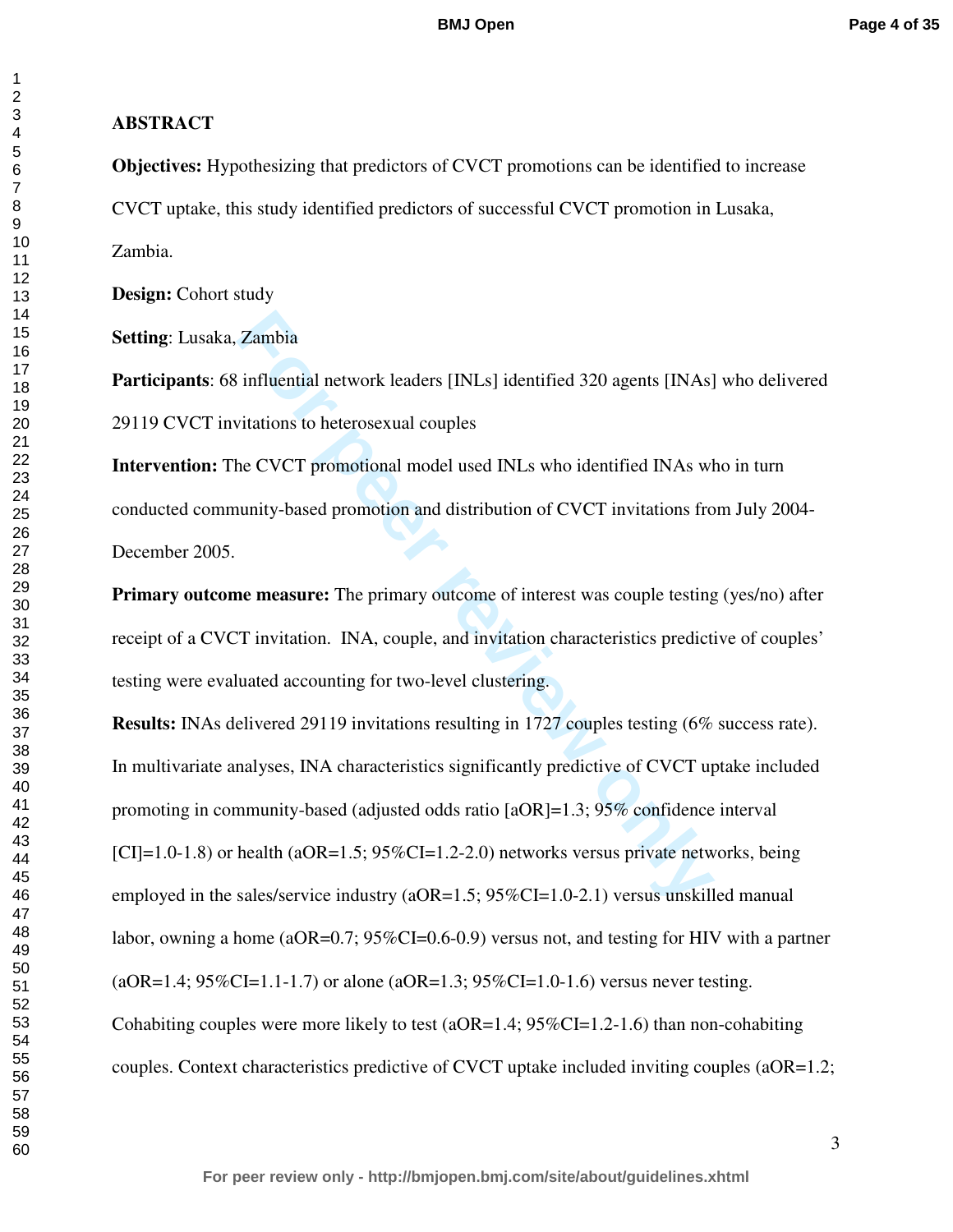#### **BMJ Open**

95%CI=1.0-1.4) versus individuals, the woman (aOR=1.6;  $95\%$ CI=1.2-2.2) or couple (aOR=1.4;  $95\%$ CI=1.0-1.8) initiating contact versus the INA, the couple being socially acquainted with the INA (aOR=1.6;  $95\%$ CI=1.4-1.9) versus having just met, home invitation delivery (aOR=1.3; 95%CI=1.1-1.5) versus elsewhere, and easy invitation delivery (aOR=1.8; 95%CI=1.4-2.2) versus difficult as reported by the INA.

**For Fight Conclusions:** This study demonstrated the ability of influential people to promote CVCT and identified agent, couple, and context-level predictors of CVCT uptake in Lusaka, Zambia. We encourage the development of CVCT promotions in other sub-Saharan African countries to support sustained CVCT dissemination.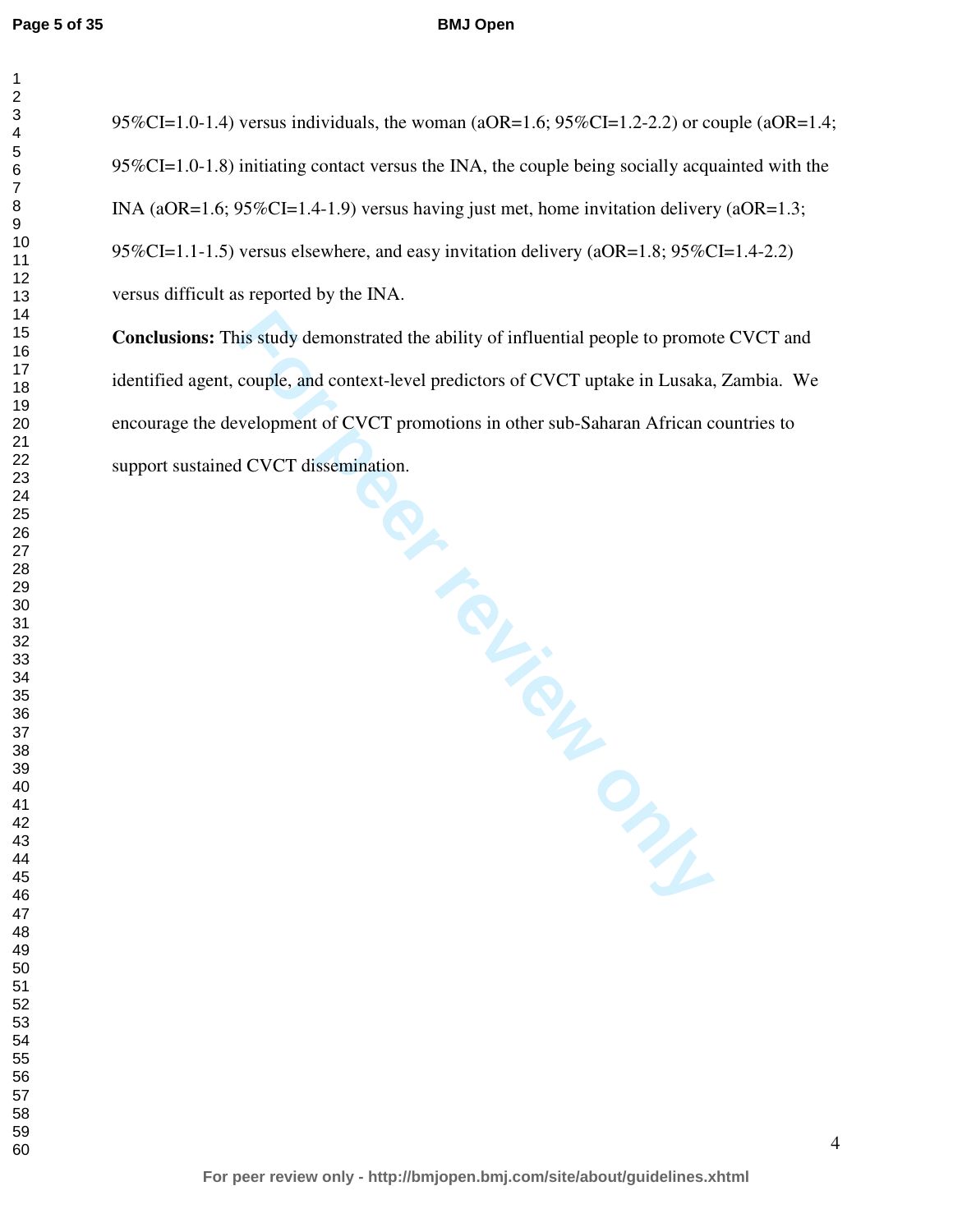## **ARTICLE SUMMARY**

## **Article Focus**

- Given preliminary findings from Zambia and Rwanda suggesting successful communitybased promotion, we hypothesize that predictors of CVCT promotions can be identified to increase CVCT uptake in Lusaka, Zambia.
- This study evaluated the ability of community-based activities to promote CVCT and identified predictors of CVCT uptake in Lusaka, Zambia.

## **Key Messages**

- Here, we demonstrated not only the feasibility of CVCT promotions using influential network agent and leaders (INAs and INLs) to promote CVCT, but also identified practical INA, couple, and invitation-level predictors of CVCT uptake.
- re demonstrated not only the feasibility of CVCT promotions us<br>a gent and leaders (INAs and INLs) to promote CVCT uptales.<br>II INA, couple, and invitation-level predictors of CVCT uptake.<br>dictors of CVCT uptake included: re • The predictors of CVCT uptake included: recruiting INAs who have tested with partners, focusing invitations on INA acquaintances, issuing invitations to couples and in a discreet location, and utilizing INAs from non-governmental and health networks.

## **Strengths and Limitations**

- These predictors can be used to enhance CVCT promotions in Zambia and may be extended as a framework to other locales, with adaptation based on location-specific predictors of CVCT promotions
- Country-specific differences in CVCT promotions indicate that more research into country-specific predictors of CVCT may be necessary for successful CVCT promotions in other locales.

## **BACKGROUND**

In 2009, 68% of the global HIV-positive population resided in sub-Saharan Africa, equating to

roughly 22.5 million cases. Zambia has one of the largest HIV burdens, with roughly 980 000

prevalent and 76 000 incident cases in 2009,[1] and HIV prevalence is roughly twice as high in

urban (20%) versus rural (<10%) Zambia.[2]

Heterosexual transmission is the primary cause of incident HIV infections in sub-Saharan

Africa where discordant couples (an HIV+ and HIV- partner) in long-term relationships

represent the largest group at-risk for HIV.[1, 3] In urban Zambia, roughly 60% of new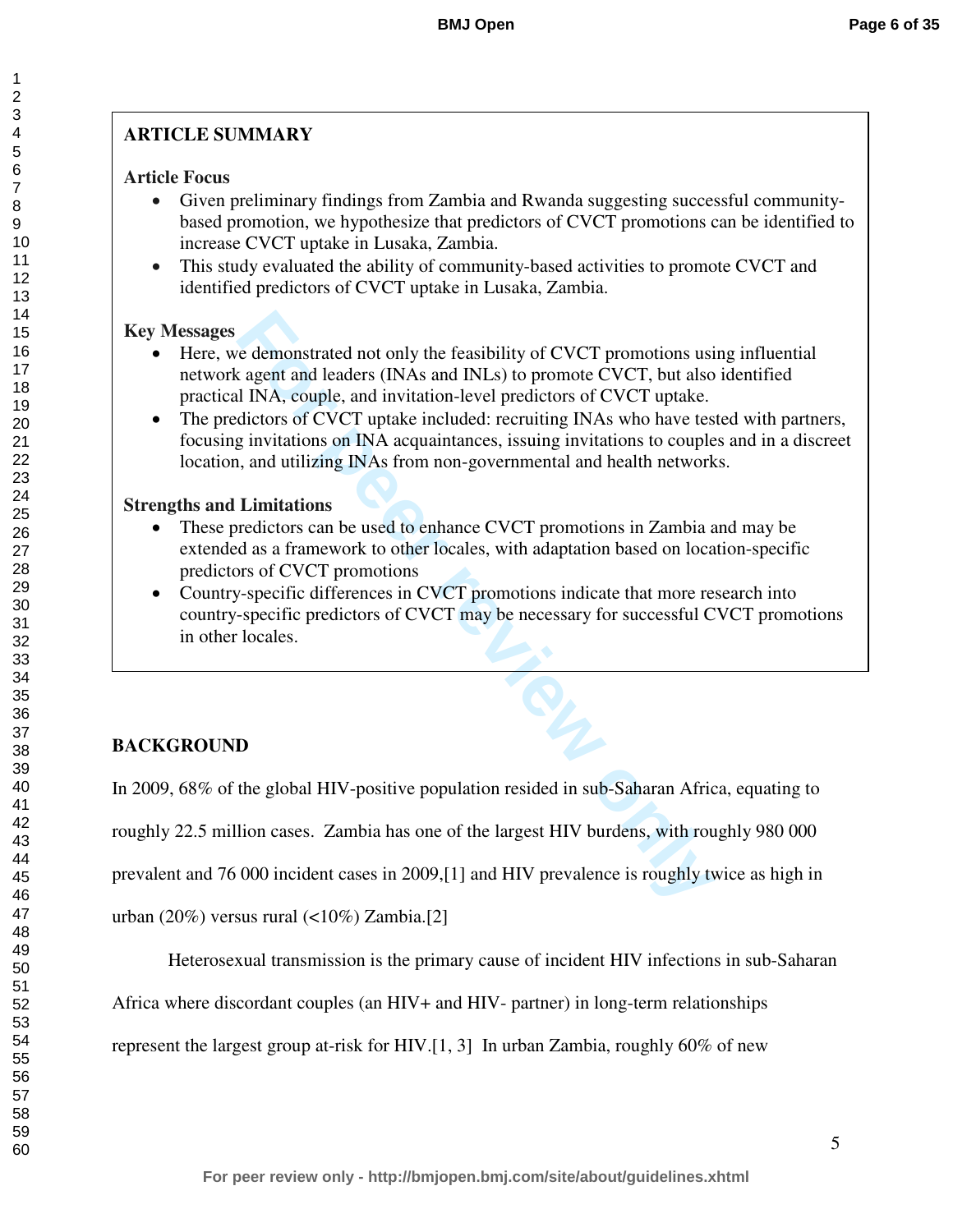#### **BMJ Open**

infections occurred between married/cohabiting heterosexual couples [3], and 17% of pregnant couples in Lusaka were discordant.[4]

rounseling and testing [VCT] is an evidence-based strategy to incase high-risk behavior, and decrease transmission.[5] Couples'<br>rtners are tested and mutually disclose results, addresses issues v<br>duction planning based on Knowledge of HIV serostatus is critical for transmission prevention. According to the 2007 Zambia Demographic and Health Survey, although most adults know where to receive an HIV test, only 35% of women and 20% of men have ever tested and received results.[2] Voluntary HIV counseling and testing [VCT] is an evidence-based strategy to increase serostatus awareness, decrease high-risk behavior, and decrease transmission.[5] Couples' VCT [CVCT], in which both partners are tested and mutually disclose results, addresses issues with disclosure, allows for risk-reduction planning based on partner serostatus, and decreases high-risk behavior.[6-8] However, though CVCT effectively targets the highest at-risk group in sub-Saharan Africa, it has not been widely disseminated due to lack of demand and subsequent lack of funding. Lack of demand primarily results from insufficient knowledge about the possibility of couple serodiscordance and CVCT services.[8-11]

The Zambia-Emory HIV Research Project [ZEHRP], based in Lusaka, provides CVCT services. ZEHRP and other groups have shown clinic and community-based CVCT promotions can increase CVCT awareness and demand.[4, 11-14] Social networks and community leaders are critical in changing perceptions towards HIV/AIDS and other health issues in sub-Saharan Africa;[15-18] at ZEHRP, CVCT promotional efforts are directed by influential network leaders [INLs] and agents [INAs], based in the Social Networks and Social Support Theory.[19] This study assessed the ability of INLs and INAs to promote CVCT and identified predictors of CVCT uptake in Lusaka.

#### **METHODS**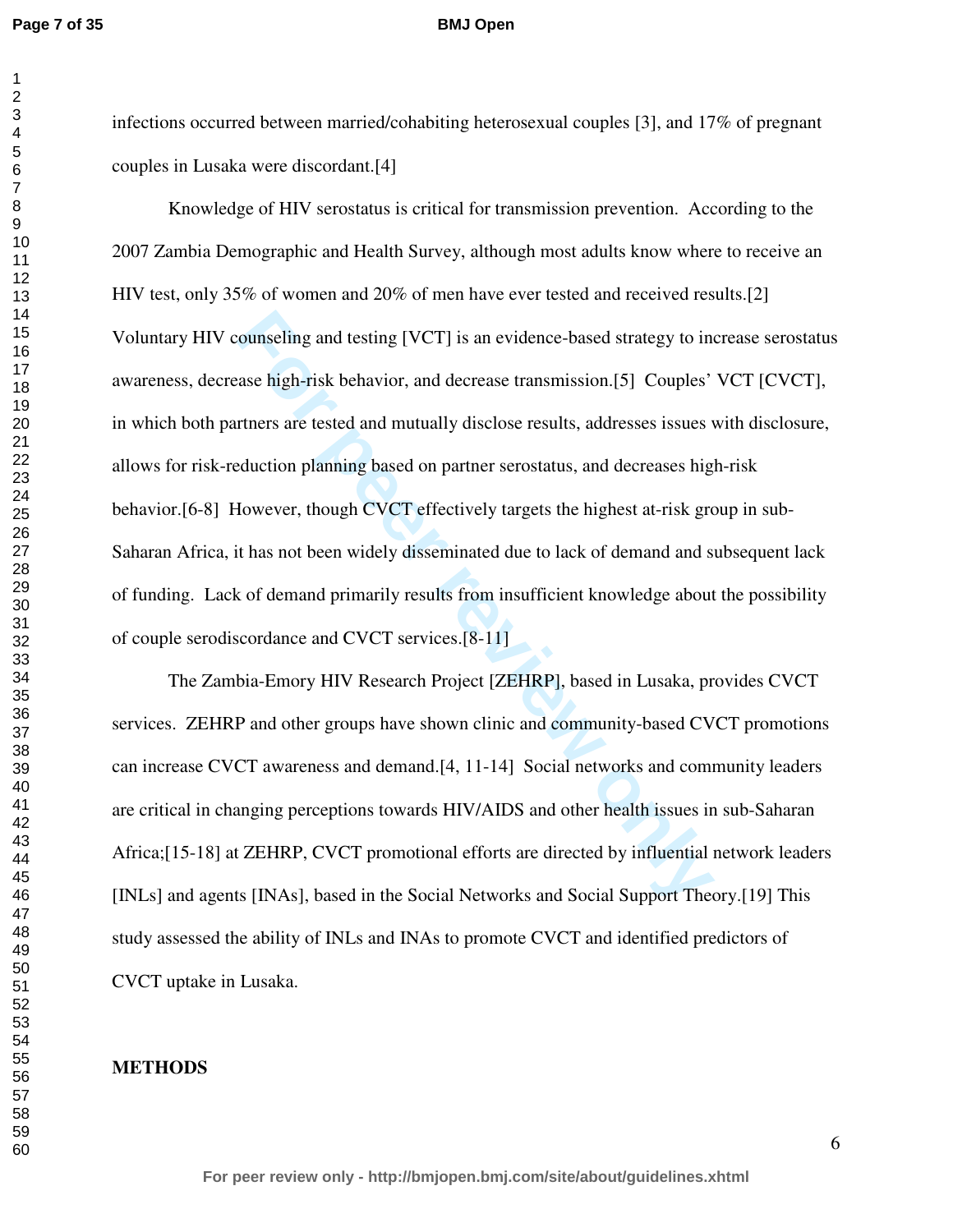## **INL and INA recruitment and training**

ZEHRP CVCT promotions maximize program impact by utilizing two existing social networks levels -- INLs and INAs. INL and INA recruitment and training methods are described elsewhere.[13, 20] Briefly, INLs were identified from CVCT consensus meetings and national/citywide umbrella referrals from four social networks (faith-based/religious, health, private, and community-based/non-governmental organizations [CBO/NGO]). INLs identified INA candidates from their respective networks, and final selection was made after interviewing with experienced ZEHRP counselors. Enrolled INAs received four-day training in HIV/AIDS health advocacy/outreach, social networking, CVCT promotions, and observation of successful door-to-door ZEHRP promotional strategies. INLs and INAs completed demographic questionnaires and were offered CVCT or VCT.

### **CVCT promotions**

munity-based/non-governmental organizations [CBO/NGO]). If<br>from their respective networks, and final selection was made after<br>all ZEHRP counselors. Enrolled INAs received four-day training<br>foutreach, social networking, CVC CVCT promotional activities took place from July 2004-December 2005 in two randomly selected neighborhoods as described elsewhere.[21] Briefly, of eight neighborhoods assessed as potential sites, three were selected based on similar population size, infrastructure, and with consideration of geographic distance to minimize spillover effects. Two of these were randomly assigned to CVCT promotions while the third had no promotions. Given the catchment areas of these two neighborhoods (99 280 and 85 022 individuals), it was assumed that couples would rarely receive multiple invitations. INAs distributed invitations to couples or individuals within their neighborhoods which detailed CVCT facility directions and procedures. Couples could be cohabiting or non-cohabiting. Invitations included a unique ID, INA identifier, and a receipt portion that the INA retained and submitted bi-weekly. The receipt portion contained the invitation ID and space to record the date, time, place of invitation, relationship of the INA and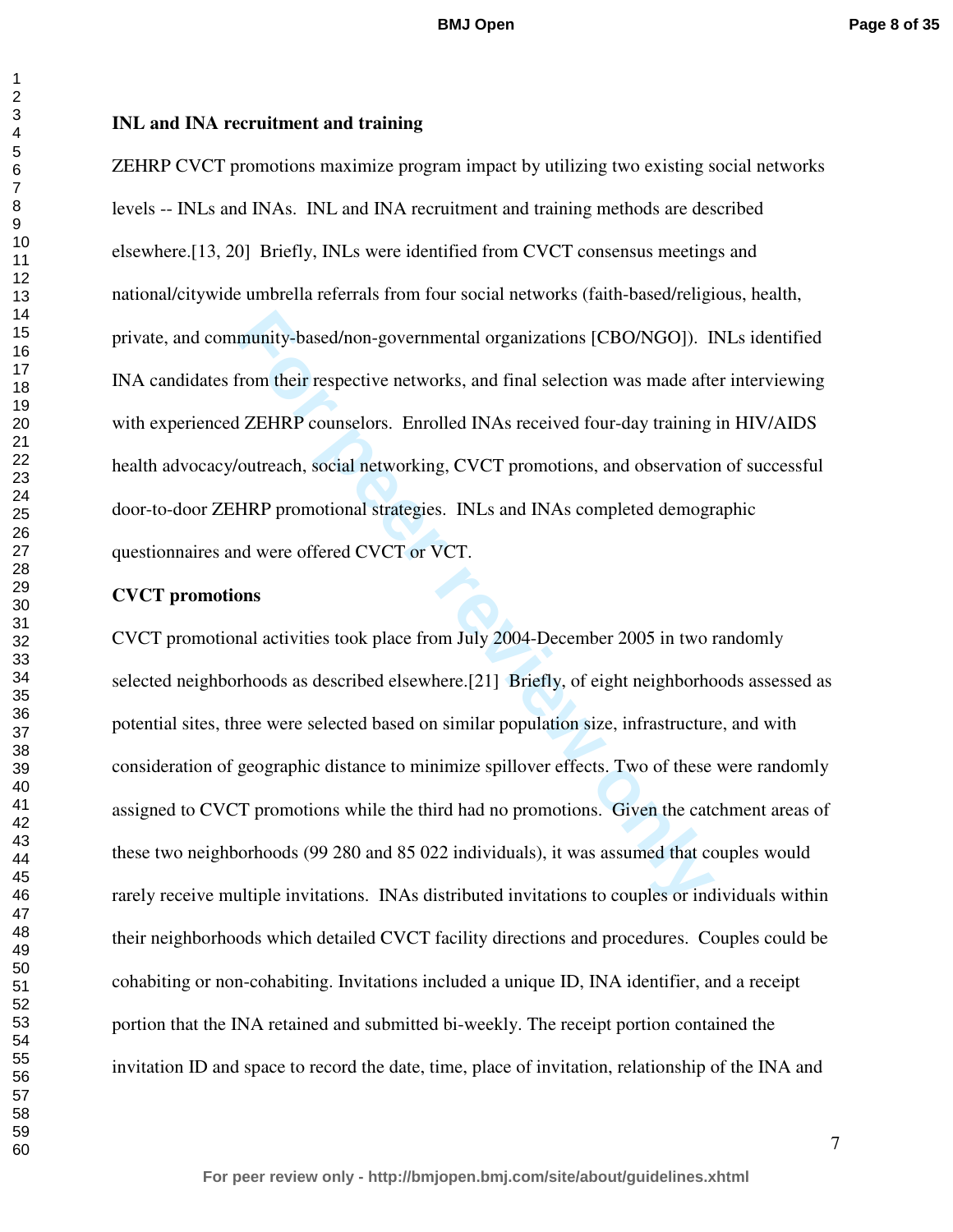#### **BMJ Open**

recipient, recipient description (man, woman, or couple), recipients' age(s), residence, marital status, and INA's perception of the difficulty of invitation delivery.

Before March 18, 2005, INAs received \$0.21/invitation issued and an additional \$4.20/couple attending CVCT. Beginning March 19, 2005, payment/invitation was reduced to \$0.11 and payment/couple attending CVCT was increased to \$5.25 to deter fraudulent invitation delivery. In addition to fixed CVCT sites, which could serve 30 couples/day, a mobile HIV testing unit, which could serve an additional 30 couples/day, was available for nine months in one neighborhood and then nine months in the other. Mobile testing sites were selected based on facility (churches, schools, and community centers) availability. For perspective, Purchasing Power Parity in Zambia, an adjusted measure of per-capita-income number, is \$1500/year,[22] and the proportion of Zambians living on less than \$1/day is 63.6%.[23]

## **CVCT procedures**

ition to fixed CVCT sites, which could serve 30 couples/day, a n<br>ch could serve an additional 30 couples/day, was available for ni<br>d and then nine months in the other. Mobile testing sites were s<br>s, schools, and community CVCT procedures are described elsewhere.[13] Briefly, couples participate in group counseling, joint pre-test counseling, and, for those testing, confidential informed consent procedures, phlebotomy, two rapid HIV tests,[24] and joint post-test counseling and test result delivery. CVCT services were free and transportation to testing sites was reimbursed. Invitation receipts were collected from INA-invited couples and the invitation ID was linked to the couple ID number. The study was approved by the Emory University IRB and the University of Zambia Research Ethics committee. Informed consent was obtained from all study participants.

### **Statistical analysis**

Counts (percentages) for categorical variables and means (standard deviations) for continuous variables were calculated for INL, INA, couple, and invitation-level characteristics. Number of invitations distributed was tabulated by INA characteristic as were success rates (the number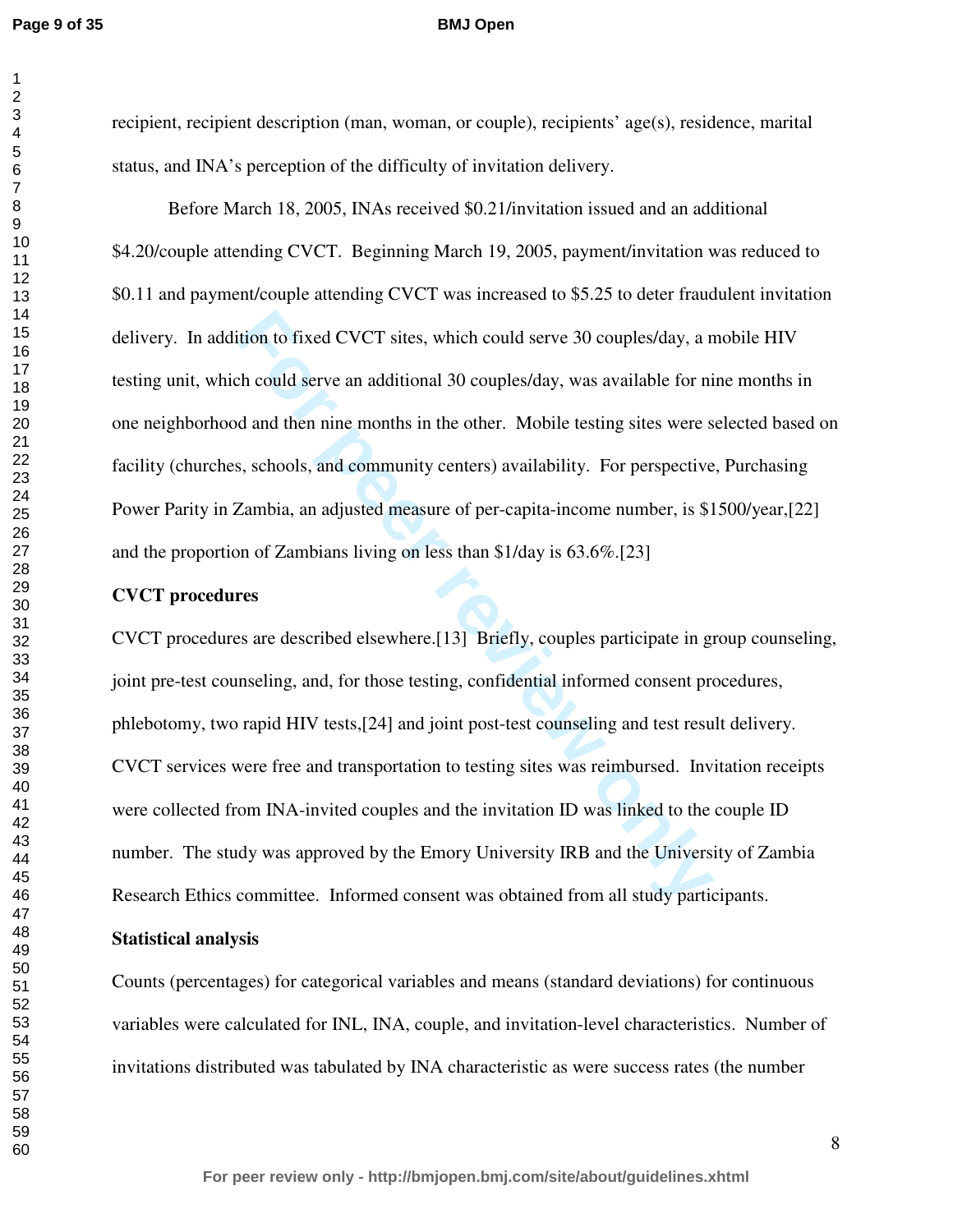### **BMJ Open**

couples tested/number invitations distributed). Analyses were stratified by couple cohabitation status to identify differences in CVCT uptake and predictors of success. INAs not achieving  $\geq$ 1.5% success were excluded from analyses to prevent inclusion of INAs systematically returning fraudulent receipts.

ration settential invitations. Generalized estimating<br> **For the association between couple and invitation-level characteric itations.** Since couple and invitation-level data are clustered at t<br> **FINAs and INLs, GEE methods** Crude odds ratios [ORs], 95%CIs, and p-values evaluated associations between INAlevel characteristics predictive of successful invitations. Generalized estimating equation [GEE] methods evaluated the association between couple and invitation-level characteristics predictive of successful invitations. Since couple and invitation-level data are clustered at two-levels, within individual INAs and INLs, GEE methods accounted for non-independence of observations.

INA, couple, and invitation-level variables significant (Bonferroni corrected pvalue=0.002) in univariate analyses were entered into a multivariate logistic regression model, and variables were examined for multi-collinearity. GEE methods accounted for clustering of couple and invitation-level characteristics within individual INAs and INLs. Data analysis was conducted with SASv9.2 (North Carolina, USA).

#### **RESULTS**

#### **INL characteristics**

Sixty-eight INLs were recruited from CBO/NGO, faith-based, health, and private sector networks. Average INL age was 45 (inter-quartile range [IQR]=36-52), and 68% were men. Average years living in Lusaka was 25 (IQR=15-34), and 72% were married. Almost all INLs understood Nyanja and/or Bemba or English, roughly half owned their home, and most had previously tested for HIV (Table 1).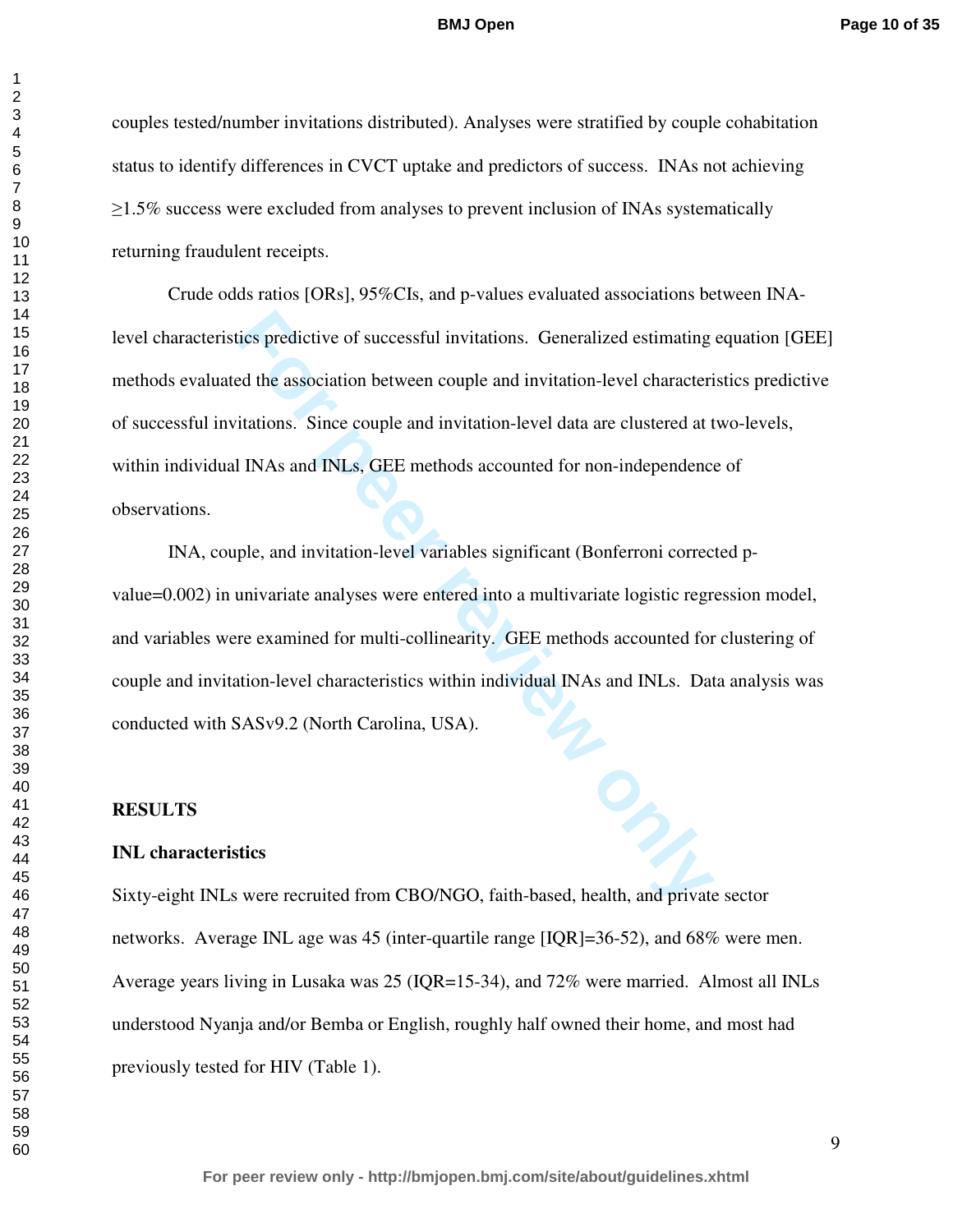#### **BMJ Open**

## **INA characteristics associated with couples' testing (Tables 1-2)**

INLs recruited 320 INAs (excluding 70 INAs with <1.5% success), and overall, INAs distributed 29 119 invitations with 1727 couples tested for an average of 91 invites/INA and 5 couples tested/INA. INAs affiliated with CBO/NGOs distributed more than average invitations/INA and were more likely to successfully invite cohabiting couples relative to private network INAs. Health network INAs also distributed a high number of average invitations/INA and were more successful among all couples relative to private network INAs (Tables 1-2).

INAs also distributed a high number of average invitations/INA a<br>g all couples relative to private network INAs (Tables 1-2).<br>As were women, and performance with respect to invitations deli<br>e number of couples tested was s Most INAs were women, and performance with respect to invitations delivered, success rates, and average number of couples tested was similar by gender (Table 1). Average INA age was 37 (IQR=29-44), and older INAs were significantly more successful among cohabiting, but less successful among non-cohabiting, couples relative to younger INAs (Table 2). The average number of years living in Lusaka was 21 (IQR=11-30) (data not shown), and years living in Lusaka significantly predicted successful invitation among cohabiting couples (Table 2).

Married INAs were significantly more successful among cohabiting couples relative to divorced, widowed, or single INAs (Table 2). Divorced INAs had very low success rates among non-cohabiting couples (Table 1). Among INAs with a partner, years of current relationship had a similar effect as age, with longer unions associated with significantly decreased success among non-cohabiting couples.

Seventy-four percent of INAs were sales/service industry employees, and these INAs were significantly more successful among cohabiting and non-cohabiting couples relative to unskilled manual laborers. Professional and agricultural sector employees were also more successful among non-cohabiting couples (Table 2). Eighty percent of INAs could read English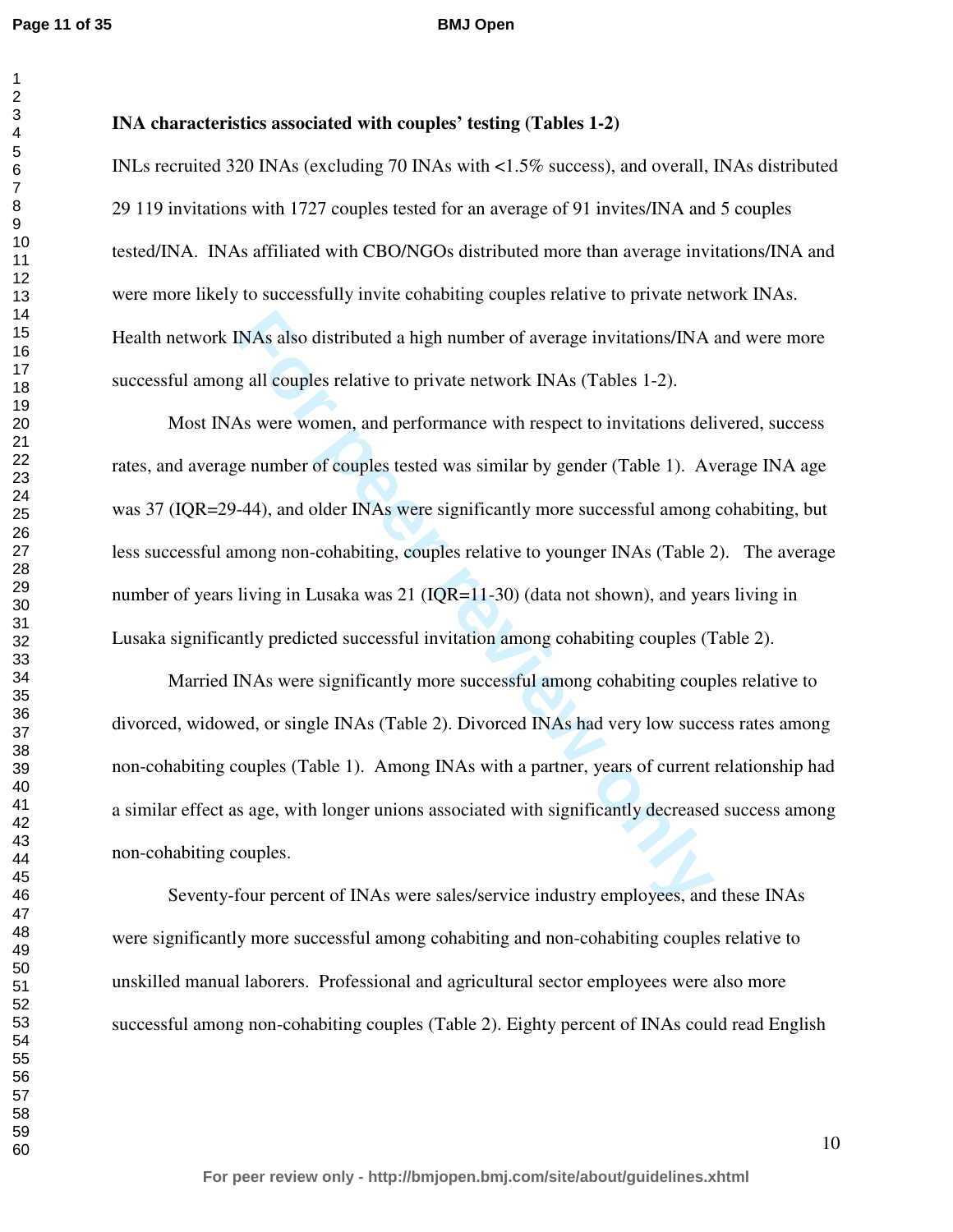(Table 1), and this was associated with successful invitations among non-cohabiting couples only.

Over half of INAs rented their home. The 38% who owned a home were less successful than those who rented or lived in housing provided by others; with stratification this remained significant only among cohabiting couples (Table 2). Two percent of INAs had housing provided by an employer and were substantially more successful among cohabiting couples (Table 1).

Only 57% of INAs reported having tested for HIV with a partner (22%) or alone (35%) (Table 1). INAs testing for HIV with a partner were more successful among all couples, and testing alone was associated with higher success among non-cohabiting couples relative to never testing (Table 2).

Seventy INAs did not achieve 1.5% success and were excluded from analyses. These INAs distributed 125 invitations/INA and were similar to INAs in the analysis by gender ( $\chi^2$  test of association=0.8, p=0.4), age (t-statistic=-1.9, p=0.06), and network ( $χ2=3.7$ , p=0.3).

and were substantially more successful among cohabiting couple<br>
6 of INAs reported having tested for HIV with a partner (22%) c<br>
testing for HIV with a partner were more successful among all c<br>
8 associated with higher suc Of 29 119 invitations, 9707 (33.3%) were delivered prior to March 19, 2005 (prior to the incentive structure change) and 19 412 (66.7%) were delivered on/after that date. Of the 1727 couples who tested, 939 were invited prior to March 19, 2005 and 788 were invited on/after that date, an invitation success rate of 9.7% prior to and 4.1% after the incentive change ( $p<0.0001$ ). Prior to the incentive change, the number of invites distributed/INA increased steadily from 112 to 247, and the number of couples tested/INA increased from 3 to 7. After the incentive change, invites/INA dropped to 42, but the number of couples tested/INA increased from 5 to 7. It should be noted that fewer INAs were trained by the end of March as INA enrollment became more selective and more productivity was expected per INA.

**Couple and invitation characteristics associated with couples' testing (Table 3)**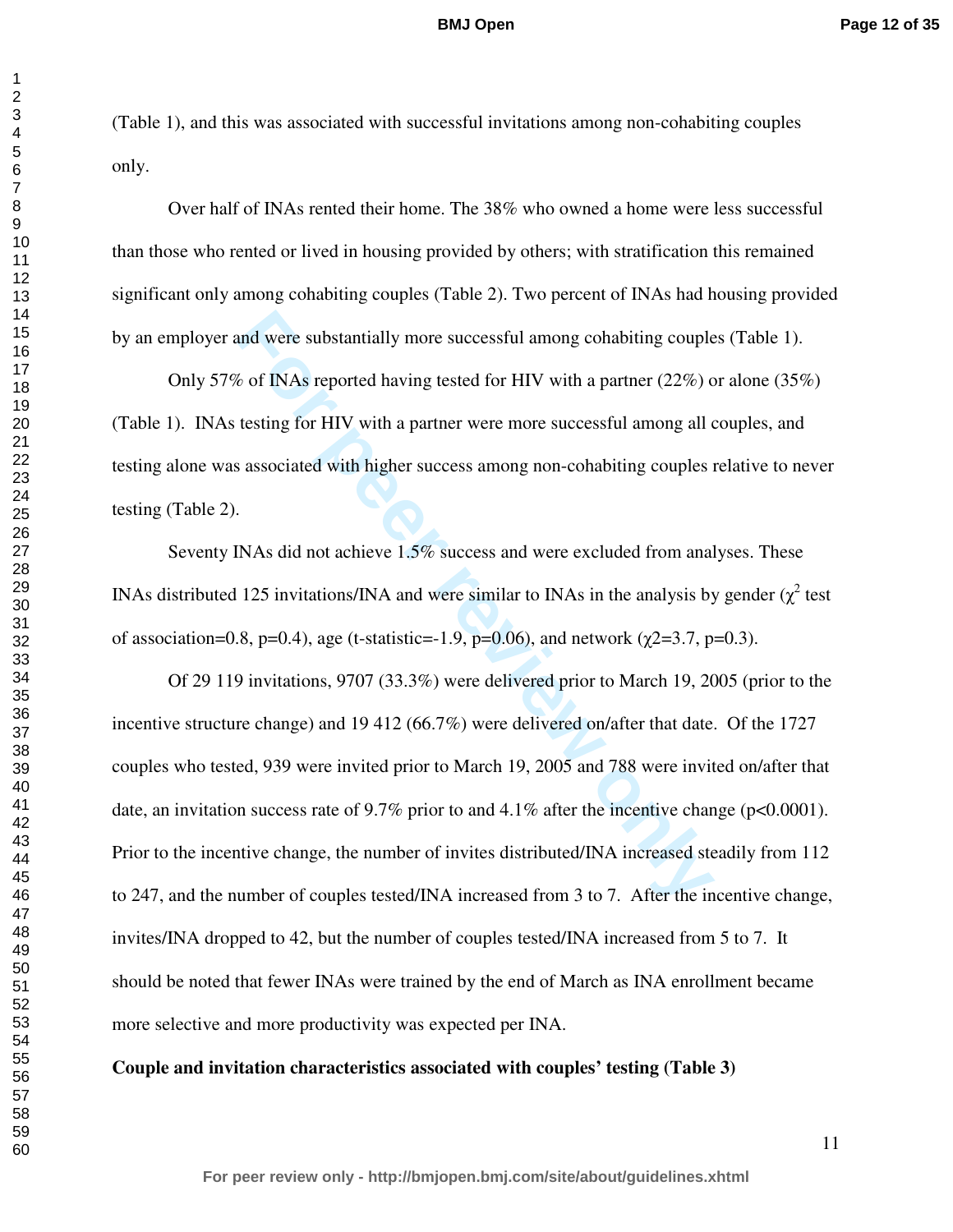#### **BMJ Open**

The mean age of men was 33 and of women was 27 years. Couples' testing were slightly older than those not testing ( $p<0.001$ ). Most couples were cohabiting, and these were significantly more likely to test versus non-cohabiting couples. The mean duration of relationship was 6 years, and tested couples had been together on average one year longer than non-tested couples.

ted contact with the INA, the couple was more likely to test. Inverted in increased testing. Couples who were family members of the INA were more likely to test versus those previously unacque of invitee resistance or sche INAs initiated contact 93% of the time, though in the rare instances when the couple or the woman initiated contact with the INA, the couple was more likely to test. Inviting a couple together also resulted in increased testing. Couples who were family members or social acquaintances of the INA were more likely to test versus those previously unacquainted. Ease of invitation delivery (operationalized as not being time-consuming, requiring long explanations, challenging because of invitee resistance or scheduling conflicts) was also associated with couples' testing. Interestingly, though public endorsements were predictive of testing during a pilot study [13], they were not associated with increased uptake of testing in this larger study. Similarly, the presence of mobile units was not associated with increased testing.

#### **Multivariate model of couples' testing predictors (Table 4)**

Age of the man and woman were collinear and woman's age was excluded from the multivariate model. Couple cohabitation status was an effect measure modifier, and multivariate analyses were stratified by cohabitation status. All adjusted ORs [aORs] presented below were statistically significant in multivariate analyses accounting for two-level clustering.

Health sector INAs were most successful (aOR=1.5) followed by CBO/NGO INAs (aOR=1.3) relative to private sector INAs. Married INAs were more successful versus others among cohabiting couples (aOR=1.3). Sales/service industry employees (aOR=1.5) versus unskilled manual laborers were more successful overall. Among non-cohabiting couples, INAs who could read English were more successful (aOR=2.0) whereas among cohabiting couples,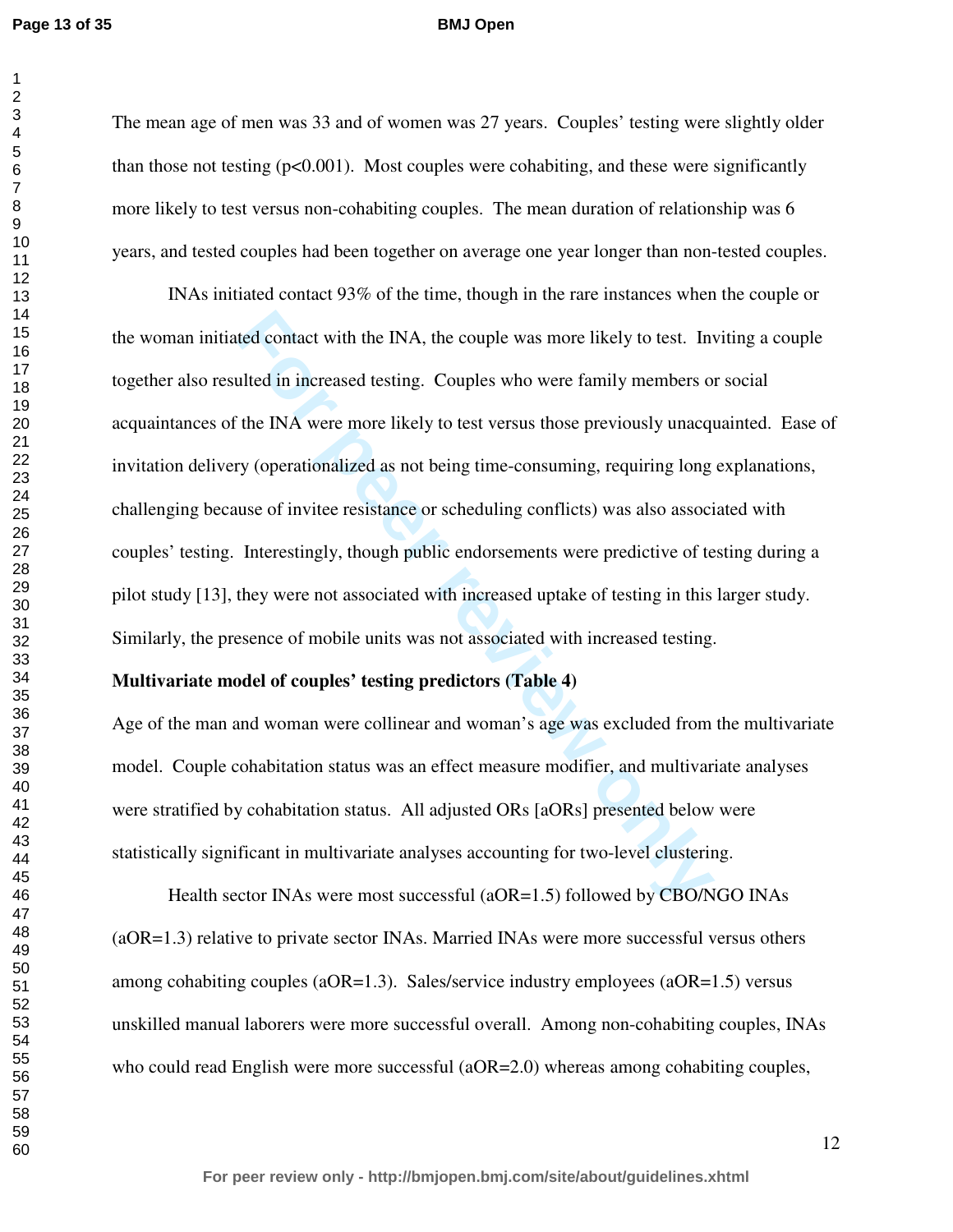#### **BMJ Open**

INAs owning homes were less successful (aOR=0.7). INAs who had tested for HIV with a partner were more successful among all couples (aOR=1.4), while those who had tested for HIV alone were more successful among non-cohabiting couples (aOR=2.1), versus INAs who had never tested. Cohabiting couples were more likely to test ( $aOR=1.4$ ) versus non-cohabiting couples.

n-level predictors of testing among cohabiting couples included i<br> **EVALUATE:** We woman alone (aOR=1.3); also couple (aOR=1.4) versus INA if<br> **For Being socially acquainted with the INA** (aOR=1.6) versus having<br>
all couple Invitation-level predictors of testing among cohabiting couples included inviting the couple versus the woman alone ( $aOR=1.3$ ); also couple ( $aOR=1.4$ ) versus INA initiated contact was predictive. Being socially acquainted with the INA ( $aOR=1.6$ ) versus having just met was predictive among all couples, while home CVCT invitation delivery (aOR=1.4) versus elsewhere, and easy invitation delivery (aOR=1.9) versus difficult were predictive among cohabiting couples.

#### **DISCUSSION**

In an African capital city where very few couples have jointly tested for HIV, a promotional program using INLs and INAs prompted approximately 100 couples/month to seek CVCT.INA network, occupation, marital status, and testing history, as well as couple cohabitation status and the INA-invitee relationship, influenced invitation success. Invitations delivered to the couple, in the home, and invitations initiated by the woman partner were also significant CVCT uptake predictors.

CBO/NGO and health network INAs were more successful than faith-based or private sector INAs. CBO/NGO networks included parent teacher, legal aid, skills training, and health information organizations. Health networks included clinical officers, nurses, home healthcare visitors, community health workers, neighborhood health committee members, and traditional birth attendants. Previous studies have similarly demonstrated the ability of influential people to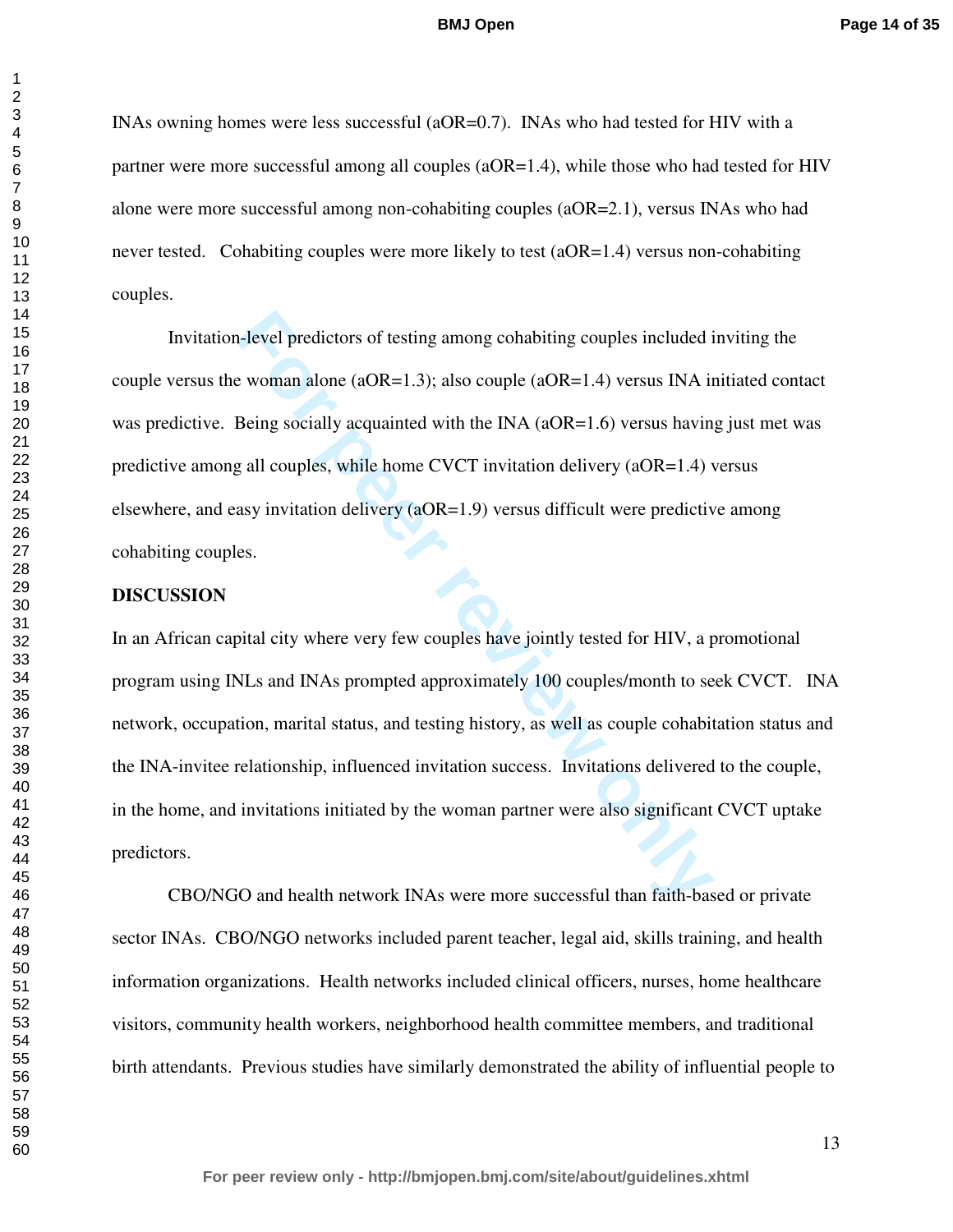#### **BMJ Open**

effectively disseminate information and change attitudes and behaviors towards HIV in sub-Saharan Africa.[16-18] Unlike health and CBO/NGO INAs, private sector INAs may have been preoccupied with income generation and/or did not have similar opportunities to integrate CVCT promotions into their daily routine. The poor performance of faith-based INAs was surprising given Zambia is strongly religious; however, though religious leaders have opportunities to promote from the pulpit, the stigma associated with sexually transmitted infections [STIs] may inhibit open discussion of CVCT.[17, 25]

Cohabiting couples were more likely than non-cohabiting couples to test, and married INAs delivered more successful invitations than unmarried INAs. Fear of stigma among married couples is common,[9, 26, 27] and perhaps married INAs were able to more successfully overcome this barrier. INAs who previously tested for HIV with a partner were also more successful than those who had not tested, likely due to their firsthand knowledge of CVCT procedures and ability to speak personally to perceived CVCT barriers.

Equalpit, the stigma associated with sexually transmitted infection<br>ussion of CVCT.[17, 25]<br>requested invitations than non-cohabiting couples to test,<br>more successful invitations than non-cohabiting couples to test,<br>more s INAs socially acquainted with the invitee were more successful versus those previously unacquainted with the invitee. The strength of INA-invitee relationship may facilitate open discussion of CVCT and engender confidence. INAs inviting the couple together versus either partner alone, thereby removing pressure for one partner to propose testing to the other, were also more successful. Previous studies support the effectiveness of couple-level targeted prevention strategies.[13, 28-31]

Though most invitations were initiated by INAs, when the woman partner initiated contact with the INA, CVCT uptake increased. This finding likely reflects pre-existing motivation to discuss or participate in CVCT.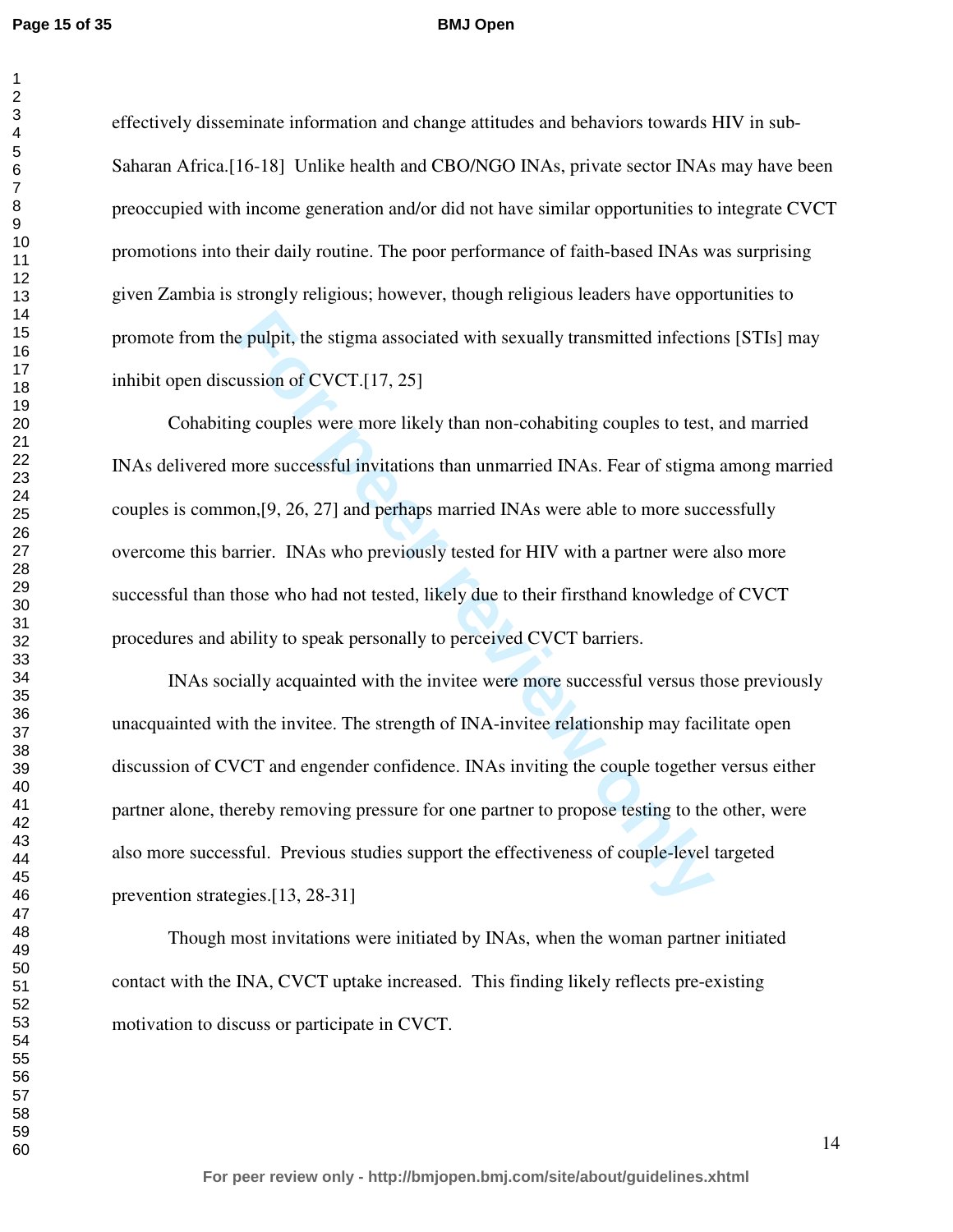#### **BMJ Open**

Invitations delivered in the home versus community were more effective. Previous studies indicate that home and workplace HIV counseling and testing promotions are more successful in Zambia, Uganda, and Malawi relative to community locations.[32-35] These findings are likely due to increased discretion and comfort associated with home settings.

similarities and differences. Similar to Zambia, Rwandan healther<br>
Felative to private network INAs. Married Rwandan INAs were<br>
i, and cohabiting couples were more likely to test than non-cohal<br>
Fes. We similarly found tha Results from a similar study using both INLs and INAs in Kigali, Rwanda highlight country-specific similarities and differences. Similar to Zambia, Rwandan health INAs were more successful relative to private network INAs. Married Rwandan INAs were more successful than single INAs, and cohabiting couples were more likely to test than non-cohabiting couples in univariate analyses. We similarly found that invitations delivered to couples socially acquainted with the INA, woman partner initiated contact, and invitations delivered in the home were more successful in multivariate analyses in Rwanda. In contrast to this study, Rwandan faith-based INAs were more successful in univariate analyses relative to private network INAs, and the overall INA success rate in Rwanda was higher (18%). Mobile units were also associated with increased testing in Rwanda.[20]

Kigali and Lusaka, though both capital cities, differ in several important ways: Kigali has a monolingual population of 800 000 with easy and inexpensive transportation. In contrast, Lusaka's 1.7 million inhabitants represent all 73 Zambian languages/dialects, the city is large, and transportation is expensive. Another study in the Bemba-speaking Copperbelt region of Zambia combined INA promotions with mass media strategies in two cities of 600 000 each and obtained success rates between those found in Lusaka and Kigali.[14] These linguistic and infrastructural differences highlight the importance of testing and adapting network-based promotional models to different environments.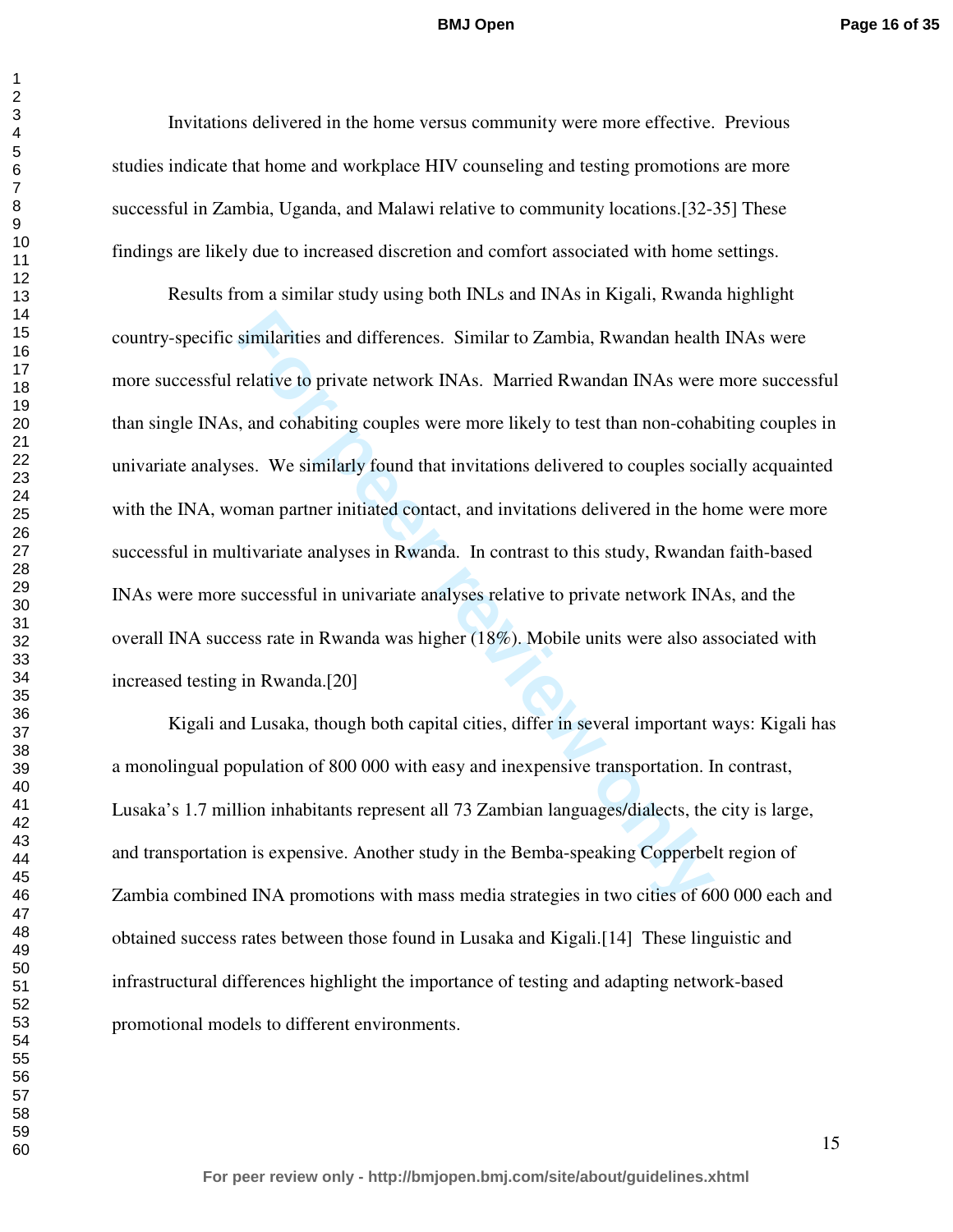#### **BMJ Open**

Results from a pilot study of promotions in Lusaka with 33 INAs (no INLs) showed that, while invitation-level predictors were similar to those found in this larger study, the small sample size did not allow simultaneous detection of INA, couple, and invitation-level characteristics in hierarchical analysis.[13] Similarly, the Copperbelt study described previously did not examine INA, couple, or invitation-level predictors of success.[14]

this study demonstrated the feasibility of CVCT promotions in L<br>ates could be considerably increased by utilizing the modifiable<br>entified: recruiting INAs who have tested with partners, focusing<br>res, issuing invitations to Overall, this study demonstrated the feasibility of CVCT promotions in Lusaka, and we believe success rates could be considerably increased by utilizing the modifiable predictors of CVCT uptake identified: recruiting INAs who have tested with partners, focusing invitations on INA acquaintances, issuing invitations to couples and in a discreet location, and utilizing INAs from CBO/NGO and health networks. It should be noted that most of the statistically significant aORs are close to the null suggesting cautious interpretation of these associations. More research is especially needed to encourage faith-based leaders in Zambia to more effectively promote CVCT.

## **CONCLUSION**

CVCT is an evidence-based testing strategy shown to reduce transmission of HIV and other STIs and to help prevent unintended pregnancies in sub-Saharan Africa. However, CVCT has yet to be widely implemented in this region.[4, 6, 7, 36-40] Here, we demonstrated not only the feasibility of CVCT promotions using INAs and INLs, but also identified practical INA, couple, and invitation-level CVCT uptake predictors. These predictors can be used to enhance CVCT promotions in Zambia and may be extended as a framework to other locales, with adaptation based on location-specific predictors of CVCT promotions.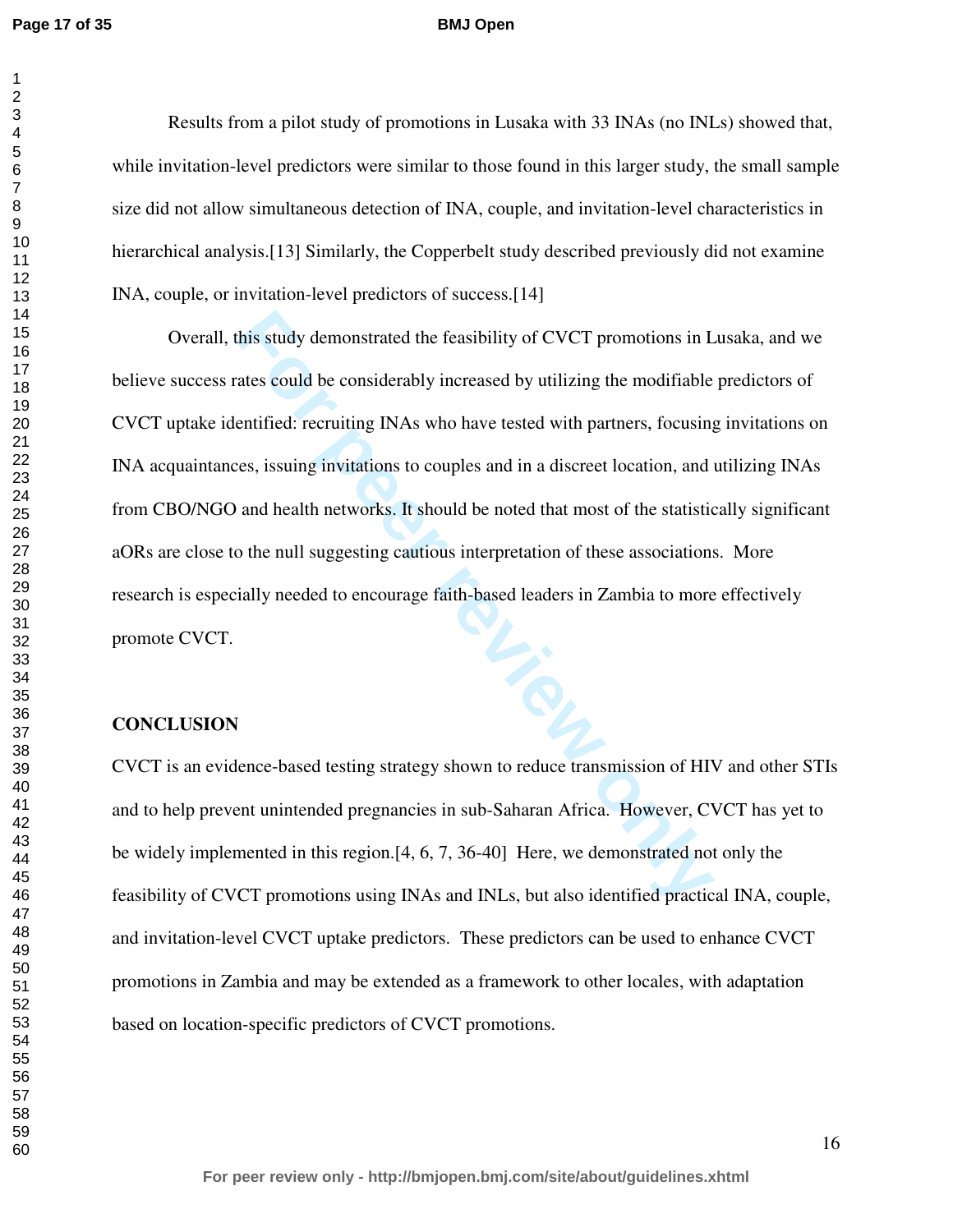#### **Contributorship statement**

Kristin M Wall – made substantial contributions to the analysis and interpretation of data, drafting the article and revising it critically for important intellectual content, and gave final approval of the version to be published

William Kilembe - made substantial contributions to study conception and design, revising the article critically for important intellectual content, and gave final approval of the version to be published

Azhar Nizam – made substantial contributions to the analysis and interpretation of data, revising the article critically for important intellectual content, and gave final approval of the version to be published

Cheswa Vwalika – made substantial contributions to study conception and design, revising the article critically for important intellectual content, and gave final approval of the version to be published

Michelle Kautzman – made substantial contributions to study conception and design, revising the article critically for important intellectual content, and gave final approval of the version to be published

for important intellectual content, and gave final approval of the<br>nade substantial contributions to the analysis and interpretation of<br>lly for important intellectual content, and gave final approval of<br>n-made substantial Elwyn Chomba - made substantial contributions to study conception and design, revising the article critically for important intellectual content, and gave final approval of the version to be published

Amanda Tichacek - made substantial contributions to study conception and design, revising the article critically for important intellectual content, and gave final approval of the version to be published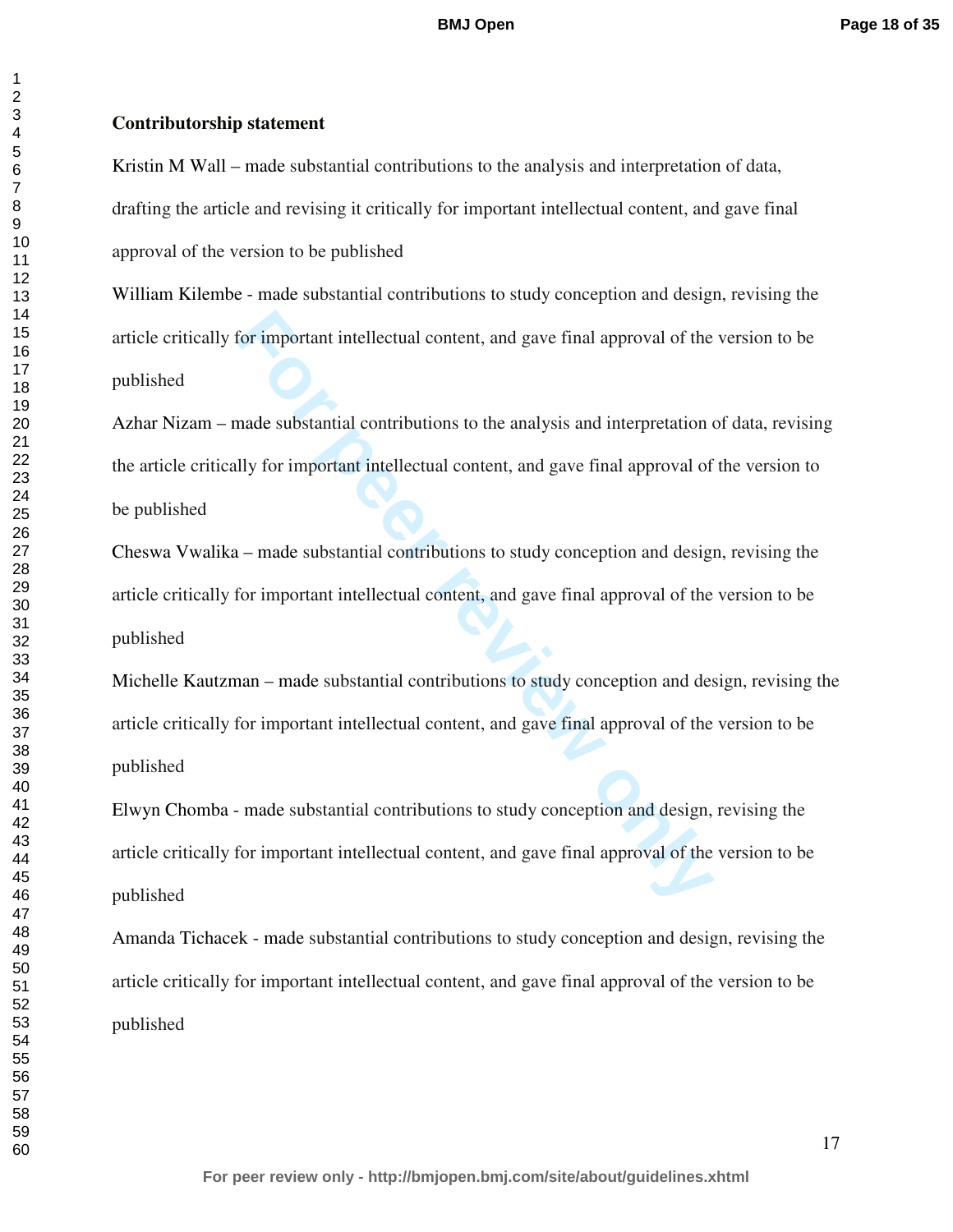#### **BMJ Open**

Gurkiran Sardar - made substantial contributions to study conception and design, revising the article critically for important intellectual content, and gave final approval of the version to be published

Deborah Casanova - made substantial contributions to data aquisition, revising the article critically for important intellectual content, and gave final approval of the version to be published

- made substantial contributions to data aquisition, revising the ellectual content, and gave final approval of the version to be pu - made substantial contributions to data aquisition, revising the rellectual content, and Faith Henderson - made substantial contributions to data aquisition, revising the article critically for important intellectual content, and gave final approval of the version to be published Joseph Mulenga - made substantial contributions to data aquisition, revising the article critically for important intellectual content, and gave final approval of the version to be published David Kleinbaum - made substantial contributions to the analysis and interpretation of data, revising the article critically for important intellectual content, and gave final approval of the version to be published

Susan Allen - made substantial contributions to study conception and design, revising the article critically for important intellectual content, and gave final approval of the version to be published

#### **Acknowledgements**

We would like to acknowledge and thank the study participants, staff, interns, and Project Management Group members of the Zambia-Emory HIV Research Project in Lusaka, Zambia. We would also like to thank Drs Joseph Telfair, David L Roth, Leslie Clark, and Alan Haworth for participating in the development of this intervention.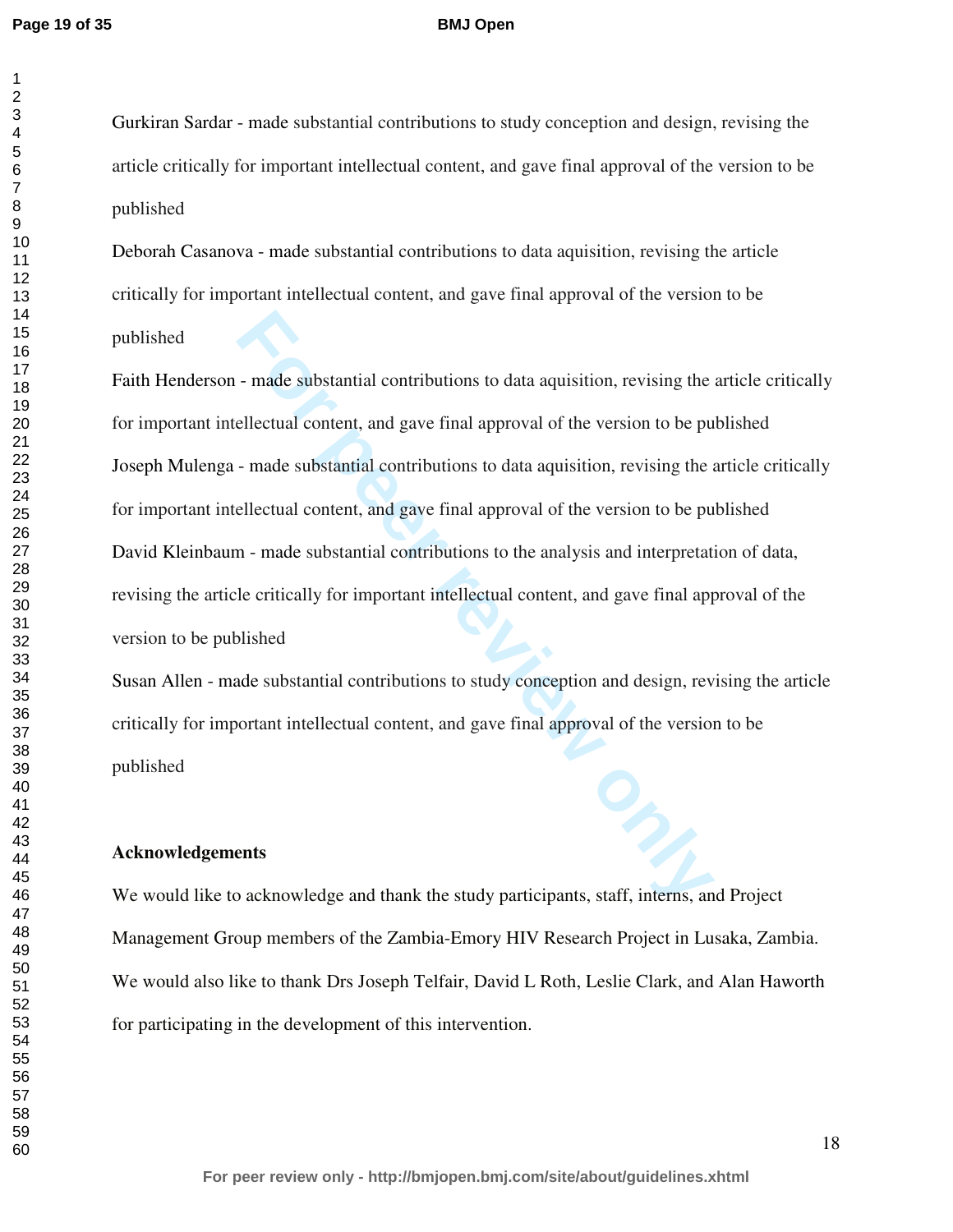## **Competing interests**

The authors have no competing interests, including relevant financial interests, activities, relationships, and affiliations.

## **Data sharing statement**

There is no additional data available.

## **Funding**

51; and *Clays Clays* This work was supported by funding from the National Institute of Mental Health [R01 66767]; the AIDS International Training and Research Program Fogarty International Center [D43 TW001042]; the Emory Center for AIDS Research [P30 AI050409]; National Institutes of Health [R01s AI40951, AI51231, HD40125]; and the International AIDS Vaccine Initiative.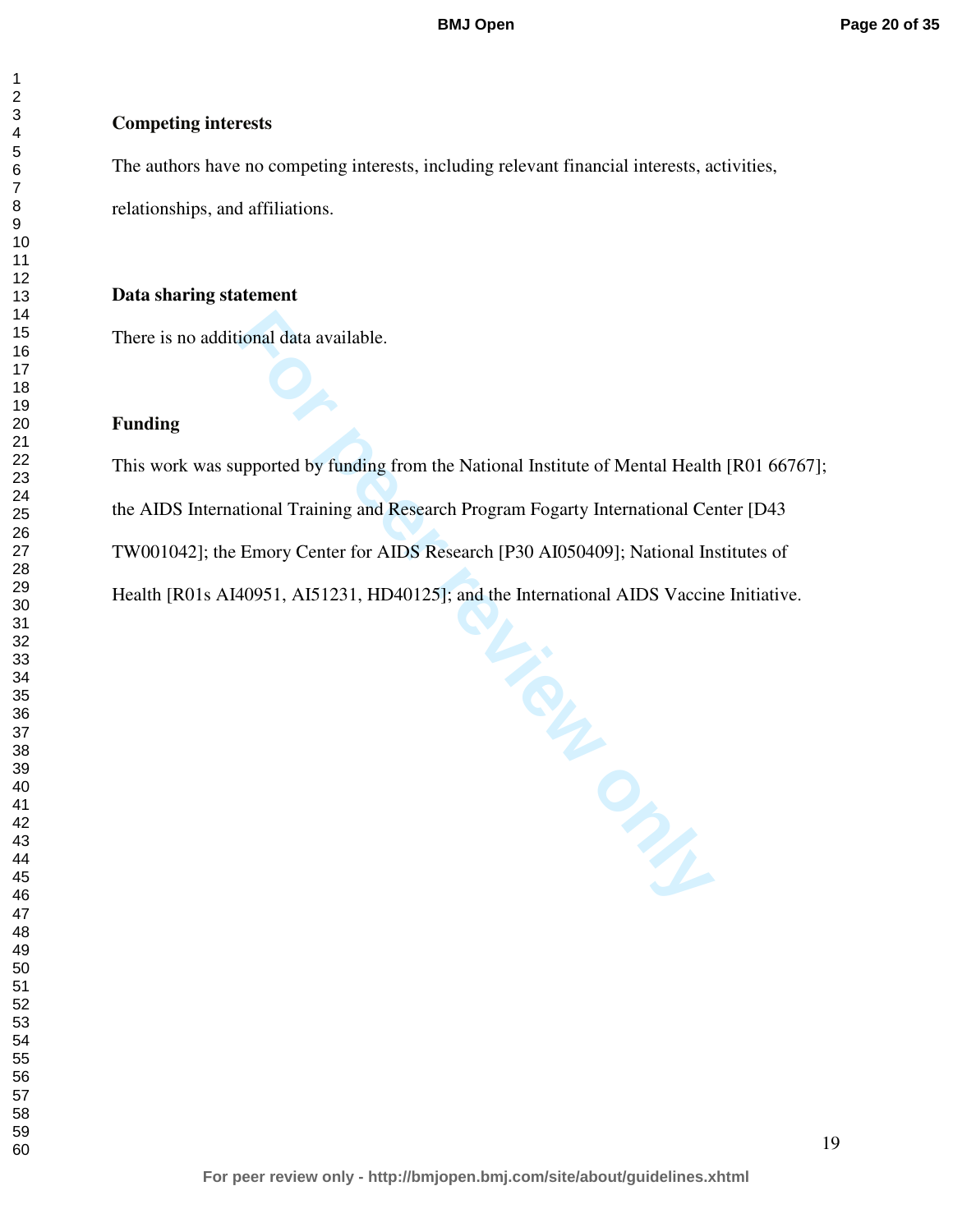#### **BMJ Open**

## **REFERENCES**

1. Global Report: UNAIDS report on the global AIDS epidemic 2010. Joint United Nations Programme on HIV/AIDS (UNAIDS) 2010.

http://www.unaids.org/documents/20101123\_GlobalReport\_em.pdf (accessed 19 Dec 2010).

- Demographic and Health Survey 2007. Central Statistical Office (MOH), Tropical Diseases Research Centre (TDRC), University<br>To International Inc. 2009. Calverton, Maryland, USA: CSO and<br>nal Inc.<br>IL, Stephenson R, Karita E, 2. Zambia Demographic and Health Survey 2007. Central Statistical Office (CSO), Ministry of Health (MOH), Tropical Diseases Research Centre (TDRC), University of Zambia, and Macro International Inc. 2009. Calverton, Maryland, USA: CSO and Macro International Inc.
- 3. Dunkle KL, Stephenson R, Karita E, et al. New heterosexually transmitted HIV infections in married or cohabiting couples in urban Zambia and Rwanda: an analysis of survey and clinical data. Lancet 2008;**371**(9631):2183-91.
- 4. Conkling M, Shutes EL, Karita E, et al. Couples' voluntary counselling and testing and nevirapine use in antenatal clinics in two African capitals: a prospective cohort study. J Int AIDS Soc 2010;**3**(1):10.
- 5. UNAIDS Technical Update: Voluntary counselling and testing (VCT). Joint United Nations Programme on HIV/AIDS (UNAIDS) 2000. http://www.who.org (accessed 4 Dec 2010).
- 6. Allen S, Tice J, Van de Perre P, et al. Effect of serotesting with counselling on condom use and seroconversion among HIV discordant couples in Africa. BMJ 1992;**304**(6842):1605-9.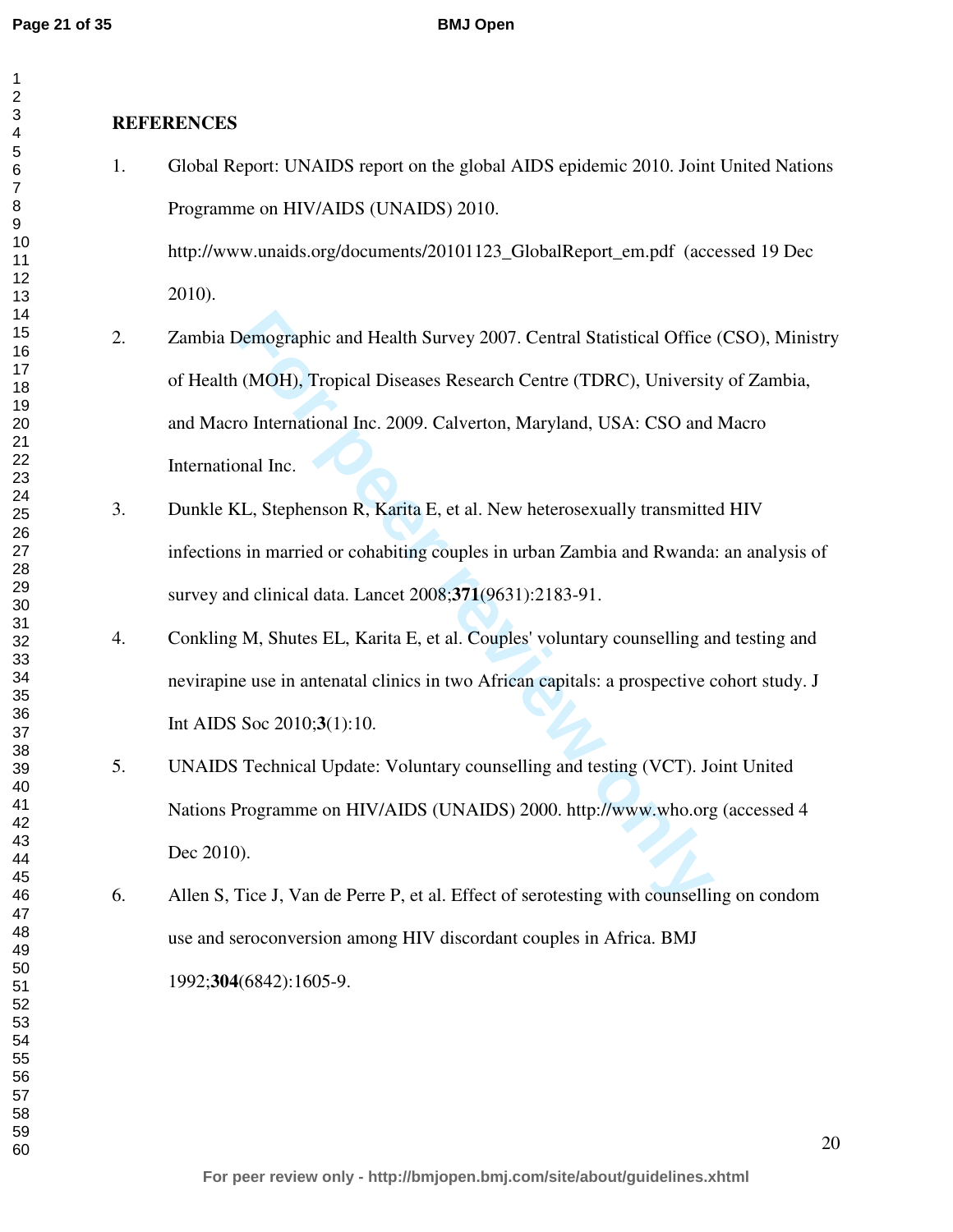## **BMJ Open**

| 7.  | The Voluntary HIV-1 Counseling and Testing Efficacy Study Group. Efficacy of           |
|-----|----------------------------------------------------------------------------------------|
|     | voluntary HIV-1 counselling and testing in individuals and couples in Kenya, Tanzania, |
|     | and Trinidad: a randomised trial. Lancet 2000;356:103-112.                             |
| 8.  | Painter TM. Voluntary counseling and testing for couples: a high-leverage intervention |
|     | for HIV/AIDS prevention in sub-Saharan Africa. Soc Sci Med 2001;53(11):1397-411.       |
| 9.  | Roth DL, Stewart KE, Clay OJ, et al. Sexual practices of HIV discordant and concordant |
|     | couples in Rwanda: effects of a testing and counselling programme for men. Int J STD   |
|     | AIDS 2001;12(3):181-8.                                                                 |
| 10. | Bakari JP, McKenna S, Myrick A, et al. Rapid voluntary testing and counseling for HIV. |
|     | Acceptability and feasibility in Zambian antenatal care clinics. Ann NY Acad Sci       |
|     | 2000;918:64-76.                                                                        |
| 11. | McKenna SL, Muyinda GK, Roth D, et al. Rapid HIV testing and counseling for            |
|     | voluntary testing centers in Africa. AIDS 1997;11(Suppl 1):S103-10.                    |
| 12. | Chomba E, Allen S, Kanweka W, et al. Evolution of couples' voluntary counseling and    |
|     | testing for HIV in Lusaka, Zambia. JAIDS $2008;47(1):108-15$ .                         |
| 13. | Allen S, Karita E, Chomba E, et al. Promotion of couples' voluntary counselling and    |
|     | testing for HIV through influential networks in two African capital cities. BMC Public |
|     | Health 2007;7:349.                                                                     |
| 14. | Lambdin BH, Kanweka W, Inambao M, et al. Local residents trained as 'influence agents' |
|     | most effective in persuading African couples on HIV counseling and testing. Health Aff |
|     | (Millwood) 2011;30(8):1488-97.                                                         |
|     |                                                                                        |
|     |                                                                                        |
|     |                                                                                        |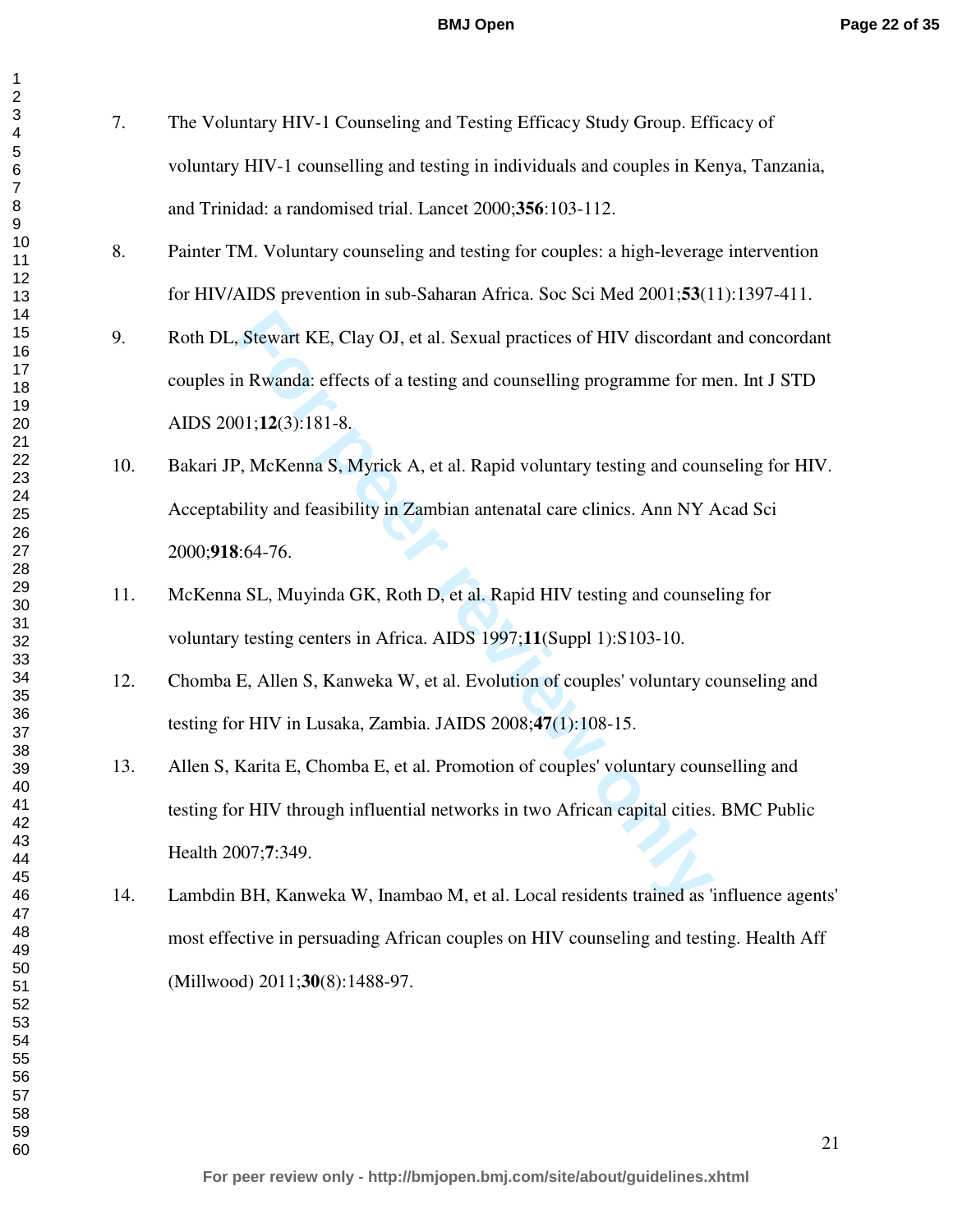### **BMJ Open**

| 15. | Baiden F, Akanlu G, Hodgson A, et al. Using lay counsellors to promote community-       |
|-----|-----------------------------------------------------------------------------------------|
|     | based voluntary counselling and HIV testing in rural northern Ghana: a baseline survey  |
|     | on community acceptance and stigma. J Biosoc Sci 2007;39(5):721-33.                     |
| 16. | Helleringer S, Kohler HP. Social networks, perceptions of risk, and changing attitudes  |
|     | towards HIV/AIDS: new evidence from a longitudinal study using fixed-effects analysis.  |
|     | Popul Stud (Camb) 2005;59(3):265-82.                                                    |
| 17. | Trinitapoli J. Religious Responses to AIDS in Sub-Saharan Africa: An Examination of     |
|     | Religious Congregations in Rural Malawi. Review of Religious Research 2006;47:253-      |
|     | 270.                                                                                    |
| 18. | Kohler HP, Behrman JR, Watkins SC. Social networks and HIV/AIDS risk perceptions.       |
|     | Demography 2007;44(1):1-33.                                                             |
| 19. | Heaney CA, Israel BA. Social Networks and Social Support. In: Glanz K, Rimer BK,        |
|     | Lewis FM, eds. Health Behavior and Health Education. San Francisco, CA: Jossey-Bass     |
|     | 2002.                                                                                   |
| 20. | Wall KM, Karita E, Nizam A et al. Influence network effectiveness in promoting couples' |
|     | HIV voluntary counseling and testing in Kigali, Rwanda. AIDS 2012;26(2):217-227.        |
| 21. | Kelley A, Karita E, Sullivan P, et al. Knowledge and perceptions of couples' voluntary  |
|     | counseling and testing in urban Rwanda and Zambia: a cross-sectional household survey.  |
|     | PLoS One 2011;6(5):e19573.                                                              |
| 22. | Zambia GDP - per capita (PPP). IndexMundi 2011.                                         |
|     | http://www.indexmundi.com/zambia/gdp_per_capita_(ppp).html (accessed 29 Feb 2012).      |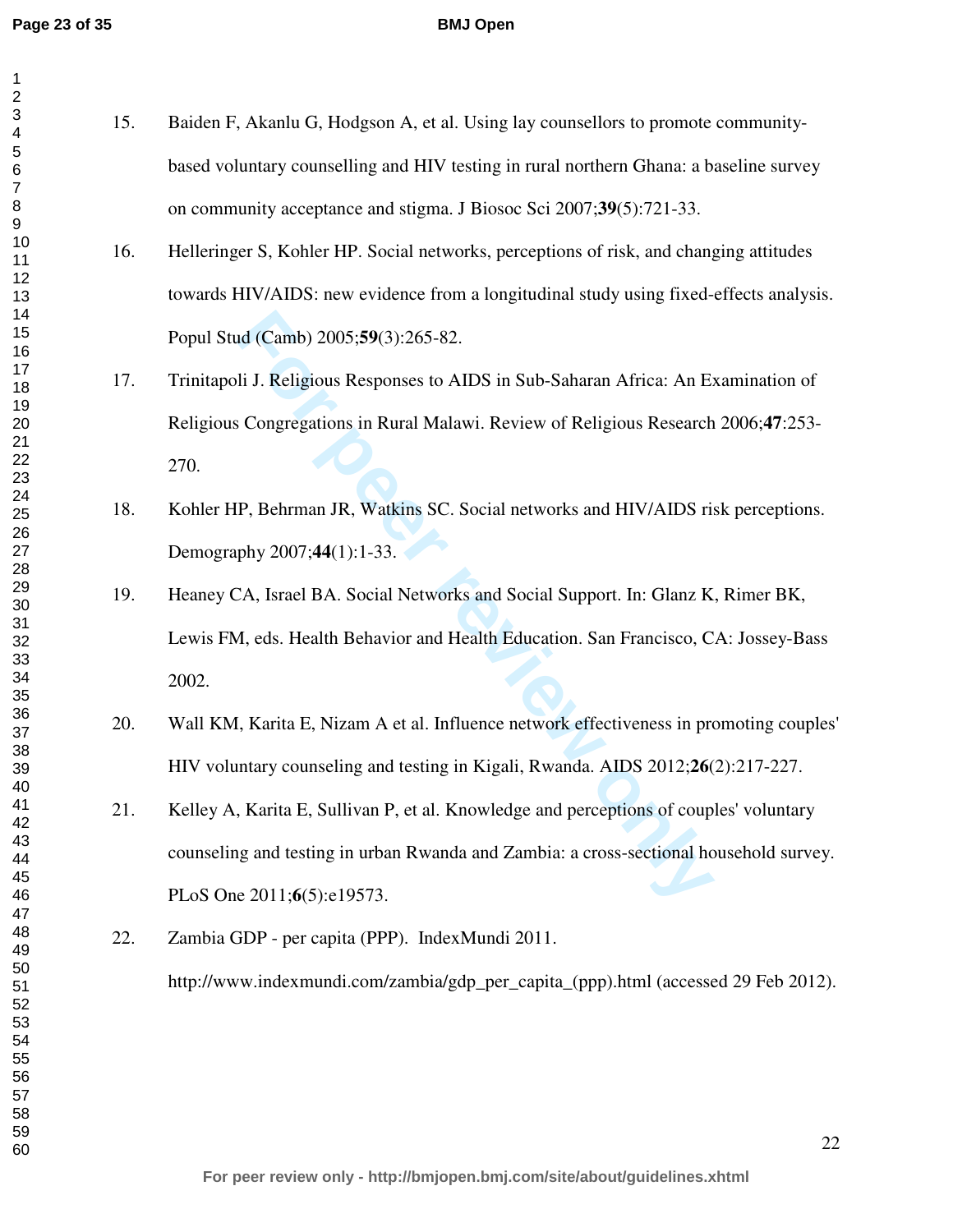**BMJ Open**

| $\frac{2}{3}$<br>4<br>5 | 23. | Zambian Economy Statistics. NationMaster 2003-2012.                                         |    |
|-------------------------|-----|---------------------------------------------------------------------------------------------|----|
|                         |     | http://www.nationmaster.com/graph/eco_pop_und_1_a_day-economy-population-under-             |    |
|                         |     | 1-day (accessed 29 Feb 2012).                                                               |    |
|                         | 24. | Boeras DI, Luisi N, Karita E, et al. Indeterminate and discrepant rapid HIV test results in |    |
|                         |     | couples' HIV testing and counselling centres in Africa. J Int AIDS Soc 2011;14:18.          |    |
|                         | 25. | Ucheaga DN, Hartwig KA. Religious leaders' response to AIDS in Nigeria. Glob Public         |    |
|                         |     | Health 2010;5(6):611-25.                                                                    |    |
|                         | 26. | Kilewo C, Massawe A, Lyamuya E, et al. HIV counseling and testing of pregnant women         |    |
|                         |     | in sub-Saharan Africa: experiences from a study on prevention of mother-to-child HIV-1      |    |
|                         |     | transmission in Dar es Salaam, Tanzania. JAIDS 2001;28(5):458-62.                           |    |
|                         | 27. | Keogh P, Allen S, Almedal C, et al. The social impact of HIV infection on women in          |    |
|                         |     | Kigali, Rwanda: a prospective study. Soc Sci Med 1994;38(8):1047-53.                        |    |
|                         | 28. | Kakimoto K, Kanal K, Mukoyama Y, et al. Influence of the involvement of partners in         |    |
|                         |     | the mother class with voluntary confidential counseling and testing acceptance for          |    |
|                         |     | prevention of mother to child transmission of HIV programme (PMTCT programme) in            |    |
|                         |     | Cambodia. AIDS Care 2007;19:381-384.                                                        |    |
|                         | 29. | Desgrees du Lou A, Brou H, Djohan G, et al. Beneficial Effects of Offering Prenatal HIV     |    |
|                         |     | Counselling and Testing on Developing a HIV Preventive Attitude Among Couples,              |    |
|                         |     | Abidjan 2002-2005. AIDS Behav 2009;13(2):348-55.                                            |    |
|                         | 30. | El-Bassel N, Witte SS, Gilbert L, et al. The efficacy of a relationship-based HIV/STD       |    |
| 49<br>50<br>51          |     | prevention program for heterosexual couples. Am J Public Health 2003;93(6):963-9.           |    |
| 52<br>53<br>54          |     |                                                                                             |    |
| 55<br>56                |     |                                                                                             |    |
| 57<br>58                |     |                                                                                             |    |
| 59<br>60                |     |                                                                                             | 23 |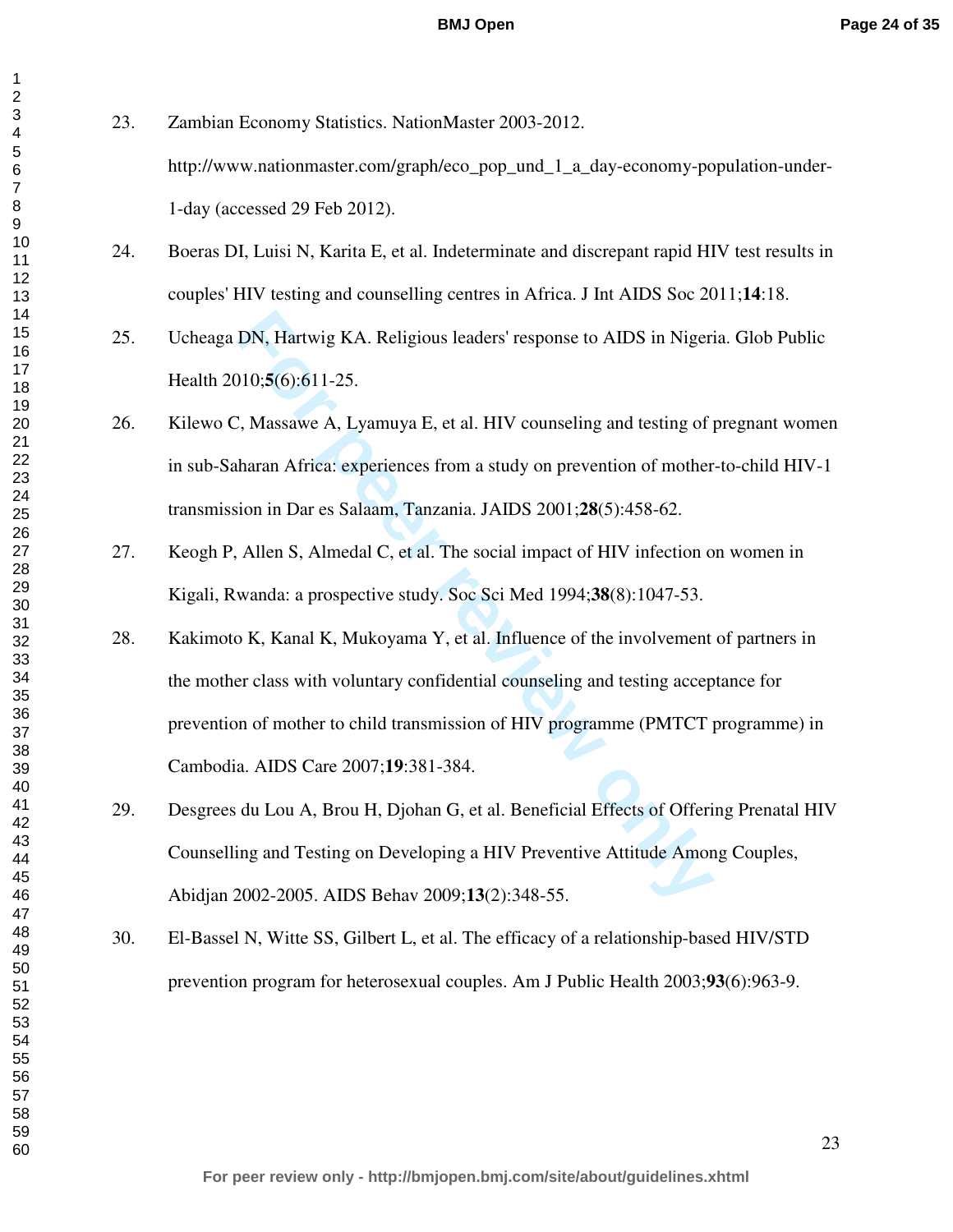## **BMJ Open**

| 2<br>3         |     |                                                                                         |
|----------------|-----|-----------------------------------------------------------------------------------------|
| 4              | 31. | Were WA, Mermin JH, Wamai N, et al. Undiagnosed HIV infection and couple HIV            |
| 5<br>6<br>7    |     | discordance among household members of HIV-infected people receiving antiretroviral     |
| 8<br>9         |     | therapy in Uganda. JAIDS $2006;43(1):91-5$ .                                            |
| 10<br>11       | 32. | Angotti N, Gaydosh L, Kimchi E, et al. The Fear Factor in HIV Testing: Local Reactions  |
| 12<br>13       |     | to Door-to-Door Rapid Blood Testing for HIV in Rural Malawi. American Sociological      |
| 14<br>15<br>16 |     | Association Annual Conference. New York, NY: 2007.                                      |
| 17<br>18       | 33. | Fylkesnes K, Siziya S. A randomized trial on acceptability of voluntary HIV counselling |
| 19<br>20       |     | and testing. Trop Med Int Health $2004;9(5):566-572$ .                                  |
| 21<br>22<br>23 | 34. | Corbett E, Dauya E, Matambo R, et al. Uptake of workplace HIV counselling and testing:  |
| 24<br>25       |     | a clusterrandomised trial in Zimbabwe. PLoS Med 2006;3:e238.                            |
| 26<br>27       | 35. | Wolff B, Nyanzi B, Katongole G, et al. Evaluation of a home-based voluntary             |
| 28<br>29<br>30 |     | counselling and testing intervention in rural Uganda. Health Policy Plan 2005;20:109-   |
| 31<br>32       |     | 116.                                                                                    |
| 33<br>34       | 36. | Allen S, Meinzen-Derr J, Kautzman M, et al. Sexual behavior of HIV discordant couples   |
| 35<br>36<br>37 |     | after HIV counseling and testing. AIDS 2003;17(5):733-40.                               |
| 38<br>39       | 37. | King R, Allen S, Serufilira A, et al. Voluntary confidential HIV testing for couples in |
| 40<br>41       |     | Kigali, Rwanda. AIDS 1993;7(10):1393-4.                                                 |
| 42<br>43<br>44 | 38. | Carpenter LM, Kamali A, Ruberantwari A, et al. Rates of HIV-1 transmission within       |
| 45<br>46       |     | marriage in rural Uganda in relation to the HIV sero-status of the partners. AIDS       |
| 47<br>48       |     | 1999;13(9):1083-9.                                                                      |
| 49<br>50<br>51 | 39. | Fideli US, Allen SA, Musonda R, et al. Virologic and immunologic determinants of        |
| 52<br>53       |     | heterosexual transmission of human immunodeficiency virus type 1 in Africa. AIDS Res    |
| 54<br>55       |     | Hum Retroviruses 2001;17(10):901-10.                                                    |
| 56<br>57       |     |                                                                                         |
| 58<br>59       |     | 24                                                                                      |
| 60             |     |                                                                                         |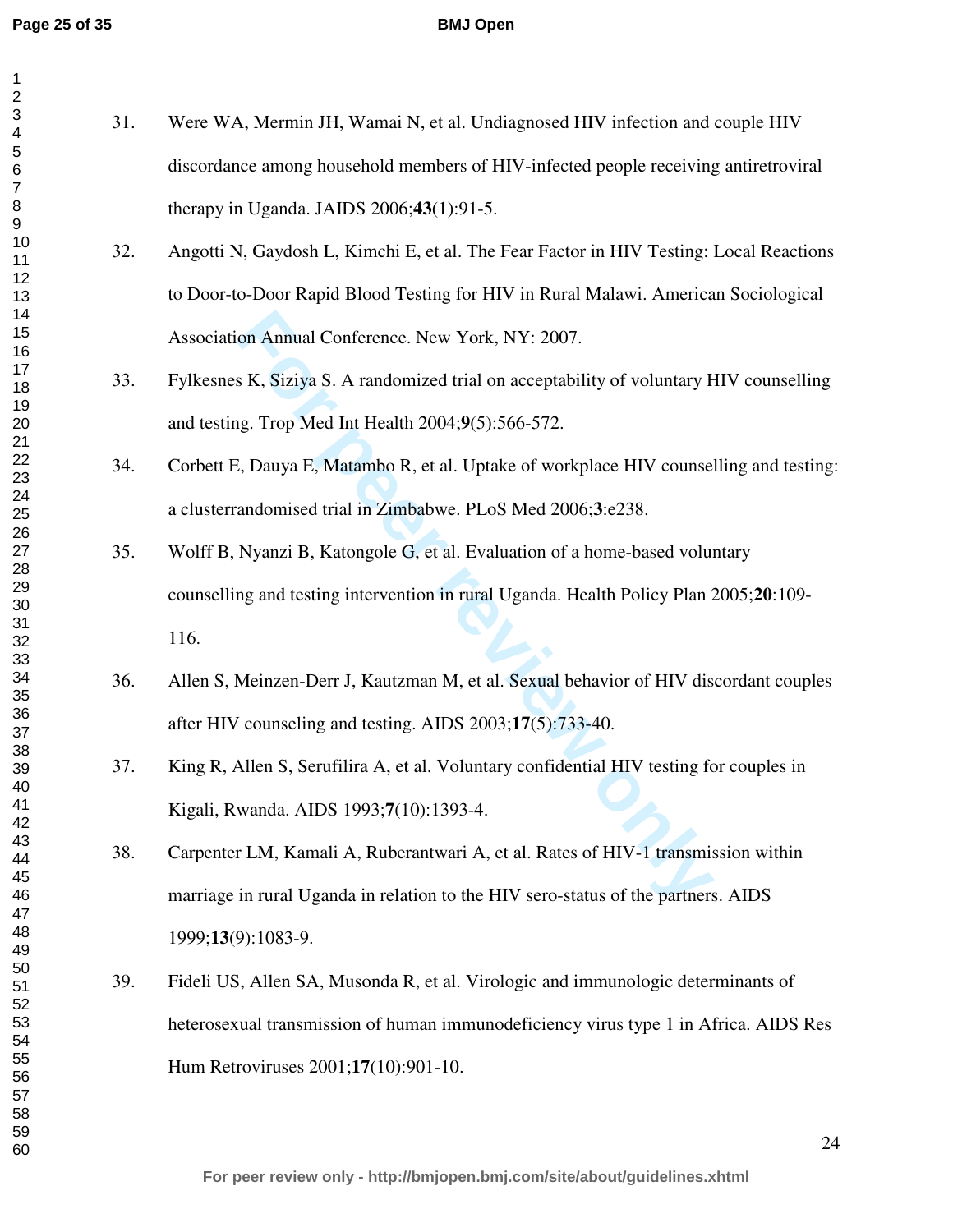40. Allen S, Serufilira A, Gruber V, et al. Pregnancy and contraception use among urban Rwandan women after HIV testing and counseling. Am J Public Health 1993;**83**(5):705- 10.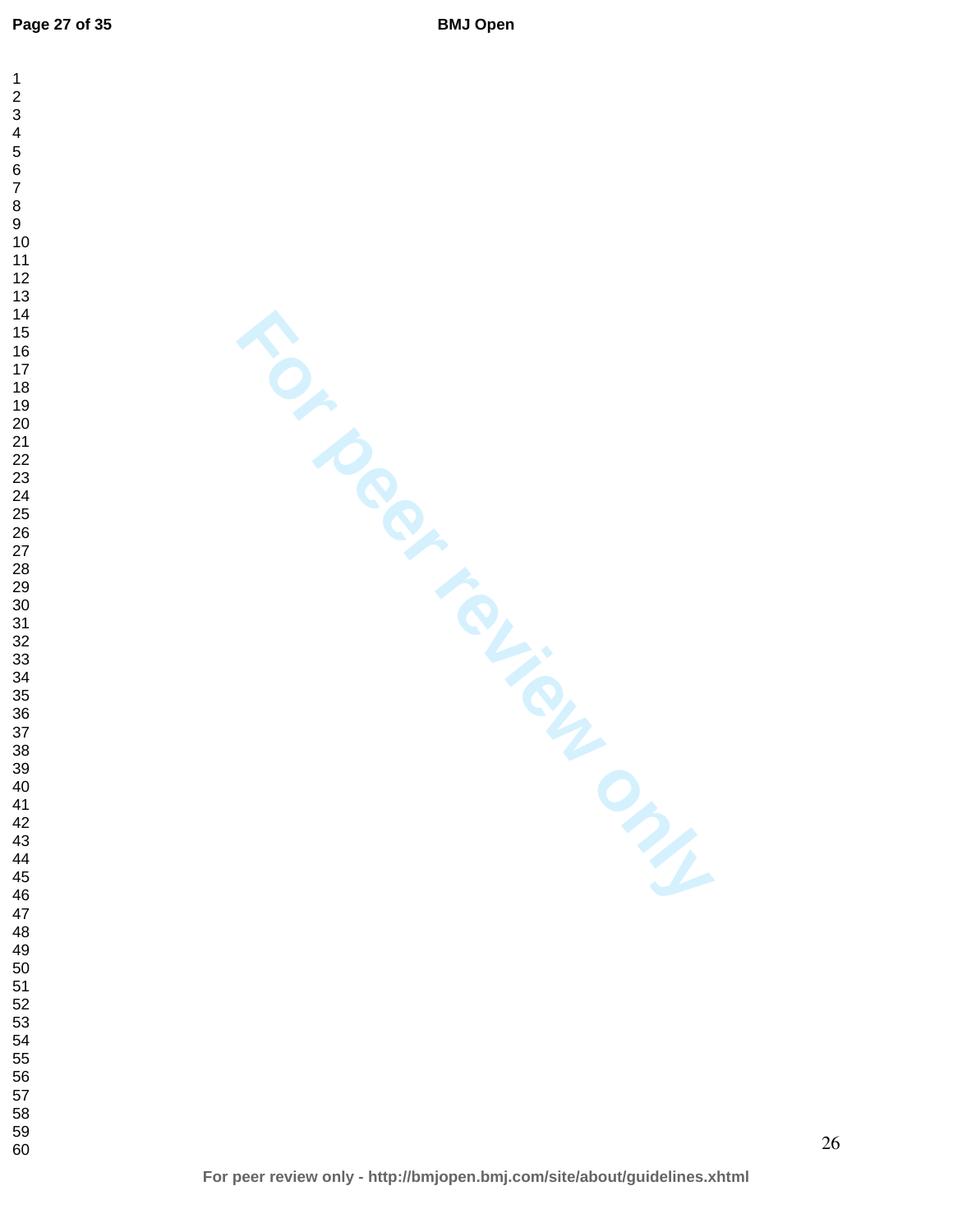**Table 1** INL and INA characteristics by invitations distributed, success rate, and couple cohabitation status

|                                       |                  | <b>INL</b><br>$(N=68)$ |     | <b>INA</b><br>$(N=320)$ | <b>Invitations</b><br><b>Distributed</b> | <b>Couples</b><br><b>Tested</b> | Average<br>invites/INA | Average<br>couples<br>tested/INA | <b>Success</b><br>Rate<br>$(\%)$ | $\%$<br>invitations<br>given to<br>cohabiting<br>couples | $%$ couples<br>tested who<br>are<br>cohabiting | <b>Success Rate</b><br>$(\%)$ |                                 |
|---------------------------------------|------------------|------------------------|-----|-------------------------|------------------------------------------|---------------------------------|------------------------|----------------------------------|----------------------------------|----------------------------------------------------------|------------------------------------------------|-------------------------------|---------------------------------|
|                                       | $\mathbf N$      | $\%$                   | N   | $\%$                    |                                          |                                 |                        |                                  |                                  |                                                          |                                                | Cohab<br><b>Couples</b>       | Non-<br>Cohab<br><b>Couples</b> |
| <b>Total</b>                          | 68               |                        | 320 |                         | 29119                                    | 1727                            | 91                     | 5                                | $6\%$                            | $81\%$                                                   | $87\%$                                         | $6\%$                         | $4\%$                           |
| <b>Network</b>                        |                  |                        |     |                         |                                          |                                 |                        |                                  |                                  |                                                          |                                                |                               |                                 |
| Private                               | 16               | 24%                    | 73  | 23%                     | 5592                                     | 302                             | 77                     | 4                                | 5%                               | 79%                                                      | 82%                                            | 6%                            | $3\%$                           |
| Religious                             | 19               | $28\%$                 | 62  | 19%                     | 5530                                     | 282                             | 89                     | 5                                | $5\%$                            | $85\%$                                                   | 95%                                            | $6\%$                         | $4\%$                           |
| Health                                | 12               | $18\%$                 | 95  | 30%                     | 9529                                     | 617                             | 100                    | 6                                | $6\%$                            | $80\%$                                                   | 86%                                            | 7%                            | $5\%$                           |
| CBO/NGO                               | 21               | 31%                    | 90  | 28%                     | 8468                                     | 526                             | 94                     | 6                                | $6\%$                            | $82\%$                                                   | $87\%$                                         | 7%                            | $4\%$                           |
| Gender                                |                  |                        |     |                         |                                          |                                 |                        |                                  |                                  |                                                          |                                                |                               |                                 |
| Man                                   | 46               | 68%                    | 131 | 41%                     | 11620                                    | 700                             | 89                     | 5                                | 6%                               | $81\%$                                                   | 85%                                            | 6%                            | $5\%$                           |
| Woman                                 | 22               | $32\%$                 | 189 | 59%                     | 17499                                    | 1027                            | 93                     | 5                                | $6\%$                            | $82\%$                                                   | $88\%$                                         | $6\%$                         | $4\%$                           |
| <b>Relationship status</b>            |                  |                        |     |                         |                                          |                                 |                        |                                  |                                  |                                                          |                                                |                               |                                 |
| Married                               | 49               | $72\%$                 | 208 | 65%                     | 18814                                    | 1178                            | 90                     | 6                                | $6\%$                            | 82%                                                      | $88\%$                                         | 7%                            | $4\%$                           |
| Divorced                              | 5                | $7\%$                  | 21  | $7\%$                   | 2033                                     | 86                              | 97                     | $\overline{4}$                   | $4\%$                            | $82\%$                                                   | $94\%$                                         | $5\%$                         | $1\%$                           |
| Single                                | 7                | 10%                    | 38  | 12%                     | 2902                                     | 131                             | 76                     | 3                                | $5\%$                            | 74%                                                      | 83%                                            | 5%                            | 3%                              |
| Widow                                 | $\overline{7}$   | $10\%$                 | 45  | 14%                     | 4212                                     | 303                             | 94                     | $\tau$                           | 7%                               | $83\%$                                                   | $84\%$                                         | $7\%$                         | $7\%$                           |
| Missing                               | $\boldsymbol{0}$ | $0\%$                  | 8   | 3%                      | 1158                                     | 29                              | 145                    | 4                                | 3%                               | 78%                                                      | 79%                                            | 3%                            | $2\%$                           |
| Occupation                            |                  |                        |     |                         |                                          |                                 |                        |                                  |                                  |                                                          |                                                |                               |                                 |
| Professional/technical/<br>managerial | 28               | 41%                    | 68  | 21%                     | 5605                                     | 330                             | 82                     | $\mathfrak{S}$                   | $6\%$                            | 80%                                                      | $81\%$                                         | 6%                            | $5\%$                           |
| Sales/service                         | 22               | 32%                    | 163 | 51%                     | 11462                                    | 793                             | $70\,$                 | 5                                | 7%                               | $81\%$                                                   | $88\%$                                         | 7%                            | $5\%$                           |
| Agricultural                          | $\mathbf{1}$     | $1\%$                  | 6   | $2\%$                   | 739                                      | 43                              | 123                    | 7                                | $6\%$                            | $75\%$                                                   | $77\%$                                         | $6\%$                         | $5\%$                           |
| Unskilled manual labor                | 12               | 18%                    | 42  | 13%                     | 5352                                     | 278                             | 127                    | 7                                | 5%                               | 84%                                                      | 90%                                            | 6%                            | $3\%$                           |
| Do not work for money                 | $\overline{2}$   | $3\%$                  | 33  | 10%                     | 4912                                     | 253                             | 149                    | $8\,$                            | $5\%$                            | $82\%$                                                   | 90%                                            | 6%                            | $3\%$                           |
| Missing                               | 3                | $4\%$                  | 8   | 3%                      | 1049                                     | 30                              | 131                    | $\overline{4}$                   | 3%                               | $82\%$                                                   | 100%                                           | 3%                            | $0\%$                           |
| <b>Read English</b>                   |                  |                        |     |                         |                                          |                                 |                        |                                  |                                  |                                                          |                                                |                               |                                 |
| Yes                                   | 64               | 94%                    | 265 | $83\%$                  | 23744                                    | 1439                            | $90\,$                 | 5                                | $6\%$                            | $81\%$                                                   | $86\%$                                         | $6\%$                         | $4\%$                           |
|                                       |                  |                        |     |                         |                                          |                                 |                        |                                  |                                  |                                                          |                                                |                               | 27                              |

**For peer review only - http://bmjopen.bmj.com/site/about/guidelines.xhtml**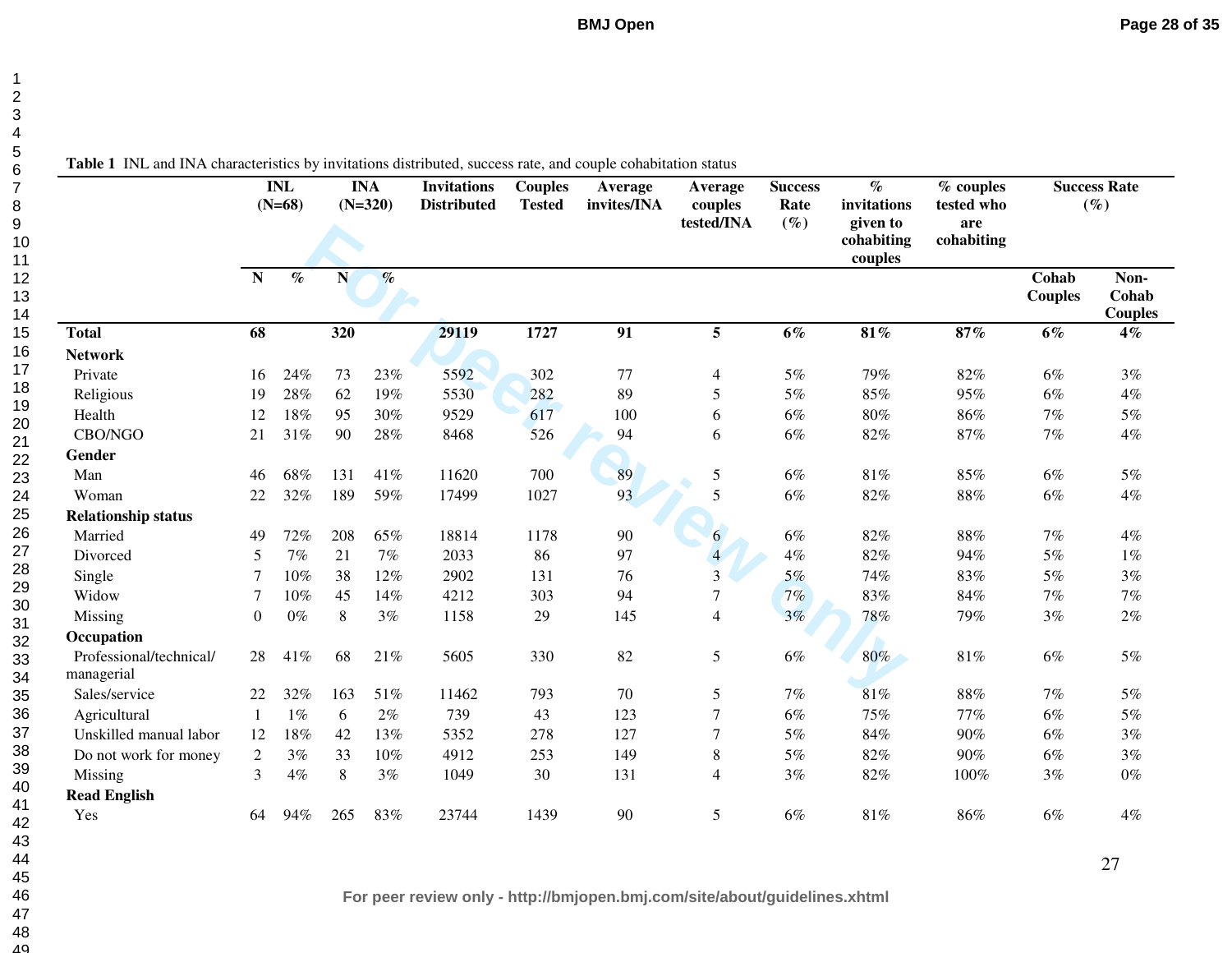**BMJ Open**

| No                         | $\overline{4}$   | $6\%$  | 55             | 17%   | 5375  | 288    | 98             | $\mathfrak{S}$   | 5%     | $82\%$ | 92%    | $6\%$  | $2\%$ |
|----------------------------|------------------|--------|----------------|-------|-------|--------|----------------|------------------|--------|--------|--------|--------|-------|
| <b>Housing</b>             |                  |        |                |       |       |        |                |                  |        |        |        |        |       |
| Provided by employer       | 5                | $7\%$  | 6              | $2\%$ | 372   | $38\,$ | 62             | $\boldsymbol{6}$ | $10\%$ | $83\%$ | $95\%$ | $12\%$ | $3\%$ |
| (free)                     |                  |        |                |       |       |        |                |                  |        |        |        |        |       |
| Rental home                | 22               | 32%    | 166            | 52%   | 16341 | 985    | 98             | 6                | $6\%$  | 81%    | 86%    | $6\%$  | 4%    |
| Free housing by other      | 10               | $15\%$ | 26             | $8\%$ | 1611  | 113    | 62             | $\overline{4}$   | $7\%$  | $80\%$ | $89\%$ | $8\%$  | $4\%$ |
| means                      |                  |        |                |       |       |        |                |                  |        |        |        |        |       |
| Own home                   | 30               | 44%    | 120            | 38%   | 10583 | 585    | 88             | 5                | $6\%$  | 82%    | 87%    | $6\%$  | $4\%$ |
| Missing                    | $\overline{1}$   | $1\%$  | $\overline{2}$ | $1\%$ | 212   | 6      | 106            | $\overline{3}$   | $3\%$  | $62\%$ | 100%   | $5\%$  | $0\%$ |
| <b>Ever tested for HIV</b> |                  |        |                |       |       |        |                |                  |        |        |        |        |       |
| Yes with partner           | 41               | 60%    | 71             | 22%   | 6274  | 303    | 88             | $\overline{4}$   | 5%     | 82%    | 93%    | 5%     | 2%    |
| Yes alone                  | 14               | $21\%$ | 113            | 35%   | 10424 | 608    | 92             | 5                | $6\%$  | 81%    | $87\%$ | 6%     | 4%    |
|                            |                  | 19%    | 135            | 42%   | 12207 | 802    | 90             | 6                | $7\%$  | 81%    | $85\%$ | $7\%$  | $5\%$ |
| No                         | 13               |        |                |       |       |        |                |                  |        |        |        |        |       |
|                            | $\boldsymbol{0}$ | $0\%$  | $\mathbf{1}$   | $0\%$ | 214   | 14     | 214            | 14               | $7\%$  | $86\%$ | 86%    | $7\%$  |       |
| Missing                    |                  |        |                |       |       |        |                |                  |        |        |        |        | $7\%$ |
|                            |                  |        |                |       |       |        |                |                  |        |        |        |        |       |
|                            |                  |        |                |       |       |        |                |                  |        |        |        |        |       |
|                            |                  |        |                |       |       |        |                |                  |        |        |        |        |       |
|                            |                  |        |                |       |       |        |                |                  |        |        |        |        |       |
|                            |                  |        |                |       |       |        |                |                  |        |        |        |        |       |
|                            |                  |        |                |       |       |        |                |                  |        |        |        |        |       |
|                            |                  |        |                |       |       |        |                |                  |        |        |        |        |       |
|                            |                  |        |                |       |       |        | dr review only |                  |        |        |        |        |       |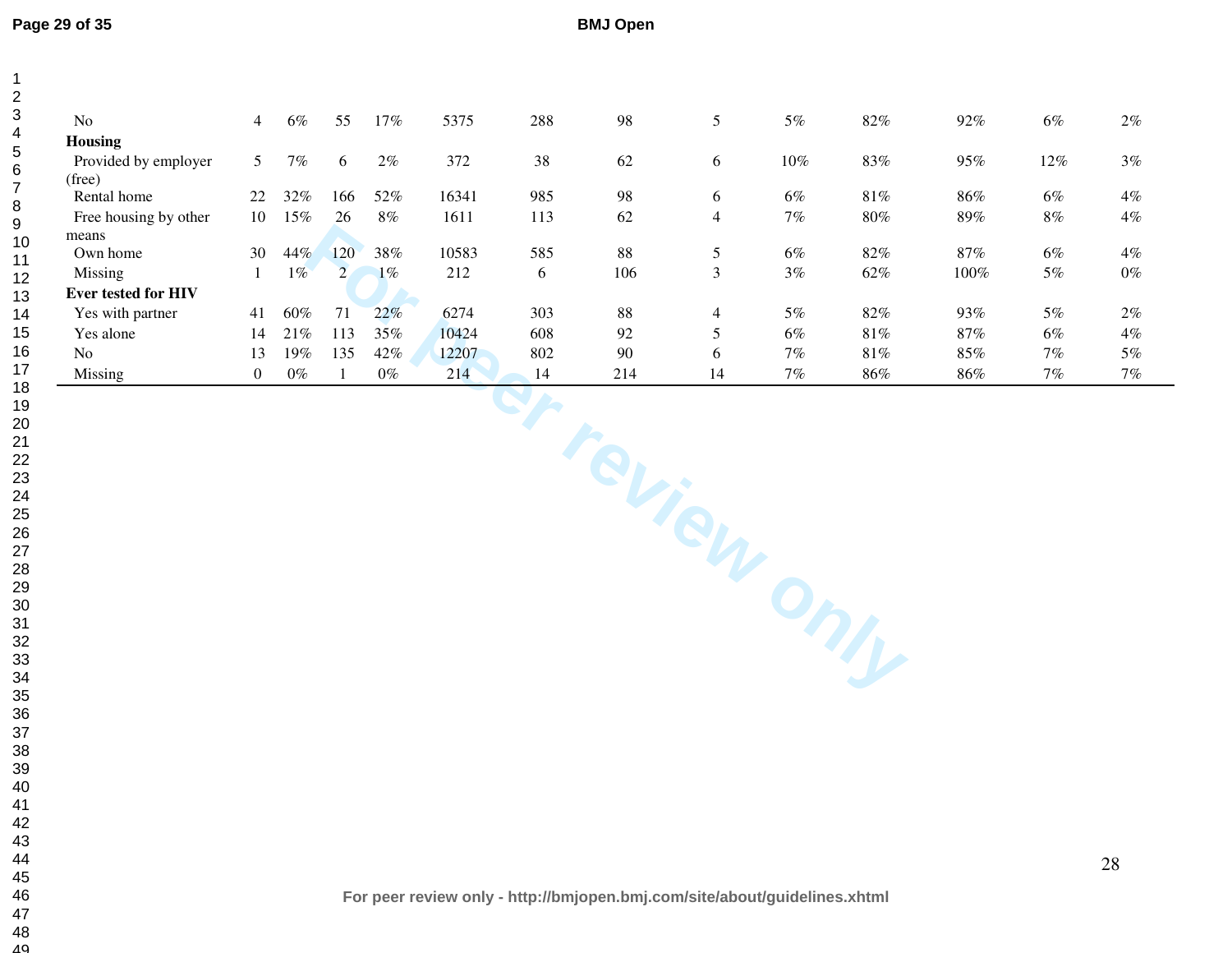|                      |      |      |                              |                      |      |      |               | <b>Non-cohabiting Couples</b> |      |      |               |
|----------------------|------|------|------------------------------|----------------------|------|------|---------------|-------------------------------|------|------|---------------|
| <b>Odds</b><br>Ratio |      |      | $p-$<br>value                | <b>Odds</b><br>Ratio |      |      | $p-$<br>value | Odds<br>Ratio                 |      |      | $p-$<br>value |
|                      |      |      |                              |                      |      |      |               |                               |      |      |               |
| Ref                  |      |      |                              | Ref                  |      |      |               | Ref                           |      |      |               |
| 1.23                 | 1.06 | 1.43 | 0.01                         | 1.21                 | 1.03 | 1.42 | 0.02          | 1.35                          | 0.88 | 2.06 | 0.17          |
| 1.29                 | 1.12 | 1.49 | 0.001                        | 1.25                 | 1.07 | 1.46 | 0.01          | 1.56                          | 1.04 | 2.35 | 0.03          |
| 1.06                 | 0.90 | 1.26 | 0.48                         | 1.07                 | 0.90 | 1.27 | 0.47          | 1.02                          | 0.63 | 1.66 | 0.94          |
|                      |      |      |                              |                      |      |      |               |                               |      |      |               |
| Ref                  |      |      |                              | Ref                  |      |      |               | Ref                           |      |      |               |
| 0.97                 | 0.88 | 1.07 | 0.58                         | 1.01                 | 0.91 | 1.12 | 0.84          | 0.79                          | 0.60 | 1.03 | 0.09          |
| 1.01                 | 1.00 | 1.01 | 0.07                         | 1.01                 | 1.00 | 1.01 | 0.002         | 0.98                          | 0.96 | 0.99 | 0.001         |
| 1.01                 | 1.00 | 1.01 | < 0.001                      | 1.01                 | 1.01 | 1.01 | < 0.001       | 1.00                          | 0.99 | 1.01 | 0.80          |
|                      |      |      |                              |                      |      |      |               |                               |      |      |               |
| Ref                  |      |      |                              | Ref                  |      |      |               | Ref                           |      |      |               |
| 1.19                 | 1.07 | 1.32 | 0.001                        | 1.22                 | 1.09 | 1.36 | 0.001         | 0.96                          | 0.73 | 1.26 | 0.75          |
| 1.00                 | 0.99 | 1.01 | 0.97                         | 1.01                 | 1.00 | 1.01 | 0.09          | 0.95                          | 0.93 | 0.97 | < 0.001       |
|                      |      |      |                              |                      |      |      |               |                               |      |      |               |
| Ref                  |      |      |                              | Ref                  |      |      |               | Ref                           |      |      |               |
| 1.14                 | 0.97 | 1.35 | 0.11                         | 1.02                 | 0.86 | 1.22 | 0.82          | 2.25                          | 1.42 | 3.57 | 0.001         |
| 1.36                 | 1.18 | 1.56 | < 0.001                      | 1.31                 | 1.13 | 1.52 | < 0.001       | 1.73                          | 1.12 | 2.67 | 0.01          |
| 1.13                 | 0.81 | 1.57 | 0.48                         | 0.95                 | 0.66 | 1.38 | 0.79          | 2.24                          | 1.01 | 4.97 | 0.05          |
| 0.99                 | 0.83 | 1.18 | 0.92                         | 0.99                 | 0.82 | 1.18 | 0.87          | 1.09                          | 0.63 | 1.88 | 0.76          |
|                      |      |      |                              |                      |      |      |               |                               |      |      |               |
| Ref                  |      |      |                              | Ref                  |      |      |               | Ref                           |      |      |               |
| 1.14                 | 1.00 | 1.30 | 0.05                         | 1.06                 | 0.92 | 1.21 | 0.44          | 2.12                          | 1.35 | 3.33 | 0.001         |
|                      |      |      |                              |                      |      |      |               |                               |      |      |               |
| Ref                  |      |      |                              | Ref                  |      |      |               | Ref                           |      |      |               |
| 0.89                 | 0.80 | 0.98 | 0.02                         | 0.89                 | 0.79 | 0.99 | 0.03          | 0.88                          | 0.66 | 1.16 | 0.36          |
|                      |      |      | <b>All Couples</b><br>95% CI |                      |      |      | 95% CI        | <b>Cohabiting Couples</b>     |      |      | 95% CI        |

**Table 2** Bivariate association between INA characteristics and couples' testing by couples' cohabitation status

**For peer review only - http://bmjopen.bmj.com/site/about/guidelines.xhtml**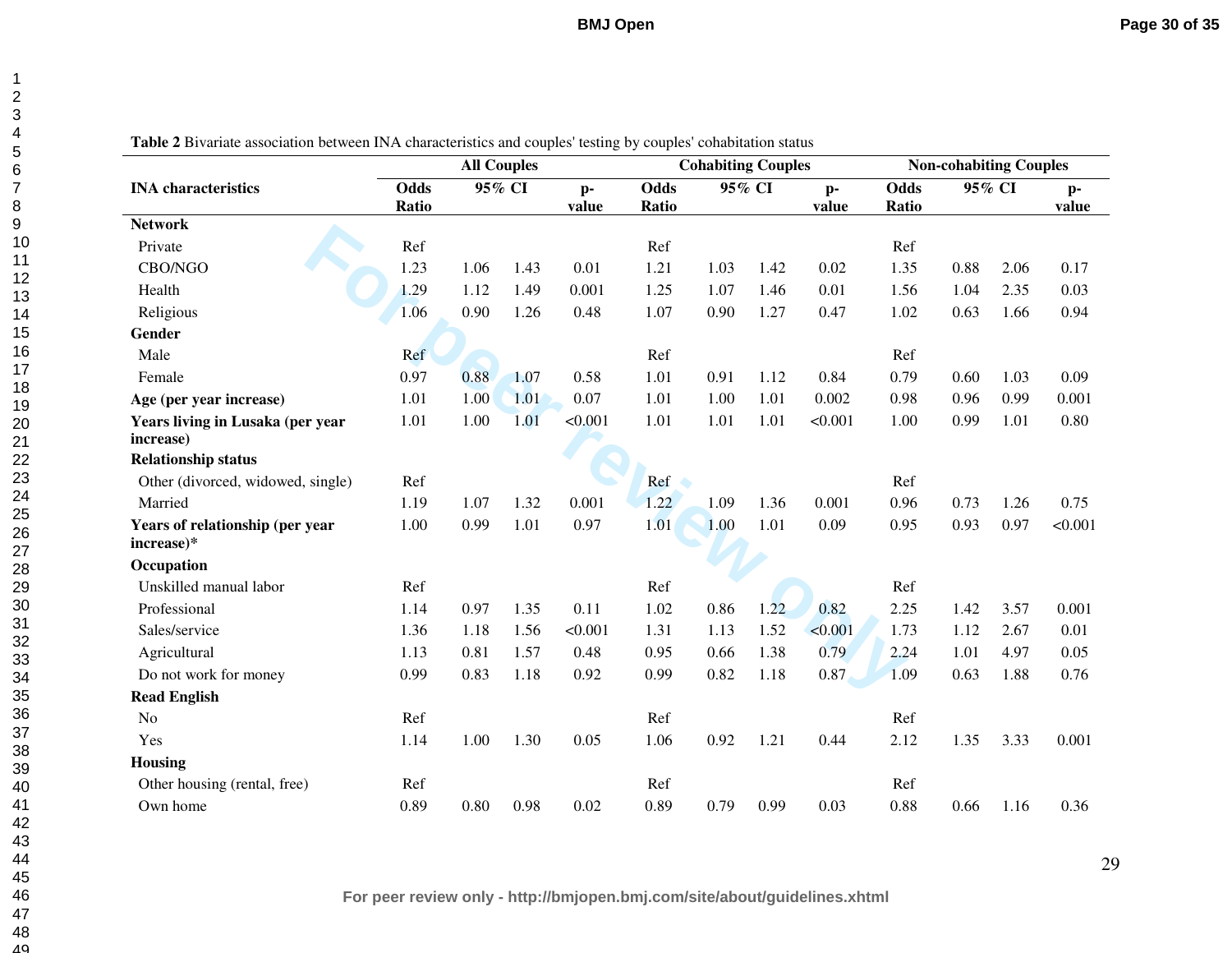**BMJ Open**

49

## **Ever tested for HIV**

| N <sub>0</sub>   | Ref                |       |      |         | Ref  |      |      |       | Ref  |      |      |         |
|------------------|--------------------|-------|------|---------|------|------|------|-------|------|------|------|---------|
| Yes with partner | 1.39               | .     | 1.59 | < 0.001 | 1.26 | . 09 | 1.45 | 0.002 | 2.97 | 1.85 | 4.78 | < 0.001 |
| Yes alone        | . $2^{\circ}$<br>. | . .06 | 1.41 | 0.01    | 1.13 | 0.97 |      | 0.11  | 2.42 | . 48 | 3.95 | < 0.001 |

\*Among those with a partner

|                                                          | <b>All couples</b> |       |           | <b>Couples not tested</b> | <b>Couples tested</b> |       | <b>Odds</b><br>Ratio | 95% CI |      | $p-$<br>value |
|----------------------------------------------------------|--------------------|-------|-----------|---------------------------|-----------------------|-------|----------------------|--------|------|---------------|
|                                                          | N                  | $\%$  | ${\bf N}$ | $\%$                      | ${\bf N}$             | $\%$  |                      |        |      |               |
| <b>Couple Characteristics</b>                            |                    |       |           |                           |                       |       |                      |        |      |               |
| Age of man (mean, SD)                                    | 33.25              | 9.03  | 33.16     | 8.99                      | 34.61                 | 9.43  | 1.01                 | 1.01   | 1.02 | < 0.001       |
| Age of woman (mean, SD)                                  | 27.12              | 7.75  | 27.03     | 7.72                      | 28.60                 | 8.15  | 1.02                 | 1.02   | 1.03 | < 0.001       |
| <b>Relationship of couple</b>                            |                    |       |           |                           |                       |       |                      |        |      |               |
| Not cohabiting                                           | 5275               | 18%   | 5058      | 19%                       | 217                   | 13%   | Ref                  |        |      |               |
| Cohabiting                                               | 23664              | 82%   | 22161     | $81\%$                    | 1503                  | 87%   | 1.58                 | 1.38   | 1.81 | < 0.001       |
| Years of relationship (mean, SD)                         | 6.27               | 6.42  | 6.22      | 6.35                      | 7.18                  | 7.38  | 1.02                 | 1.01   | 1.03 | < 0.001       |
| Number of children (mean, SD)                            | 2.04               | 2.16  | 2.04      | 2.16                      | 2.06                  | 2.12  | 1.01                 | 0.99   | 1.03 | 0.29          |
| <b>Invitation Characteristics</b>                        |                    |       |           |                           |                       |       |                      |        |      |               |
| Invitee (1st contact)                                    |                    |       |           |                           |                       |       |                      |        |      |               |
| Woman                                                    | 8934               | 31%   | 8426      | 31%                       | 508                   | 30%   | Ref                  |        |      |               |
| Couple                                                   | 8567               | 30%   | 7972      | 29%                       | 595                   | 35%   | 1.24                 | 1.08   | 1.43 | 0.002         |
| Man                                                      | 11467              | 40%   | 10851     | 40%                       | 616                   | 36%   | 0.91                 | 0.81   | 1.03 | 0.13          |
| Who initiated contact?                                   |                    |       |           |                           |                       |       |                      |        |      |               |
| <b>INA</b>                                               | 26620              | 93%   | 25103     | 93%                       | 1517                  | 89%   | Ref                  |        |      |               |
| Couple                                                   | 527                | $2\%$ | 475       | $2\%$                     | 52                    | 3%    | 1.71                 | 1.34   | 2.18 | < 0.001       |
| Man                                                      | 877                | 3%    | 811       | 3%                        | 66                    | $4\%$ | 1.18                 | 0.88   | 1.58 | 0.26          |
| Woman                                                    | 690                | 2%    | 624       | $2\%$                     | 66                    | 4%    | 1.59                 | 1.20   | 2.10 | 0.001         |
| <b>Relationship to INA</b>                               |                    |       |           |                           |                       |       |                      |        |      |               |
| Just met/unknown                                         | 19688              | 68%   | 18749     | 69%                       | 939                   | 55%   | Ref                  |        |      |               |
| Co-worker                                                | 287                | $1\%$ | 269       | $1\%$                     | 18                    | $1\%$ | 1.35                 | 0.89   | 2.06 | 0.16          |
| Family                                                   | 1697               | 6%    | 1525      | 6%                        | 172                   | 10%   | 2.08                 | 1.75   | 2.49 | < 0.001       |
| Social acquaintance (neighbor, friend,<br>church member) | 7186               | 25%   | 6601      | 24%                       | 585                   | 34%   | 1.64                 | 1.43   | 1.87 | < 0.001       |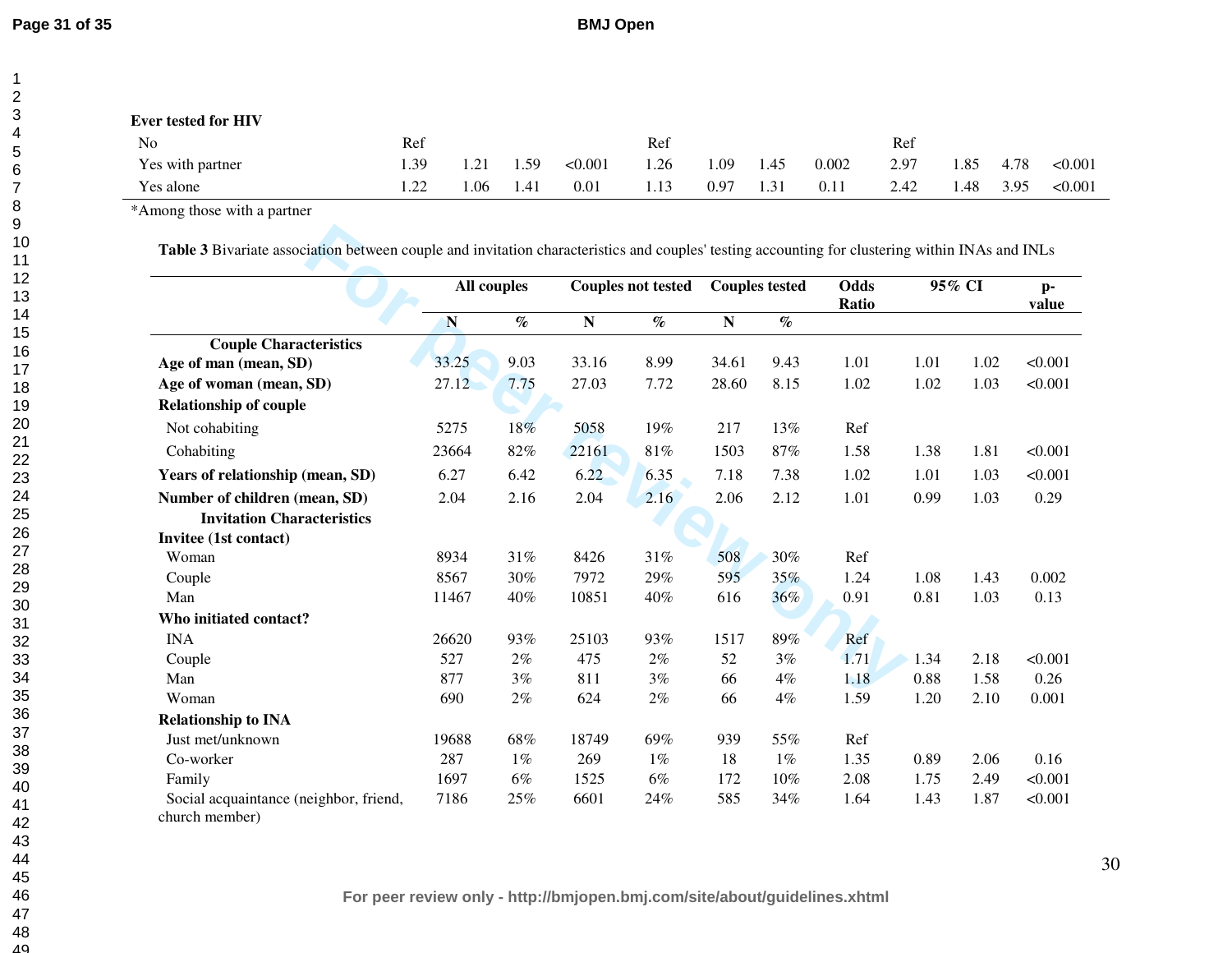| <b>Place of invitation</b>                                                      |       |        |       |        |       |         |         |      |      |         |
|---------------------------------------------------------------------------------|-------|--------|-------|--------|-------|---------|---------|------|------|---------|
| Community                                                                       | 9828  | 34%    | 9339  | 35%    | 489   | 29%     | Ref     |      |      |         |
| Couple home                                                                     | 15460 | 54%    | 14532 | 54%    | 928   | 55%     | 1.41    | 1.23 | 1.61 | < 0.001 |
| INA home                                                                        | 1636  | 6%     | 1461  | $5\%$  | 175   | $10\%$  | 2.25    | 1.87 | 2.71 | < 0.001 |
| Couple or INA work                                                              | 1812  | $6\%$  | 1702  | $6\%$  | 110   | $6\%$   | 1.21    | 0.97 | 1.51 | 0.09    |
| <b>Public endorsement</b>                                                       |       |        |       |        |       |         |         |      |      |         |
| No                                                                              | 18148 | 63%    | 17080 | 63%    | 1068  | 62%     | Ref     |      |      |         |
| Yes                                                                             | 10715 | $37\%$ | 10066 | $37\%$ | 649   | 38%     | 1.04    | 0.92 | 1.17 | 0.53    |
| <b>Delivering invitation</b>                                                    |       |        |       |        |       |         |         |      |      |         |
| Difficult/somewhat difficult                                                    | 3030  | $10\%$ | 2912  | $65\%$ | 118   | $0.4\%$ | Ref     |      |      |         |
| Easy                                                                            | 25860 | $89\%$ | 1599  | $35\%$ | 24261 | 99.5%   | 1.60    | 1.33 | 1.93 | < 0.001 |
| Mobile unit present at time of                                                  |       |        |       |        |       |         |         |      |      |         |
| invitation                                                                      |       |        |       |        |       |         |         |      |      |         |
| No                                                                              | 14268 | 49%    | 13713 | 50%    | 909   | 53%     | Ref     |      |      |         |
| Yes                                                                             | 14622 | 51%    | 13679 | 50%    | 818   | 47%     | 1.12    | 0.89 | 1.39 | 0.33    |
| Neighborhood of invitation                                                      |       |        |       |        |       |         |         |      |      |         |
| Neighborhood 1                                                                  | 13705 | 47%    | 12911 | 47%    | 794   | 46%     | Ref     |      |      |         |
| Neighborhood 2                                                                  | 15414 | 53%    | 14481 | 53%    | 933   | 54%     | 0.97    | 0.79 | 1.18 | 0.74    |
| Community: church/mosque, clinic, market, street/public place, social gathering |       |        |       |        |       |         |         |      |      |         |
|                                                                                 |       |        |       |        |       |         |         |      |      |         |
|                                                                                 |       |        |       |        |       |         |         |      |      |         |
|                                                                                 |       |        |       |        |       |         |         |      |      |         |
|                                                                                 |       |        |       |        |       |         |         |      |      |         |
|                                                                                 |       |        |       |        |       |         |         |      |      |         |
|                                                                                 |       |        |       |        |       |         |         |      |      |         |
|                                                                                 |       |        |       |        |       |         |         |      |      |         |
|                                                                                 |       |        |       |        |       |         |         |      |      |         |
|                                                                                 |       |        |       |        |       |         | TOW ONL |      |      |         |
|                                                                                 |       |        |       |        |       |         |         |      |      |         |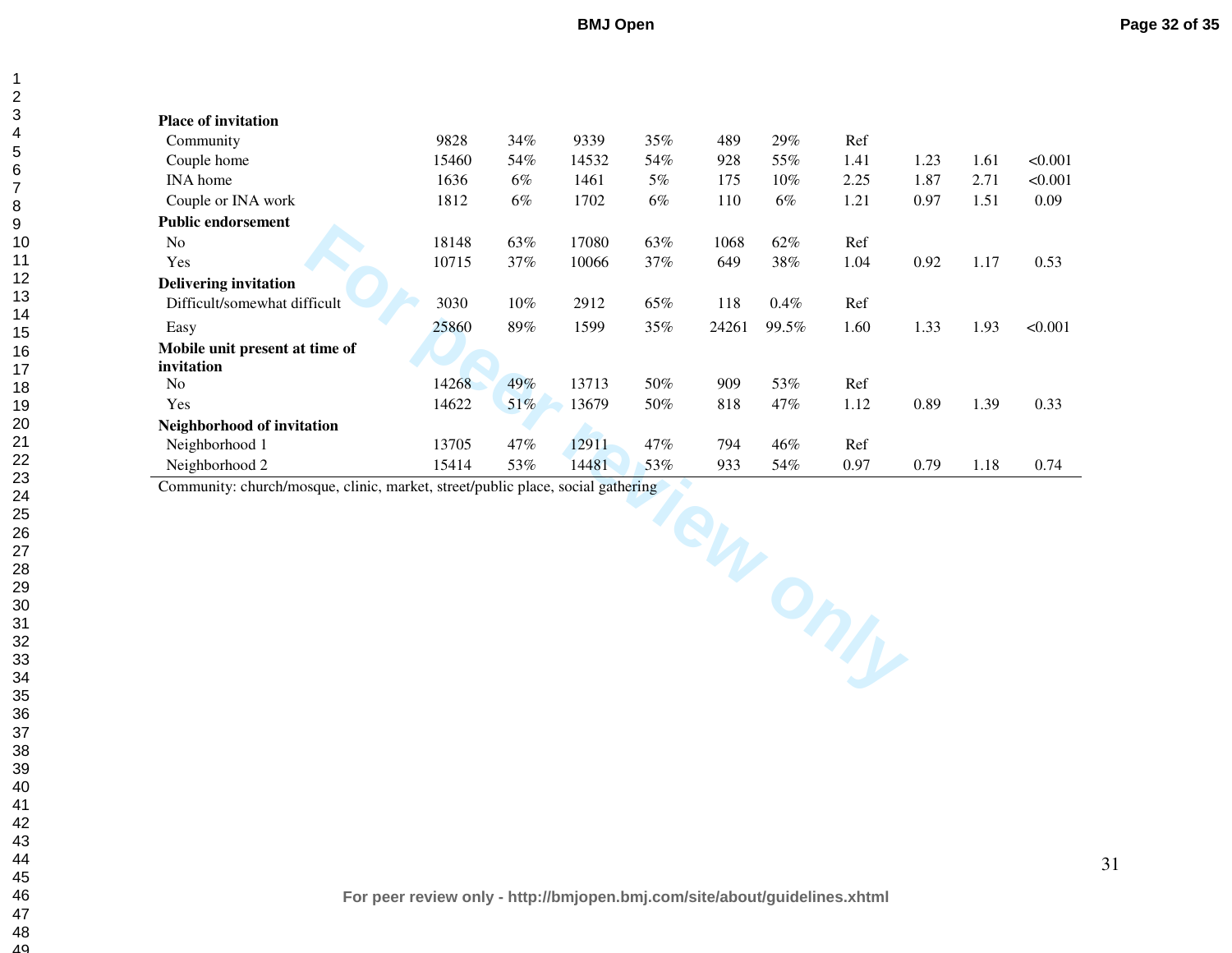**BMJ Open**

|                                   |       |        |      | <b>Cohabiting Couples</b> |       |        |         | <b>Non-cohabiting Couples</b> |       |        |      |       |
|-----------------------------------|-------|--------|------|---------------------------|-------|--------|---------|-------------------------------|-------|--------|------|-------|
|                                   | Odds  | 95% CI |      | $p-$                      | Odds  | 95% CI |         | $p-$                          | Odds  | 95% CI |      | $p-$  |
|                                   | Ratio |        |      | value                     | Ratio |        |         | value                         | Ratio |        |      | value |
| <b>INA</b> characteristics        |       |        |      |                           |       |        |         |                               |       |        |      |       |
| <b>Network</b>                    |       |        |      |                           |       |        |         |                               |       |        |      |       |
| Private                           | Ref   |        |      |                           | Ref   |        |         |                               | Ref   |        |      |       |
| Religious                         | 1.01  | 0.71   | 1.43 | 0.95                      | 1.01  | 0.73   | 1.40    | 0.94                          | 1.16  | 0.49   | 2.77 | 0.74  |
| Health                            | 1.53  | 1.15   | 2.04 | 0.004                     | 1.48  | 1.11   | 1.97    | 0.01                          | 1.80  | 0.96   | 3.35 | 0.07  |
| CBO/NGO                           | 1.34  | 1.01   | 1.77 | 0.04                      | 1.31  | 0.98   | 1.76    | 0.07                          | 1.53  | 0.84   | 2.79 | 0.16  |
| <b>Years living in Lusaka</b>     | 1.01  | 1.00   | 1.02 | 0.14                      | 1.01  | 1.00   | 1.02    | 0.07                          | 1.01  | 0.99   | 1.04 | 0.24  |
| Age (per 1 year increase)         | 1.00  | 0.99   | 1.02 | 0.79                      | 1.00  | 0.99   | 1.02    | 0.53                          | 0.99  | 0.97   | 1.01 | 0.35  |
| <b>Marital</b> status             |       |        |      |                           |       |        |         |                               |       |        |      |       |
| Other (divorced, widowed, single) | Ref   |        |      |                           | Ref   |        |         |                               | Ref   |        |      |       |
| Married                           | 1.23  | 0.99   | 1.53 | 0.06                      | 1.28  | 1.02   | 1.60    | 0.03                          | 1.06  | 0.70   | 1.62 | 0.77  |
| Occupation                        |       |        |      |                           |       |        |         |                               |       |        |      |       |
| Unskilled manual labor            | Ref   |        |      |                           | Ref   |        |         |                               | Ref   |        |      |       |
| Professional                      | 1.19  | 0.77   | 1.84 | 0.45                      | 1.06  | 0.69   | 1.64    | 0.79                          | 1.98  | 0.92   | 4.27 | 0.08  |
| Sales/service                     | 1.45  | 1.01   | 2.10 | 0.05                      | 1.37  | 0.94   | 1.99    | 0.11                          | 1.67  | 0.88   | 3.19 | 0.12  |
| Agricultural                      | 1.14  | 0.65   | 2.01 | 0.64                      | 0.97  | 0.55   | $-1.72$ | 0.93                          | 1.68  | 0.60   | 4.67 | 0.32  |
| Do not work for money             | 0.95  | 0.62   | 1.45 | 0.81                      | 0.95  | 0.62   | 1.45    | 0.80                          | 0.69  | 0.26   | 1.82 | 0.45  |
| <b>Reads English</b>              |       |        |      |                           |       |        |         |                               |       |        |      |       |
| N <sub>o</sub>                    | Ref   |        |      |                           | Ref   |        |         |                               | Ref   |        |      |       |
| Yes                               | 1.18  | 0.90   | 1.55 | 0.22                      | 1.15  | 0.87   | 1.51    | 0.32                          | 1.98  | 1.05   | 3.72 | 0.03  |
| <b>Housing</b>                    |       |        |      |                           |       |        |         |                               |       |        |      |       |
| Other housing (rental, free)      | Ref   |        |      |                           | Ref   |        |         |                               | Ref   |        |      |       |
| Own home                          | 0.74  | 0.59   | 0.92 | 0.01                      | 0.73  | 0.58   | 0.91    | 0.01                          | 0.93  | 0.62   | 1.38 | 0.71  |
| <b>Ever tested for HIV</b>        |       |        |      |                           |       |        |         |                               |       |        |      |       |
| No                                | Ref   |        |      |                           | Ref   |        |         |                               | Ref   |        |      |       |
| Yes with partner                  | 1.36  | 1.07   | 1.72 | 0.01                      | 1.29  | 1.01   | 1.66    | 0.04                          | 2.13  | 1.27   | 3.57 | 0.004 |
| Yes alone                         | 1.28  | 1.00   | 1.64 | 0.05                      | 1.21  | 0.94   | 1.56    | 0.15                          | 1.92  | 1.10   | 3.35 | 0.02  |
| <b>Couple Characteristics</b>     |       |        |      |                           |       |        |         |                               |       |        |      |       |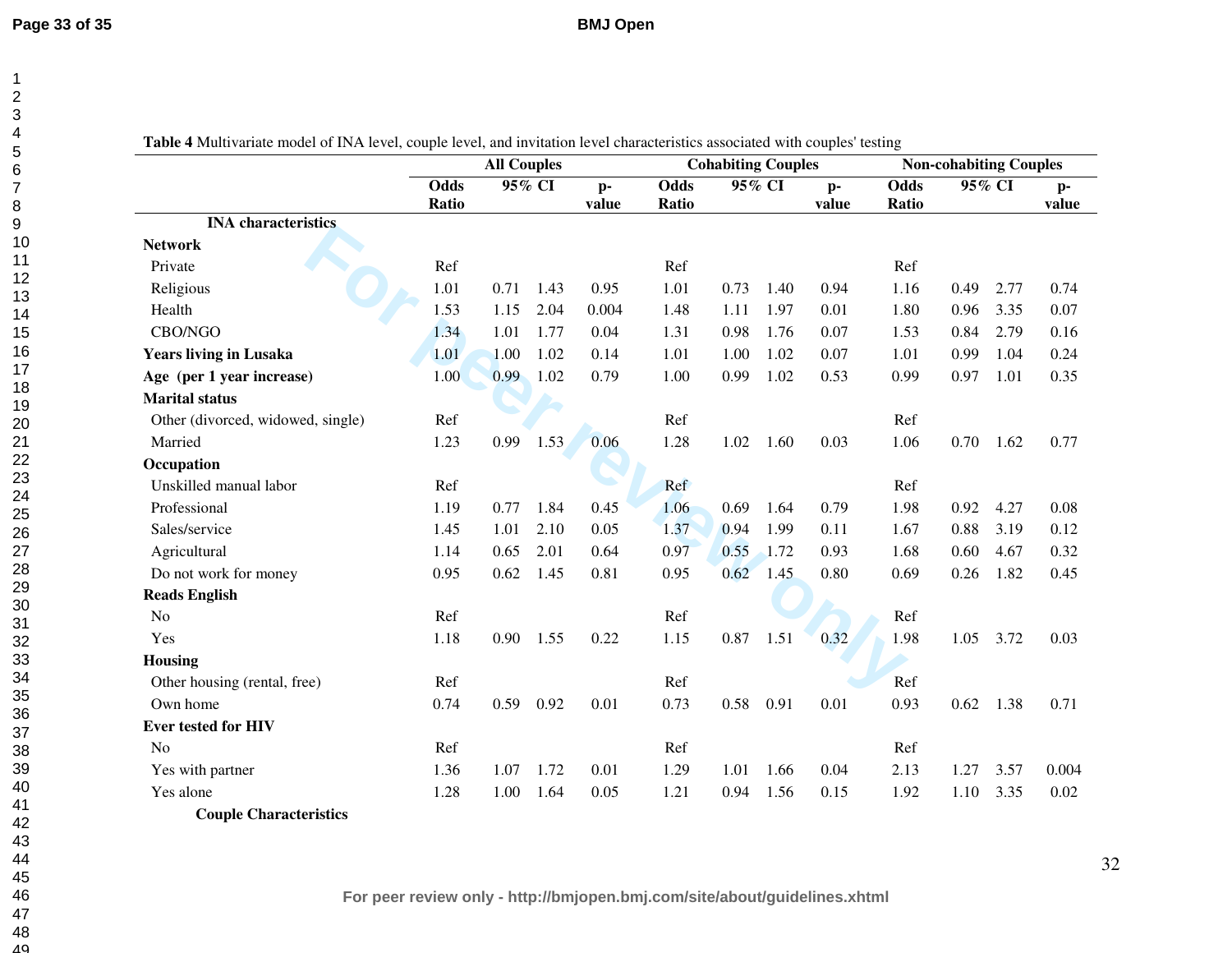| Age of man (per 1 year increase)                                 | 1.00 | 1.00 | 1.01 | 0.30    | 1.01 | 1.00 | 1.02 | 0.10    | 1.03 | 1.00 | 1.05 | 0.02    |
|------------------------------------------------------------------|------|------|------|---------|------|------|------|---------|------|------|------|---------|
| Years of relationship (per 1 year                                | 1.01 | 0.99 | 1.02 | 0.35    | 1.02 | 1.01 | 1.03 | < 0.001 | 0.45 | 0.37 | 0.55 | < 0.001 |
| increase)                                                        |      |      |      |         |      |      |      |         |      |      |      |         |
| <b>Relationship of couple</b>                                    |      |      |      |         |      | n/a  |      |         |      | n/a  |      |         |
| Not cohabiting                                                   | Ref  |      |      |         |      |      |      |         |      |      |      |         |
| Cohabiting                                                       | 1.39 | 1.19 | 1.63 | < 0.001 |      |      |      |         |      |      |      |         |
| <b>Invitation Characteristics</b>                                |      |      |      |         |      |      |      |         |      |      |      |         |
| Invitee (1st contact)                                            |      |      |      |         |      |      |      |         |      |      |      |         |
| Individual (Woman/Man)                                           | Ref  |      |      |         | Ref  |      |      |         | Ref  |      |      |         |
| Couple                                                           | 1.20 | 1.04 | 1.39 | 0.01    | 1.27 | 1.09 | 1.49 | 0.003   | 0.82 | 0.52 | 1.28 | 0.38    |
| Who initiated contact?                                           |      |      |      |         |      |      |      |         |      |      |      |         |
| <b>INA</b>                                                       | Ref  |      |      |         | Ref  |      |      |         | Ref  |      |      |         |
| Couple                                                           | 1.35 | 1.03 | 1.78 | 0.03    | 1.43 | 1.05 | 1.94 | 0.02    | 0.94 | 0.27 | 3.20 | 0.92    |
| Man                                                              | 1.22 | 0.89 | 1.67 | 0.22    | 1.26 | 0.90 | 1.75 | 0.18    | 1.00 | 0.47 | 2.12 | 1.00    |
| Woman                                                            | 1.60 | 1.17 | 2.19 | 0.003   | 1.53 | 1.10 | 2.12 | 0.01    | 1.54 | 0.73 | 3.27 | 0.26    |
| <b>Relationship to INA</b>                                       |      |      |      |         |      |      |      |         |      |      |      |         |
| Just met/unknown                                                 | Ref  |      |      |         | Ref  |      |      |         | Ref  |      |      |         |
| Co-worker                                                        | 1.48 | 0.89 | 2.43 | 0.13    | 1.47 | 0.84 | 2.55 | 0.18    | 1.11 | 0.27 | 4.56 | 0.89    |
| Social acquaintance (neighbor, friend,<br>church member, family) | 1.62 | 1.41 | 1.87 | < 0.001 | 1.60 | 1.37 | 1.87 | < 0.001 | 1.60 | 1.15 | 2.24 | 0.01    |
| <b>Place of invitation</b>                                       |      |      |      |         |      |      |      |         |      |      |      |         |
| Other (Community or couple/INA<br>work)                          | Ref  |      |      |         | Ref  |      |      |         | Ref  |      |      |         |
| Couple or INA home                                               | 1.30 | 1.14 | 1.48 | < 0.001 | 1.39 | 1.21 | 1.61 | < 0.001 | 0.93 | 0.68 | 1.27 | 0.65    |
| <b>Delivering invitation</b>                                     |      |      |      |         |      |      |      |         |      |      |      |         |
| Difficult/somewhat difficult                                     | Ref  |      |      |         | Ref  |      |      |         | Ref  |      |      |         |
| Easy                                                             | 1.75 | 1.41 | 2.17 | < 0.001 | 1.87 | 1.47 | 2.37 | < 0.001 | 1.15 | 0.67 | 1.99 | 0.61    |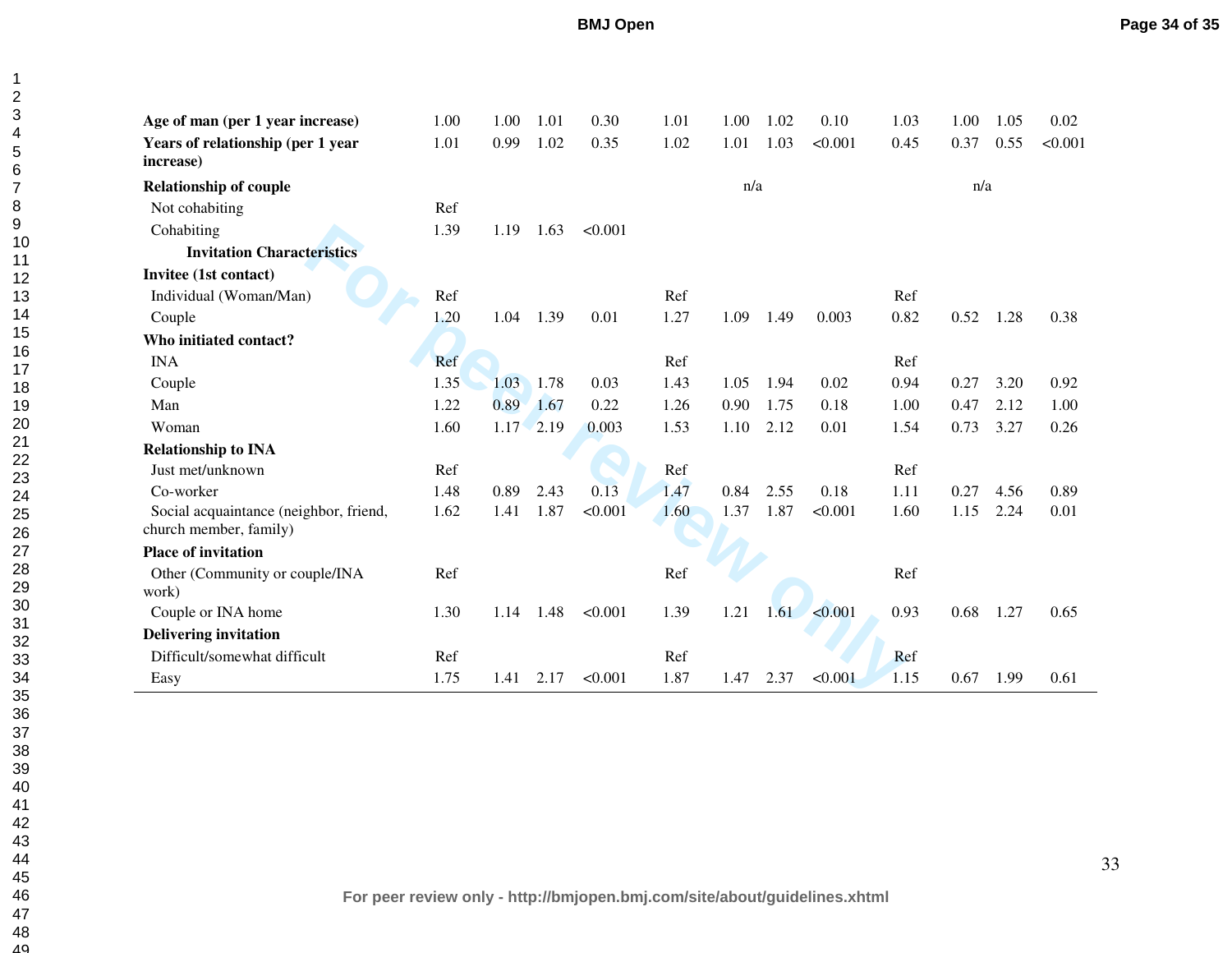### **BMJ Open**

|                           | <b>Item</b><br>N <sub>0</sub> | Recommendation                                                                              |
|---------------------------|-------------------------------|---------------------------------------------------------------------------------------------|
| <b>Title and abstract</b> | 1                             | $(a)$ Indicate the study's design with a commonly used term in the title or the abstract    |
|                           |                               | $(b)$ Provide in the abstract an informative and balanced summary of what was done          |
|                           |                               | and what was found                                                                          |
| Introduction              |                               |                                                                                             |
| Background/rationale      | 2                             | Explain the scientific background and rationale for the investigation being reported        |
| Objectives                | 3                             | State specific objectives, including any prespecified hypotheses                            |
| <b>Methods</b>            |                               |                                                                                             |
| Study design              | 4                             | Present key elements of study design early in the paper                                     |
| Setting                   | 5                             | Describe the setting, locations, and relevant dates, including periods of recruitment,      |
|                           |                               | exposure, follow-up, and data collection                                                    |
| Participants              | 6                             | $(a)$ Give the eligibility criteria, and the sources and methods of selection of            |
|                           |                               | participants. Describe methods of follow-up                                                 |
|                           |                               | $(b)$ For matched studies, give matching criteria and number of exposed and                 |
|                           |                               | unexposed                                                                                   |
| Variables                 | 7                             | Clearly define all outcomes, exposures, predictors, potential confounders, and effect       |
|                           |                               | modifiers. Give diagnostic criteria, if applicable                                          |
| Data sources/             | $8*$                          | For each variable of interest, give sources of data and details of methods of               |
| measurement               |                               | assessment (measurement). Describe comparability of assessment methods if there is          |
|                           |                               | more than one group                                                                         |
| <b>Bias</b>               | 9                             | Describe any efforts to address potential sources of bias                                   |
| Study size                | 10                            | Explain how the study size was arrived at                                                   |
| Quantitative variables    | 11                            | Explain how quantitative variables were handled in the analyses. If applicable,             |
|                           |                               | describe which groupings were chosen and why                                                |
| Statistical methods       | 12                            | (a) Describe all statistical methods, including those used to control for confounding       |
|                           |                               | $(b)$ Describe any methods used to examine subgroups and interactions                       |
|                           |                               | $(c)$ Explain how missing data were addressed                                               |
|                           |                               | (d) If applicable, explain how loss to follow-up was addressed                              |
|                           |                               | $(e)$ Describe any sensitivity analyses                                                     |
| <b>Results</b>            |                               |                                                                                             |
| Participants              | $13*$                         | (a) Report numbers of individuals at each stage of study-eg numbers potentially             |
|                           |                               | eligible, examined for eligibility, confirmed eligible, included in the study,              |
|                           |                               | completing follow-up, and analysed                                                          |
|                           |                               | (b) Give reasons for non-participation at each stage                                        |
|                           |                               | (c) Consider use of a flow diagram                                                          |
| Descriptive data          | $14*$                         | (a) Give characteristics of study participants (eg demographic, clinical, social) and       |
|                           |                               | information on exposures and potential confounders                                          |
|                           |                               | (b) Indicate number of participants with missing data for each variable of interest         |
|                           |                               | (c) Summarise follow-up time (eg, average and total amount)                                 |
| Outcome data              | $15*$                         | Report numbers of outcome events or summary measures over time                              |
| Main results              | 16                            | (a) Give unadjusted estimates and, if applicable, confounder-adjusted estimates and         |
|                           |                               | their precision (eg, 95% confidence interval). Make clear which confounders were            |
|                           |                               | adjusted for and why they were included                                                     |
|                           |                               | $(b)$ Report category boundaries when continuous variables were categorized                 |
|                           |                               | $(c)$ If relevant, consider translating estimates of relative risk into absolute risk for a |
|                           |                               | meaningful time period                                                                      |

STROBE Statement—Checklist of items that should be included in reports of *cohort studies*

1 **For peer review only - http://bmjopen.bmj.com/site/about/guidelines.xhtml**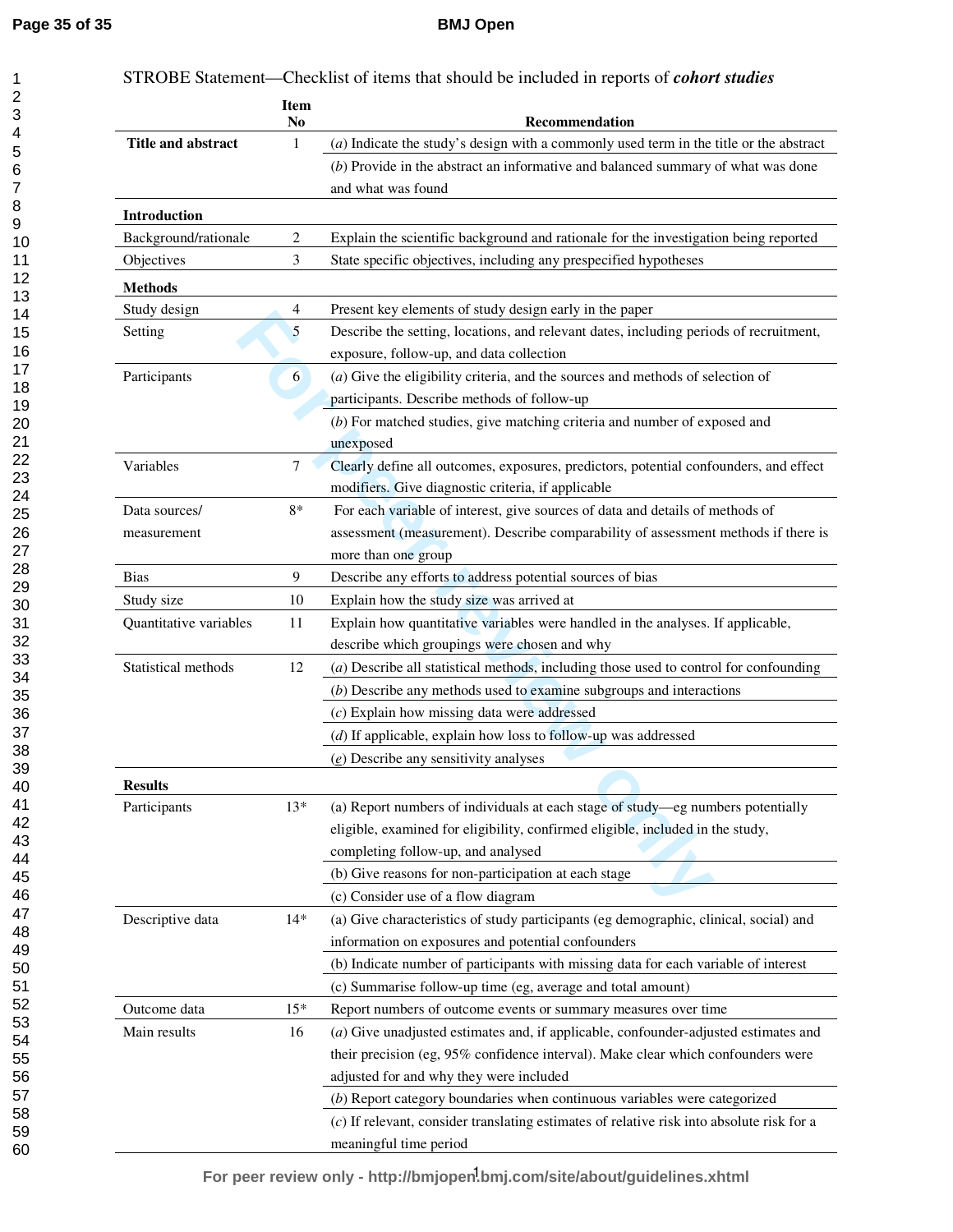| Other analyses           | 17 | Report other analyses done—eg analyses of subgroups and interactions, and              |
|--------------------------|----|----------------------------------------------------------------------------------------|
|                          |    | sensitivity analyses                                                                   |
| <b>Discussion</b>        |    |                                                                                        |
| Key results              | 18 | Summarise key results with reference to study objectives                               |
| Limitations              | 19 | Discuss limitations of the study, taking into account sources of potential bias or     |
|                          |    | imprecision. Discuss both direction and magnitude of any potential bias                |
| Interpretation           | 20 | Give a cautious overall interpretation of results considering objectives, limitations, |
|                          |    | multiplicity of analyses, results from similar studies, and other relevant evidence    |
| Generalisability         | 21 | Discuss the generalisability (external validity) of the study results                  |
| <b>Other information</b> |    |                                                                                        |
| Funding                  | 22 | Give the source of funding and the role of the funders for the present study and, if   |
|                          |    | applicable, for the original study on which the present article is based               |

\*Give information separately for exposed and unexposed groups.

**For peer review only Note:** An Explanation and Elaboration article discusses each checklist item and gives methodological background and published examples of transparent reporting. The STROBE checklist is best used in conjunction with this article (freely available on the Web sites of PLoS Medicine at http://www.plosmedicine.org/, Annals of Internal Medicine at http://www.annals.org/, and Epidemiology at http://www.epidem.com/). Information on the STROBE Initiative is available at http://www.strobe-statement.org.

For peer review only - http://bmjoper?bmj.com/site/about/guidelines.xhtml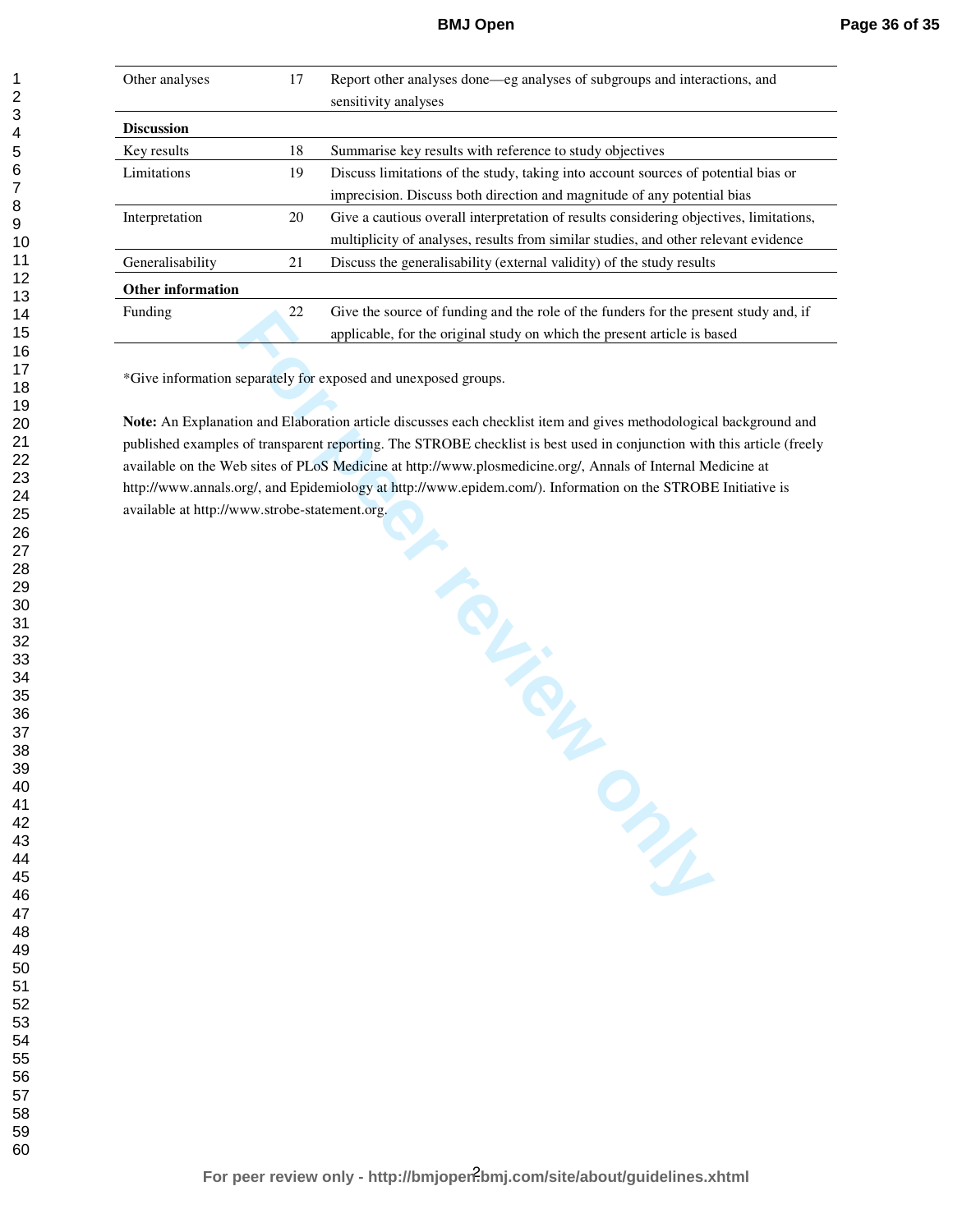

# **Promotion of couples' voluntary HIV counseling and testing in Lusaka, Zambia by influence network leaders and agents**

| Journal:                                                   | <b>BMJ</b> Open                                                                                                                                                                                                                                                                                                                                                                                                                                                                                                                                                                                                                                                                                                                                                                                                                                                                                                                                                                                                                                                                                                                                                                                                                                                                                                                                                                                                                                                                                                                                                                                                                                                                                                                                                                                                                                                                                                            |
|------------------------------------------------------------|----------------------------------------------------------------------------------------------------------------------------------------------------------------------------------------------------------------------------------------------------------------------------------------------------------------------------------------------------------------------------------------------------------------------------------------------------------------------------------------------------------------------------------------------------------------------------------------------------------------------------------------------------------------------------------------------------------------------------------------------------------------------------------------------------------------------------------------------------------------------------------------------------------------------------------------------------------------------------------------------------------------------------------------------------------------------------------------------------------------------------------------------------------------------------------------------------------------------------------------------------------------------------------------------------------------------------------------------------------------------------------------------------------------------------------------------------------------------------------------------------------------------------------------------------------------------------------------------------------------------------------------------------------------------------------------------------------------------------------------------------------------------------------------------------------------------------------------------------------------------------------------------------------------------------|
| Manuscript ID:                                             | bmjopen-2012-001171.R1                                                                                                                                                                                                                                                                                                                                                                                                                                                                                                                                                                                                                                                                                                                                                                                                                                                                                                                                                                                                                                                                                                                                                                                                                                                                                                                                                                                                                                                                                                                                                                                                                                                                                                                                                                                                                                                                                                     |
| Article Type:                                              | Research                                                                                                                                                                                                                                                                                                                                                                                                                                                                                                                                                                                                                                                                                                                                                                                                                                                                                                                                                                                                                                                                                                                                                                                                                                                                                                                                                                                                                                                                                                                                                                                                                                                                                                                                                                                                                                                                                                                   |
| Date Submitted by the Author:                              | 30-Jun-2012                                                                                                                                                                                                                                                                                                                                                                                                                                                                                                                                                                                                                                                                                                                                                                                                                                                                                                                                                                                                                                                                                                                                                                                                                                                                                                                                                                                                                                                                                                                                                                                                                                                                                                                                                                                                                                                                                                                |
| Complete List of Authors:                                  | Wall, Kristin; Emory University, Epidemiology<br>Kilembe, William; Zambia Emory HIV Research Project, ; Rwanda Zambia<br>HIV Research Group, Emory University, Pathology & Laboratory Medicine,<br>Global Health<br>Nizam, Azhar; Emory University, Biostatistics and Bioinformatics; Rwanda<br>Zambia HIV Research Group, Emory University, Pathology & Laboratory<br>Medicine, Global Health<br>Vwalika, Cheswa; Zambia Emory HIV Research Project, ; Rwanda Zambia<br>HIV Research Group, Emory University, Pathology & Laboratory Medicine,<br><b>Global Health</b><br>Kautzman, Michelle; Zambia Emory HIV Research Project, ; Rwanda<br>Zambia HIV Research Group, Emory University, Pathology & Laboratory<br>Medicine, Global Health<br>Chomba, Elwyn; Zambia Emory HIV Research Project, ; Rwanda Zambia<br>HIV Research Group, Emory University, Pathology & Laboratory Medicine,<br>Global Health<br>Tichacek, Amanda; Rwanda Zambia HIV Research Group, Emory<br>University, Pathology & Laboratory Medicine, Global Health<br>Sardar, Gurkiran; University of Illinois at Chicago, College of Medicine<br>Casanova, Deborah; Zambia Emory HIV Research Project, ; Rwanda<br>Zambia HIV Research Group, Emory University, Pathology & Laboratory<br>Medicine, Global Health<br>Henderson, Faith; Zambia Emory HIV Research Project, ; Rwanda Zambia<br>HIV Research Group, Emory University, Pathology & Laboratory Medicine,<br>Global Health<br>Mulenga, Joseph; Zambia National Blood Transfusion Services, ; Rwanda<br>Zambia HIV Research Group, Emory University, Pathology & Laboratory<br>Medicine, Global Health<br>Kleinbaum, David; Emory University, Epidemiology; Rwanda Zambia HIV<br>Research Group, Emory University, Pathology & Laboratory Medicine,<br>Global Health<br>Allen, Susan; Rwanda Zambia HIV Research Group, Emory University,<br>Pathology & Laboratory Medicine, Global Health |
| <b>Primary Subject<br/>Heading<math>&lt;</math>/b&gt;:</b> | Health services research                                                                                                                                                                                                                                                                                                                                                                                                                                                                                                                                                                                                                                                                                                                                                                                                                                                                                                                                                                                                                                                                                                                                                                                                                                                                                                                                                                                                                                                                                                                                                                                                                                                                                                                                                                                                                                                                                                   |
| Secondary Subject Heading:                                 | Epidemiology, Global health, Infectious diseases                                                                                                                                                                                                                                                                                                                                                                                                                                                                                                                                                                                                                                                                                                                                                                                                                                                                                                                                                                                                                                                                                                                                                                                                                                                                                                                                                                                                                                                                                                                                                                                                                                                                                                                                                                                                                                                                           |
| Keywords:                                                  | EPIDEMIOLOGY, International health services < HEALTH SERVICES<br>ADMINISTRATION & MANAGEMENT, HIV & AIDS < INFECTIOUS DISEASES                                                                                                                                                                                                                                                                                                                                                                                                                                                                                                                                                                                                                                                                                                                                                                                                                                                                                                                                                                                                                                                                                                                                                                                                                                                                                                                                                                                                                                                                                                                                                                                                                                                                                                                                                                                             |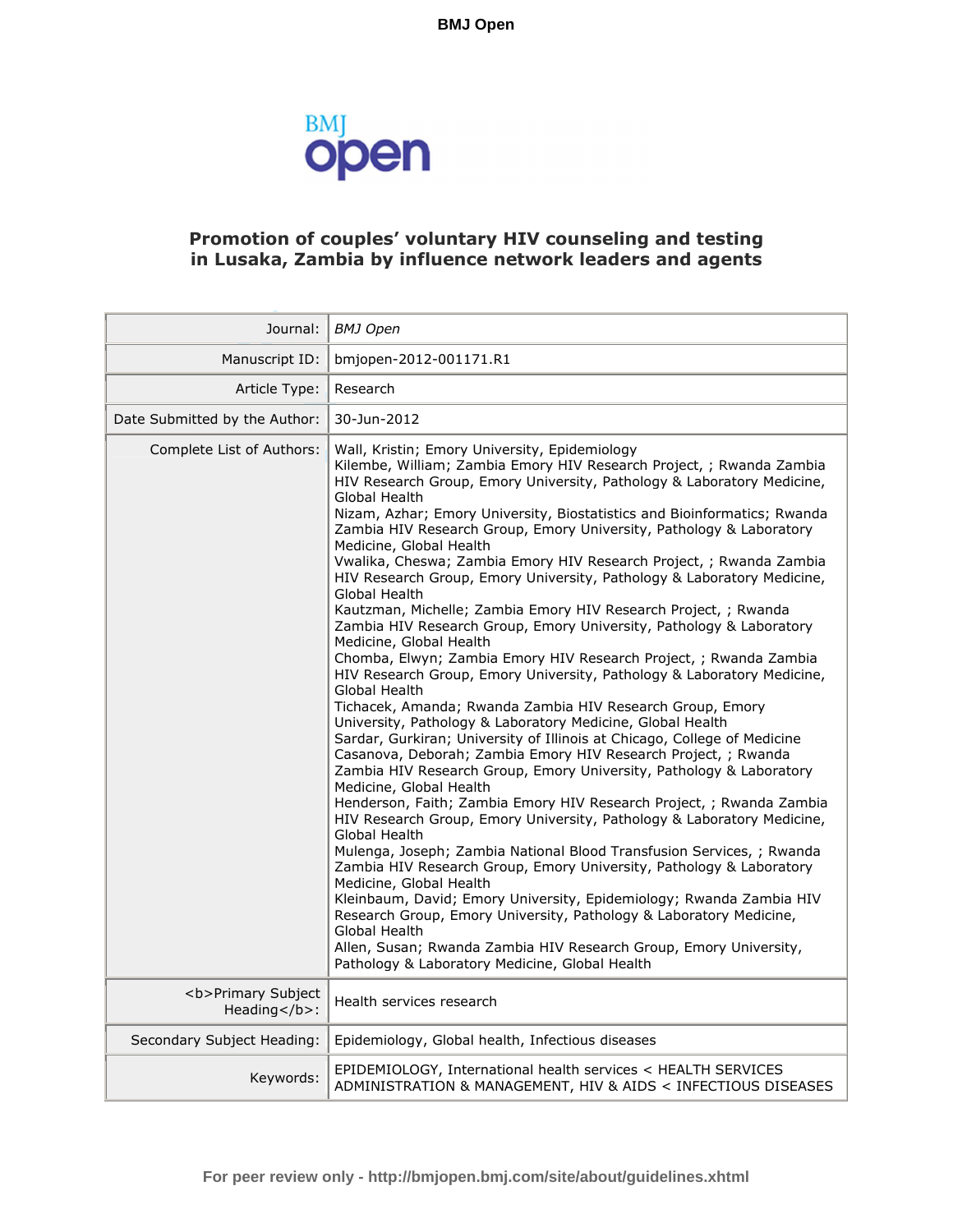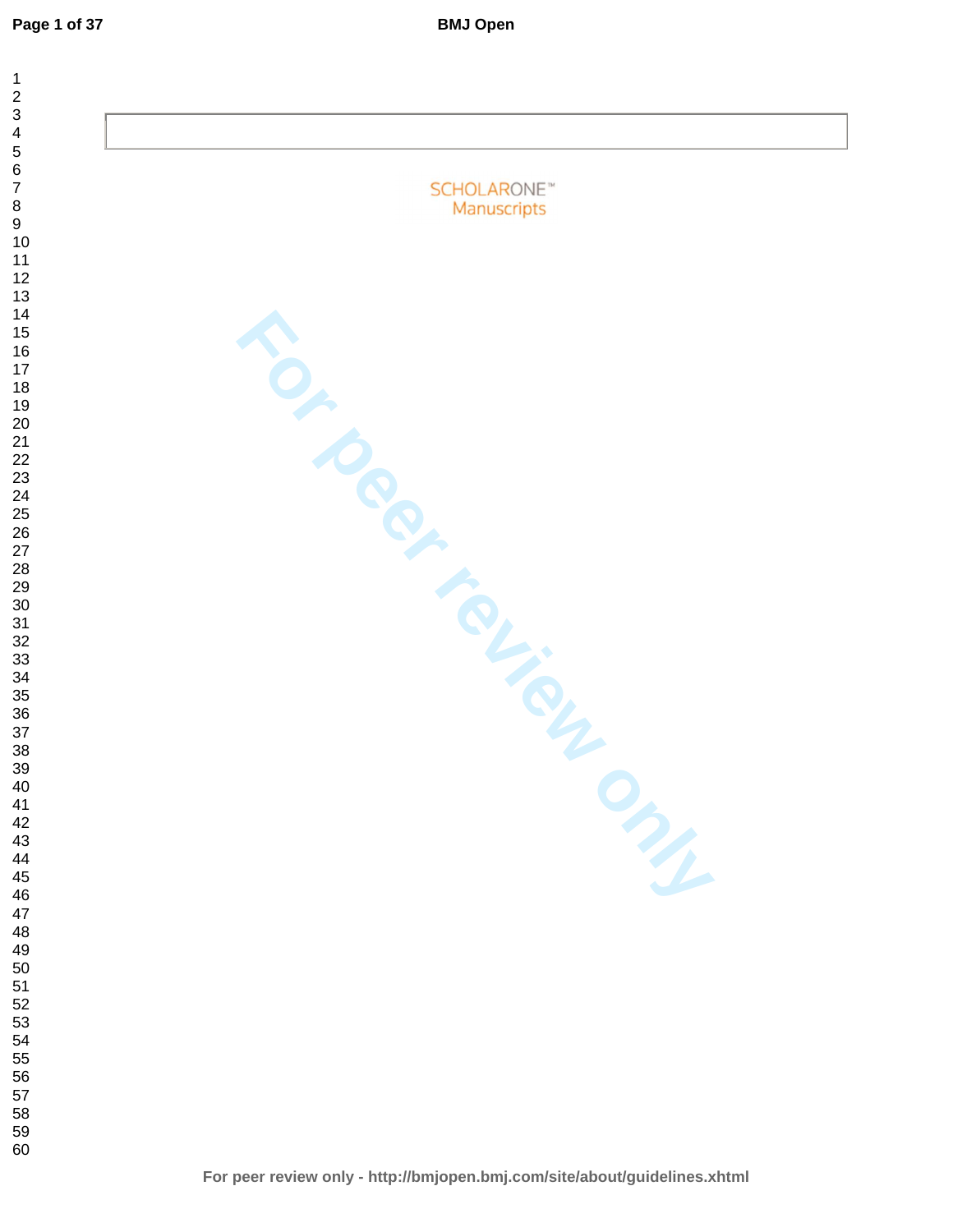Research Report

# **Promotion of couples' voluntary HIV counseling and testing in Lusaka, Zambia by influence network leaders and agents**

William Kilembe, Azhar Nizam, Cheswa Vwalika, Michelle Ka<br>
anda Tichacek, Gurkiran Sardar, Deborah Casanova, Faith Hend<br>
Mulenga, David Kleinbaum, Susan Allen<br>
mda Zambia HIV Research Group, Dept of Pathology & Labora<br>
ine Kristin M Wall, William Kilembe, Azhar Nizam, Cheswa Vwalika, Michelle Kautzman, Elwyn Chomba, Amanda Tichacek, Gurkiran Sardar, Deborah Casanova, Faith Henderson, Joseph Mulenga, David Kleinbaum, Susan Allen

All authors: Rwanda Zambia HIV Research Group, Dept of Pathology & Laboratory Medicine, School of Medicine and Hubert Dept of Global Health, Rollins School of Public Health, Emory University, Atlanta, GA, USA

William Kilembe MD MSc, Cheswa Vwalika MD MPH, Michele Kautzman MD MPH, Elwyn Chomba MD, Gurkiran Sardar MD MPH, Deborah Casanova MPH, Faith Henderson MPH, Joseph Mulenga MD MBA; Zambia Emory HIV Research Project, Lusaka, Zambia

Additional affiliations:

Kristin M Wall, MS PhD (cand), and David Kleinbaum, PhD, Department of Epidemiology, Rollins School of Public Health, Emory University, Atlanta, GA, USA Azhar Nizam, MS, Department of Biostatistics and Bioinformatics, Rollins School of Public Health, Emory University, Atlanta, GA, USA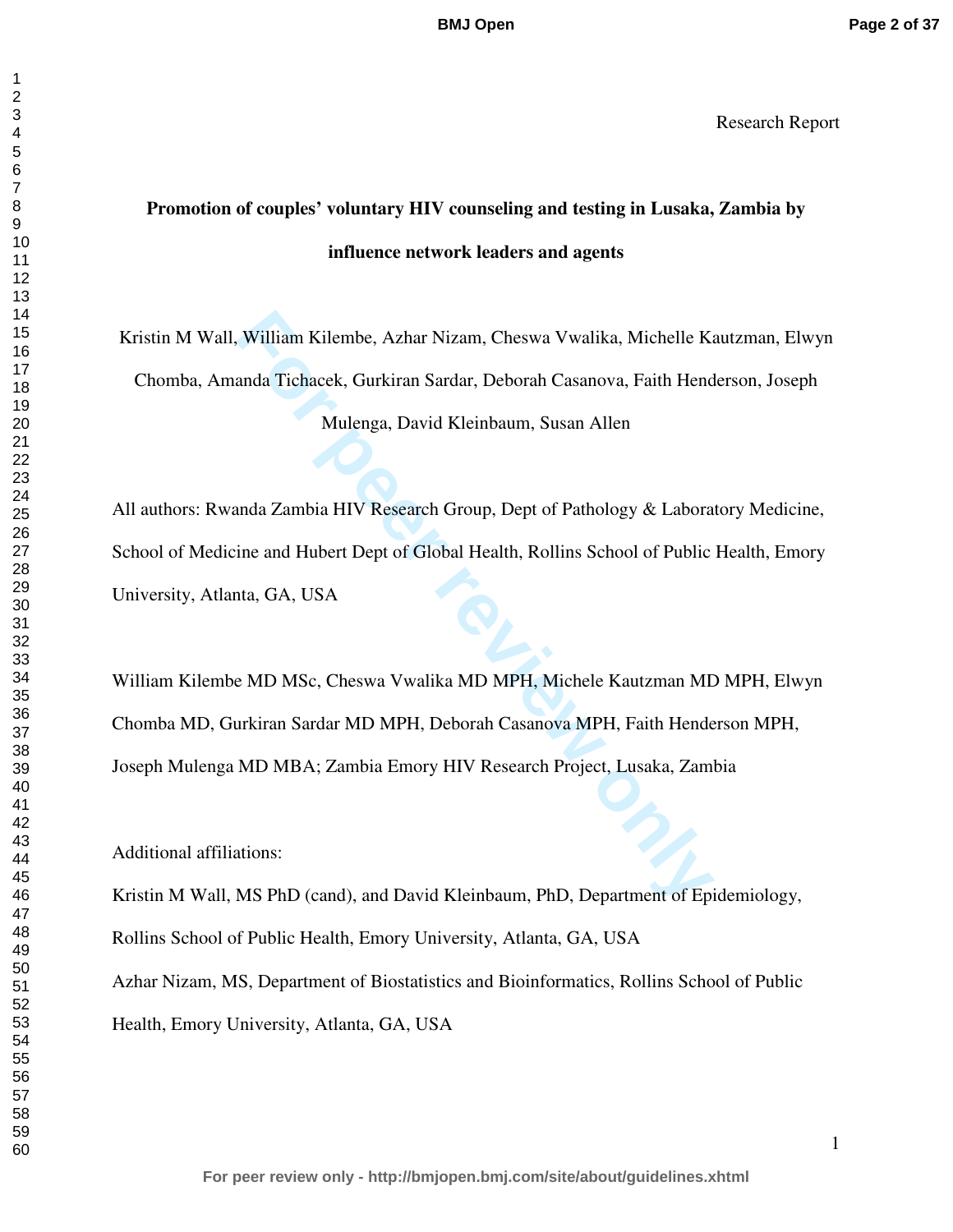#### **BMJ Open**

Elwyn Chomba, MD, University Teaching Hospital and University of Zambia School of Medicine, Lusaka, Zambia

Joseph Mulenga MD MBA, Zambia National Blood Transfusion Services, Lusaka, Zambia

Gurkiran Sardar, MD, MPH, University of Illinois at Chicago, College of Medicine, Chicago, IL,

USA

**FORTAL EXECTS APPLE SET ASSEMBED ASSEMBED ASSEM OF PROPERTIES AND REVIEW SOLUTIONS A COUPLES' voluntary HIV counseling and testing promotions<br>
At the couples' voluntary HIV counseling and testing promotions<br>
Author:<br>
Prop** Susan Allen MD MPH and Amanda Tichacek MPH, Department of Pathology and Laboratory Medicine, School of Medicine, and Department of Global Health, School of Public Health, Emory University, Atlanta, GA, USA

**Running Head:** Couples' voluntary HIV counseling and testing promotions

#### **Corresponding Author:**

Kristin M Wall

Department of Epidemiology, School of Public Health, Emory University

1518 Clifton Road NE, 3rd Floor

Atlanta, GA 30322

Phone: (512) 785-4779

E-mail: kmwall@emory.edu

**Keywords:** community workers, couples' voluntary counseling and testing, HIV, Zambia

#### **Word Count:**

Text: 3106 words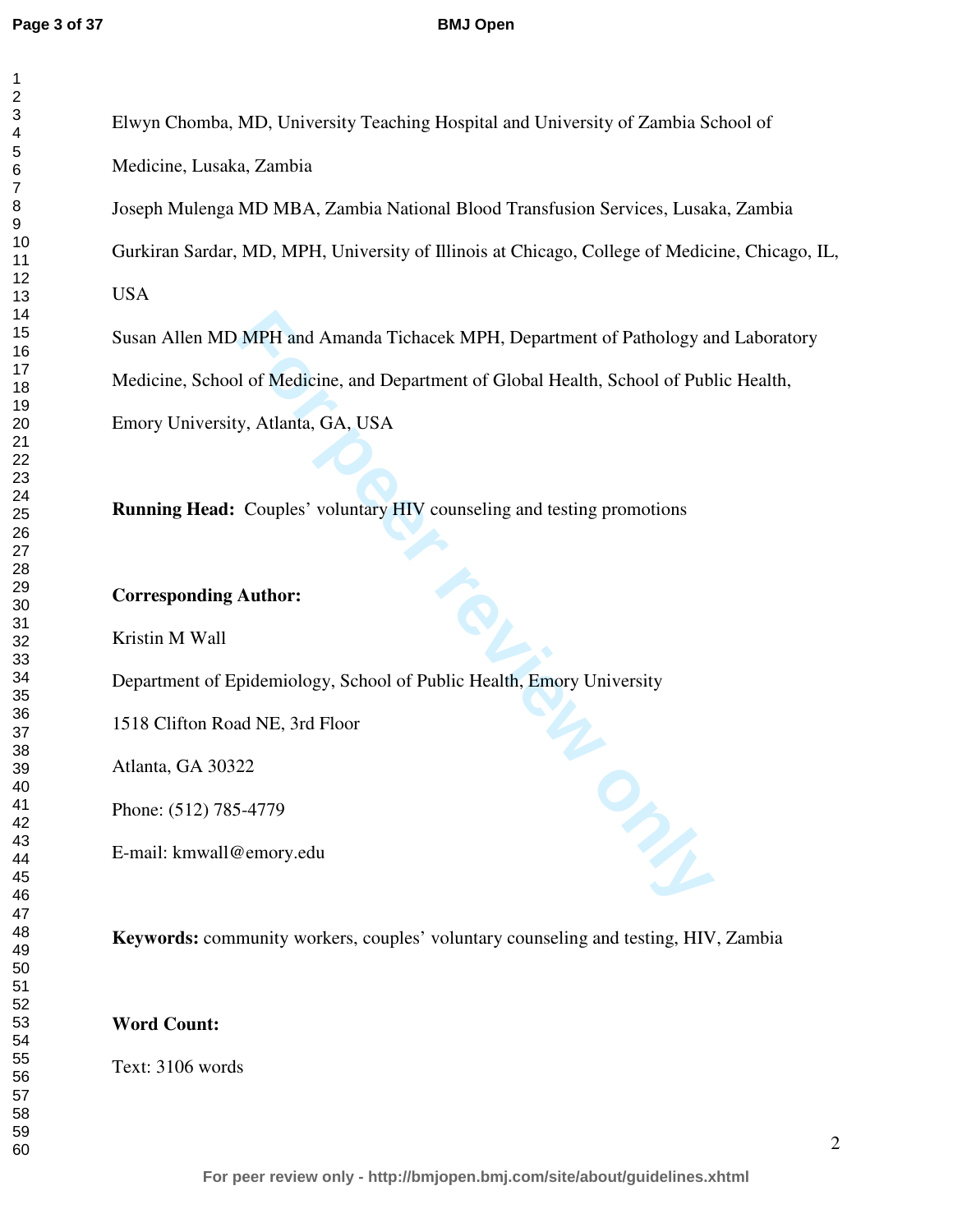Abstract: 300 words

#### **ABSTRACT**

**Objectives:** Hypothesizing that couples' voluntary counseling and testing (CVCT) promotions can increase CVCT uptake, this study identified predictors of successful CVCT promotion in Lusaka, Zambia.

**Design:** Cohort study

**Setting**: Lusaka, Zambia

**Participants**: 68 influential network leaders [INLs] identified 320 agents [INAs] who delivered 29,119 CVCT invitations to heterosexual couples

Exambia<br>
Formula Indiversity (INLs) identified 320 agents (INAs)<br>
influential network leaders (INLs) identified 320 agents (INAs)<br>
intiations to heterosexual couples<br>
he CVCT promotional model used INLs who identified INAs **Intervention:** The CVCT promotional model used INLs who identified INAs who in turn conducted community-based promotion and distribution of CVCT invitations in two neighborhoods over 18 months, with a mobile unit in one neighborhood crossing over to the other mid-way through.

**Primary outcome:** The primary outcome of interest was couple testing (yes/no) after receipt of a CVCT invitation. INA, couple, and invitation characteristics predictive of couples' testing were evaluated accounting for two-level clustering.

**Results:** INAs delivered invitations resulting in 1727 couples testing (6% success rate). In multivariate analyses, INA characteristics significantly predictive of CVCT uptake included promoting in community-based (adjusted odds ratio  $[aOR]=1.3$ ;  $95\%CI=1.0-1.8$ ) or health  $(aOR=1.5; 95\%CI=1.2-2.0)$  networks versus private networks; being employed in the sales/service industry ( $aOR=1.5$ ;  $95\%CI=1.0-2.1$ ) versus unskilled manual labor; owning a home  $(aOR=0.7; 95\%CI=0.6-0.9)$  versus not; and having tested for HIV with a partner  $(aOR=1.4;$  $95\%$ CI=1.1-1.7) or alone (aOR=1.3;  $95\%$ CI=1.0-1.6) versus never having tested. Cohabiting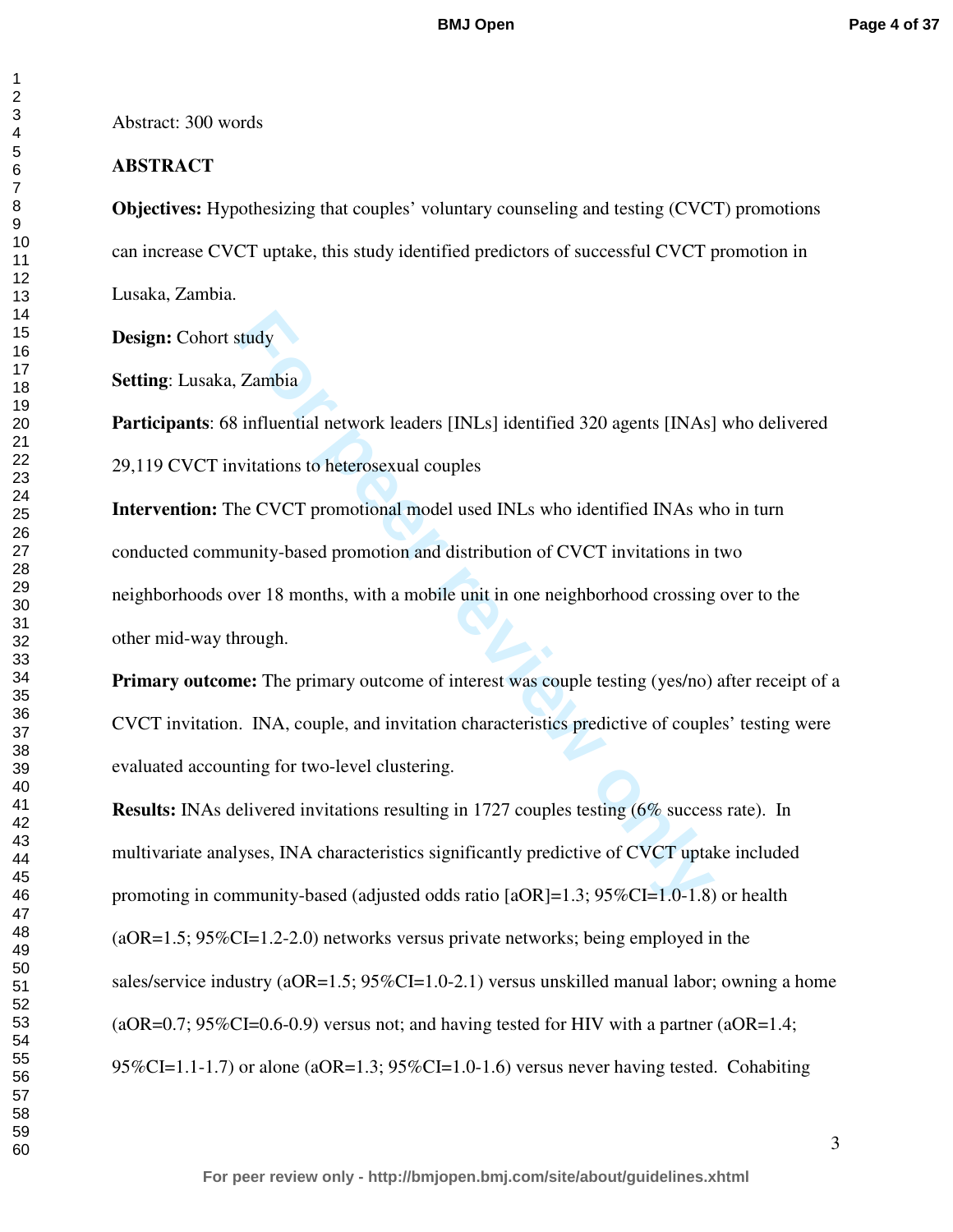#### **BMJ Open**

couples were more likely to test ( $aOR=1.4$ ;  $95\%CI=1.2-1.6$ ) than non-cohabiting couples. Context characteristics predictive of CVCT uptake included inviting couples (aOR=1.2; 95%CI=1.0-1.4) versus individuals; the woman (aOR=1.6;  $95\%$ CI=1.2-2.2) or couple (aOR=1.4;  $95\%$ CI=1.0-1.8) initiating contact versus the INA; the couple being socially acquainted with the INA (aOR=1.6;  $95\%CI=1.4-1.9$ ) versus having just met; home invitation delivery (aOR=1.3; 95%CI=1.1-1.5) versus elsewhere; and easy invitation delivery (aOR=1.8; 95%CI=1.4-2.2) versus difficult as reported by the INA.

**Conclusions:** This study demonstrated the ability of influential people to promote CVCT and identified agent, couple, and context-level factors associated with CVCT uptake in Lusaka, Zambia. We encourage the development of CVCT promotions in other sub-Saharan African countries to support sustained CVCT dissemination.

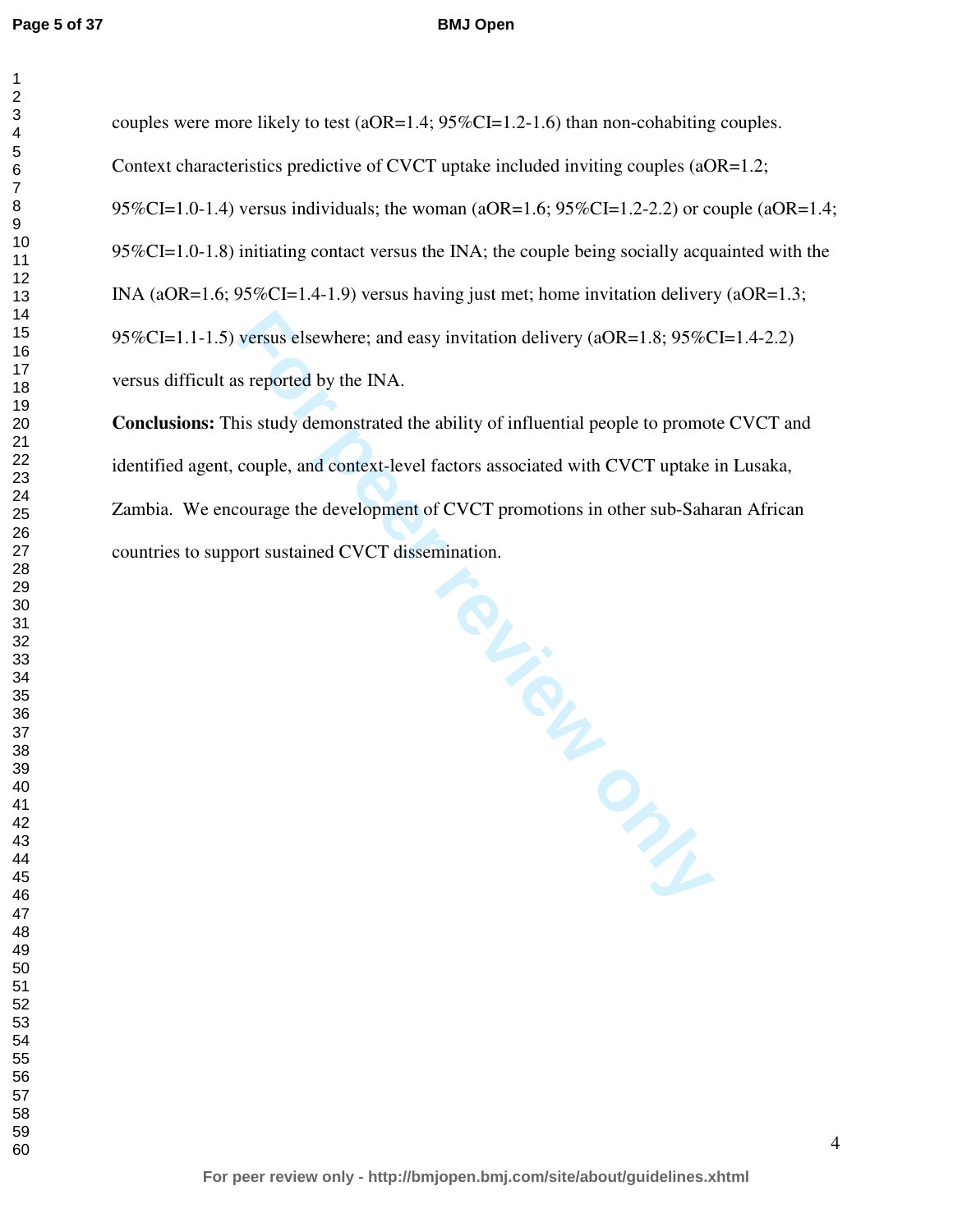# **ARTICLE SUMMARY**

### **Article Focus**

- Given preliminary findings from Zambia and Rwanda suggesting community-based promotion of CVCT is effective, we hypothesize that predictors of successful promotions can be identified to increase CVCT uptake in Lusaka, Zambia.
- This study evaluated the ability of community-based activities to promote CVCT and identified predictors of CVCT uptake in Lusaka, Zambia.

# **Key Messages**

- Here, we demonstrated not only the feasibility of CVCT promotions using influential network agent and leaders (INAs and INLs) to promote CVCT, but also identified INA, couple, and invitation-level predictors of CVCT uptake.
- re demonstrated not only the feasibility of CVCT promotions us<br>a gent and leaders (INAs and INLs) to promote CVCT, but also<br>and invitation-level predictors of CVCT uptake.<br>dictors of CVCT uptake included: recruiting INAs w • The predictors of CVCT uptake included: recruiting INAs who have tested with partners, focusing invitations on INA acquaintances, issuing invitations to couples and in a discreet location, and utilizing INAs from non-governmental and health networks.

# **Strengths and Limitations**

- These predictors can be used to enhance CVCT promotions in Zambia and may be extended as a framework to other locales, with adaptation based on location-specific predictors of CVCT promotions.
- Country-specific differences in CVCT promotions indicate that more research into sitespecific predictors of CVCT may be necessary for successful CVCT promotions in other locales.

# **BACKGROUND**

In 2009, 68% of the global HIV-positive population resided in sub-Saharan Africa, equating to

roughly 22.5 million cases. Zambia has one of the largest HIV burdens, with roughly 980 000

prevalent and 76 000 incident cases in 2009,[1] and HIV prevalence roughly twice as high in

urban (20%) versus rural  $\left($ <10%) areas.[2]

Heterosexual transmission is the primary cause of incident HIV infections in sub-Saharan

Africa where discordant couples (an HIV+ and HIV- partner) in long-term relationships

represent the largest group at-risk for HIV.[1, 3] In urban Zambia, roughly 60% of new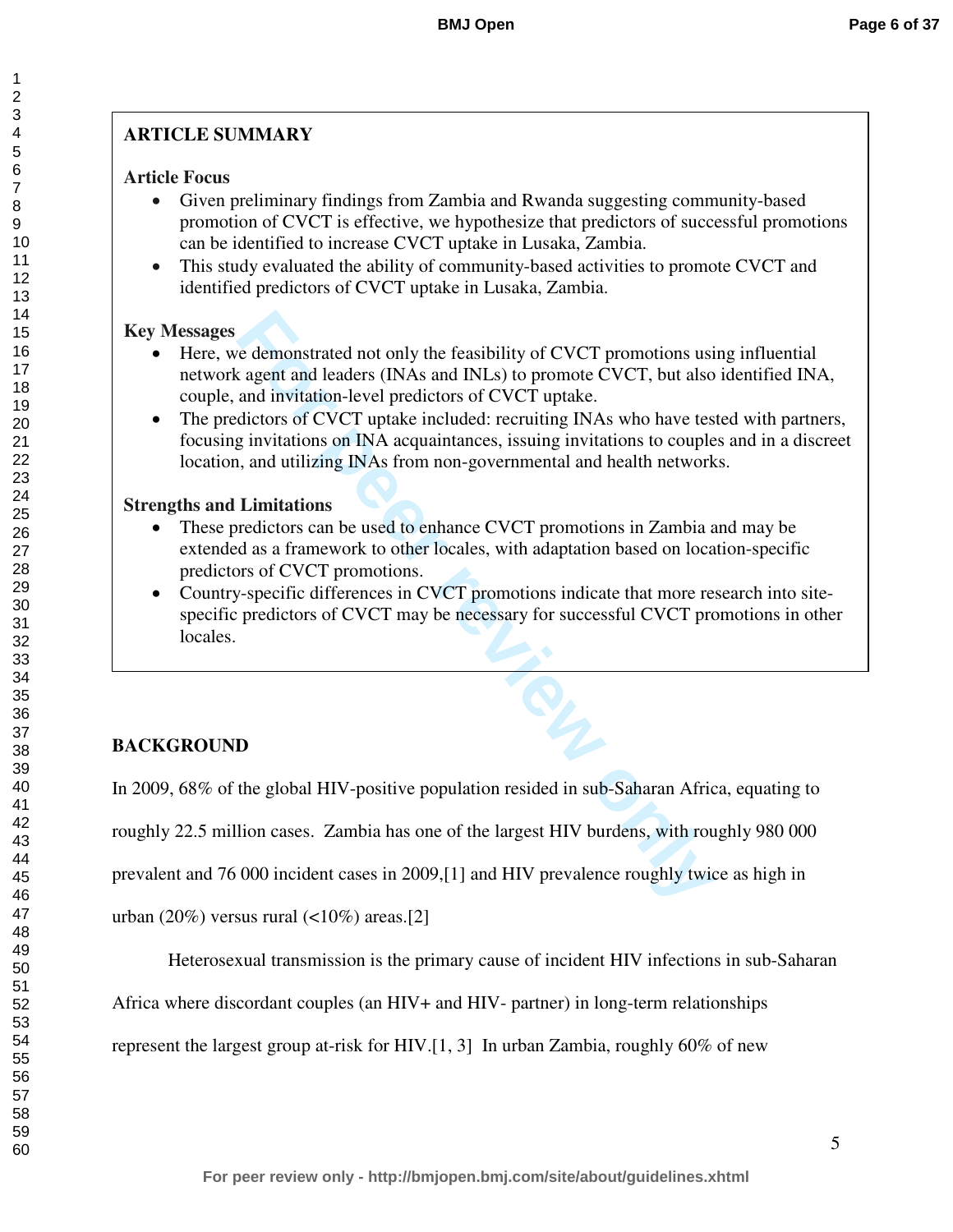#### **BMJ Open**

infections occurred between married/cohabiting heterosexual couples [3], and 17% of pregnant couples in Lusaka were discordant.[4]

rounseling and testing [VCT] is an evidence-based strategy to incase high-risk behavior, and decrease transmission.[5] Couples'<br>rtners are tested and mutually disclose results, addresses issues v<br>duction planning based on Knowledge of HIV serostatus is critical for transmission prevention. According to the 2007 Zambia Demographic and Health Survey, although most adults know where to receive an HIV test, only 35% of women and 20% of men have ever tested and received results.[2] Voluntary HIV counseling and testing [VCT] is an evidence-based strategy to increase serostatus awareness, decrease high-risk behavior, and decrease transmission.[5] Couples' VCT [CVCT], in which both partners are tested and mutually disclose results, addresses issues with disclosure, allows for risk-reduction planning based on partner serostatus, and decreases high-risk behavior.[6-8] However, though CVCT effectively targets the highest at-risk group in sub-Saharan Africa, it has not been widely disseminated due to lack of demand and supply, and lack of funding. Lack of demand primarily results from insufficient knowledge about the possibility of couple serodiscordance and CVCT services.[8-11]

The Zambia-Emory HIV Research Project [ZEHRP], based in Lusaka, provides CVCT services. ZEHRP and other groups have shown clinic and community-based CVCT promotions can increase CVCT awareness and demand.[4, 11-14] Social networks and community leaders are critical in changing perceptions towards HIV/AIDS and other health issues in sub-Saharan Africa. [15-18] At ZEHRP, CVCT promotional efforts are directed by influential network leaders [INLs] and agents [INAs], based on the Social Networks and Social Support Theory.[19] This study assessed the ability of INLs and INAs to promote CVCT and identified predictors of CVCT uptake in Lusaka.

#### **METHODS**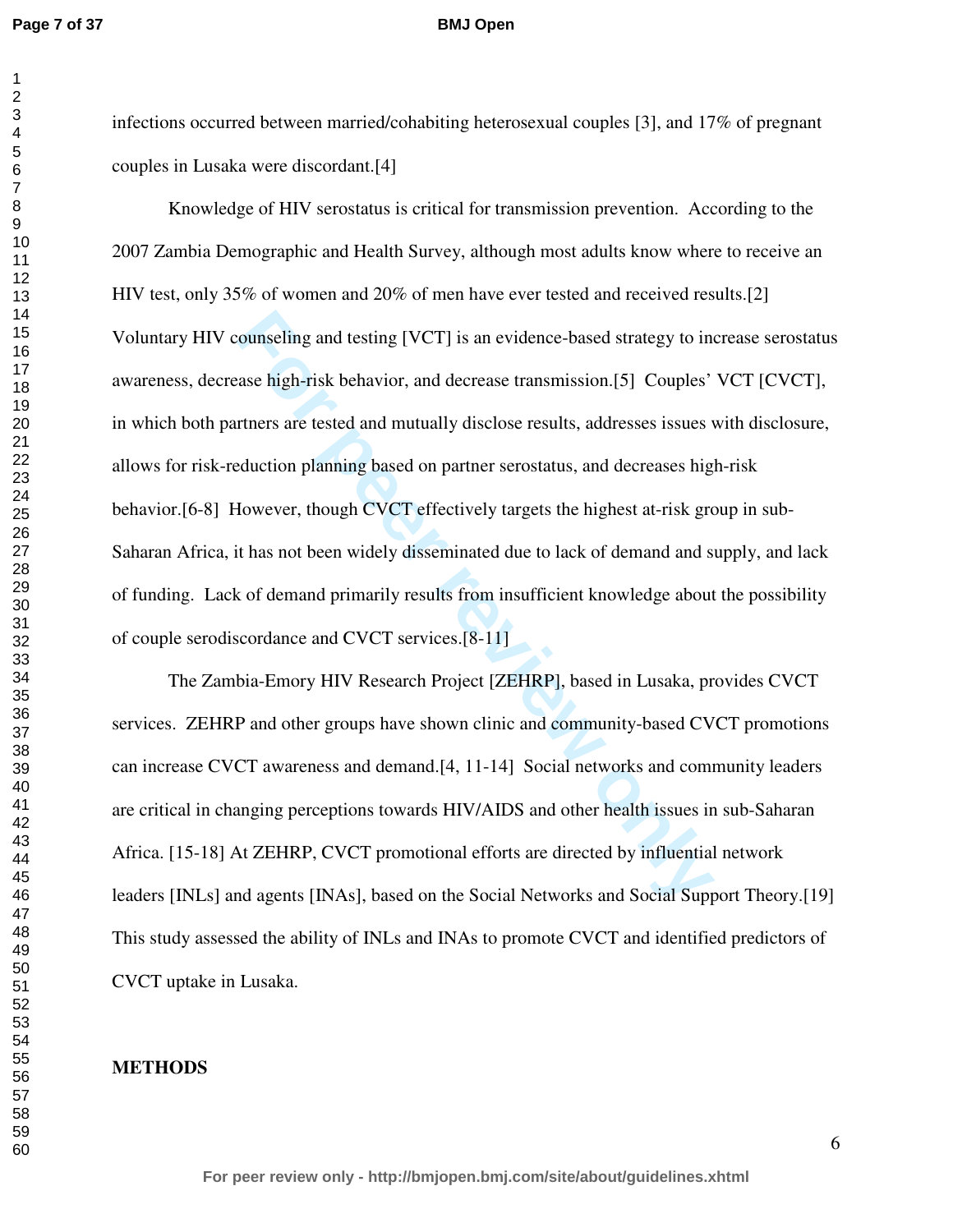#### **INL and INA recruitment and training**

munity-based/non-governmental organizations [CBO/NGO]). If<br>from their respective networks, and final selection was made after<br>1 ZEHRP counselors. INLs and INAs completed IRB-approved<br>1s, completed demographic questionnaire ZEHRP CVCT promotions maximize program impact by utilizing two existing social networks levels -- INLs and INAs. INL and INA recruitment and training methods are described elsewhere.[13, 20] Briefly, INLs were identified from CVCT consensus meetings and national/citywide umbrella referrals from four social networks (faith-based/religious, health, private, and community-based/non-governmental organizations [CBO/NGO]). INLs identified INA candidates from their respective networks, and final selection was made after interviewing with experienced ZEHRP counselors*.* INLs and INAs completed IRB-approved written informed consents, completed demographic questionnaires, and selected a network category that best described their role when promoting CVCT. Enrolled INAs received four-day training in HIV/AIDS health advocacy/outreach, social networking, CVCT promotions, and observation of successful door-to-door ZEHRP promotional strategies. During training, INLs and INAs were offered CVCT or VCT.

#### **CVCT promotions**

CVCT promotional activities took place from July 2004-December 2005 in two randomly selected neighborhoods as described elsewhere.[21] Briefly, of eight neighborhoods assessed as potential sites, two were selected based on similar population size, infrastructure, and with consideration of geographic distance to minimize spillover effects. CVCT promotions and services were implemented in these neighborhoods, and a mobile unit operated in one neighborhood and crossed over to the other mid-way through the study. Given the catchment areas of these two neighborhoods (99,280 and 85,022 individuals), it was assumed that couples would rarely receive multiple invitations. INAs distributed invitations to couples or individuals within their neighborhoods that detailed CVCT facility directions and procedures. Couples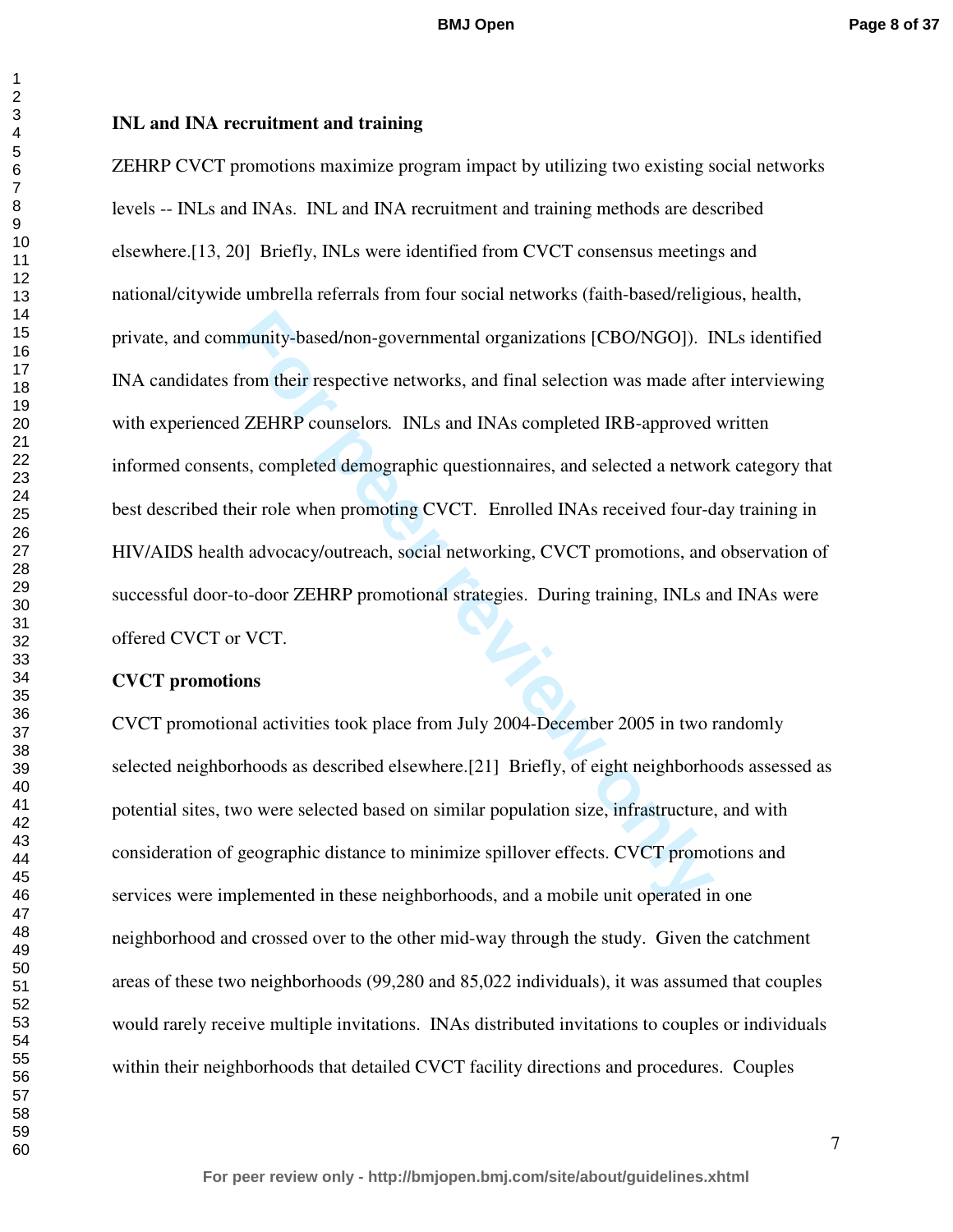#### **BMJ Open**

could be cohabiting or non-cohabiting. Invitations included a unique ID, INA identifier, and a receipt portion that the INA retained and submitted bi-weekly. The receipt portion contained the invitation ID and space to record the date, time, place of invitation, relationship of the INA and recipient, recipient description (man, woman, or couple), recipients' age(s), residence, marital status, and INA's perception of the difficulty of invitation delivery.

Iarch 18, 2005, INAs received \$0.21/invitation issued and an addending CVCT. Beginning March 19, 2005, payment/invitation vent/couple attending CVCT was increased to \$5.25 to deter fraud vitation receipts. In addition to f Before March 18, 2005, INAs received \$0.21/invitation issued and an additional \$4.20/couple attending CVCT. Beginning March 19, 2005, payment/invitation was reduced to \$0.11 and payment/couple attending CVCT was increased to \$5.25 to deter fraudulent completion of invitation receipts. In addition to fixed CVCT sites, which could serve 30 couples/day, a mobile HIV testing unit, which could serve an additional 30 couples/day, was available for nine months in one neighborhood and then nine months in the other. Mobile testing sites were selected based on facility (churches, schools, and community centers) availability. For perspective, Purchasing Power Parity in Zambia, an adjusted measure of per-capita-income number, is \$1500/year,[22] and the proportion of Zambians living on less than \$1/day is 63.6%.[23]

#### **CVCT procedures**

CVCT procedures are described elsewhere.[13] Briefly, couples participate in group counseling, joint pre-test counseling, and, for those testing, confidential informed consent procedures, phlebotomy, rapid HIV testing,[24] and joint post-test counseling and test result delivery. CVCT services were free and transportation to testing sites was reimbursed. Invitation receipts were collected from INA-invited couples and the invitation ID was linked to the couple ID number. The study was approved by the Emory University IRB and the University of Zambia Research Ethics committee. Informed consent was obtained from all study participants.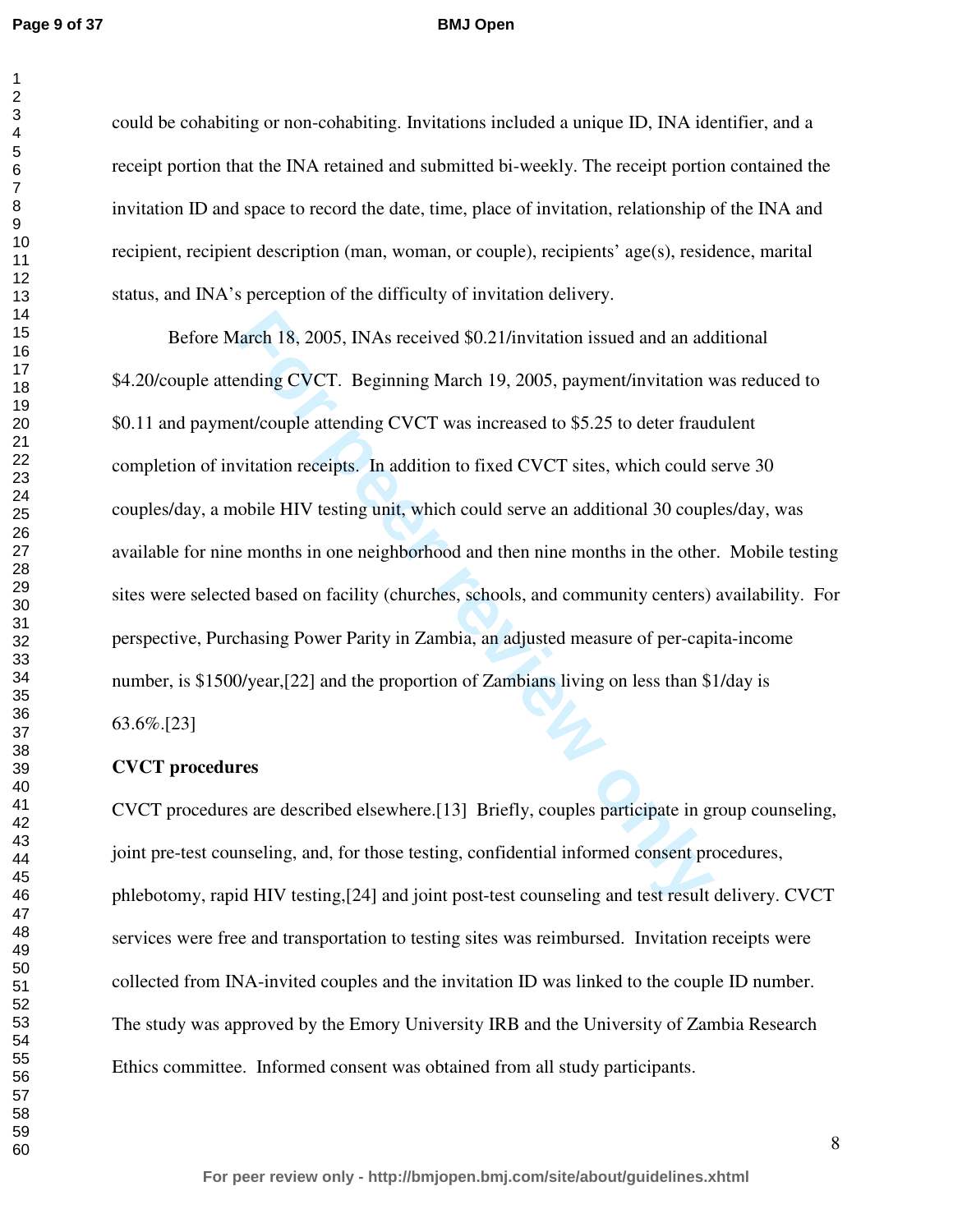Counts (percentages) for categorical variables and means (standard deviations) for continuous variables were calculated for INL, INA, couple, and invitation-level characteristics. Number of invitations distributed was tabulated by INA characteristic as were success rates (the number couples tested/number invitations distributed). Analyses were stratified by couple cohabitation status to identify differences in CVCT uptake and predictors of success. INAs not achieving  $\geq$ 1.5% success were excluded from analyses to prevent inclusion of INAs systematically returning fraudulent receipts.

differences in CVCT uptake and predictors of success. INAs now<br>the excluded from analyses to prevent inclusion of INAs system<br>lent receipts.<br>ds ratios [ORs], 95%CIs, and p-values evaluated associations be<br>tics predictive o Crude odds ratios [ORs], 95%CIs, and p-values evaluated associations between INAlevel characteristics predictive of successful invitations. Generalized estimating equation [GEE] methods evaluated the association between couple and invitation-level characteristics predictive of successful invitations. Since couple and invitation-level data are clustered at two-levels, within individual INAs and INLs, GEE methods accounted for non-independence of observations.

INA, couple, and invitation-level variables significant (Bonferroni corrected pvalue=0.002) in univariate analyses were entered into a multivariate logistic regression model, and variables were examined for multi-collinearity. GEE methods accounted for clustering of couple and invitation-level characteristics within individual INAs and INLs. We fit the marginal multilevel logistic regression model using PROC GENMOD. GEE analysis methods with an exchangeable correlation structure accounted for two-level clustering of couple and invitation level characteristics within individual INAs and INLs. We hypothesized a priori that an exchangeable correlation structure would be appropriate since couples within a cluster should not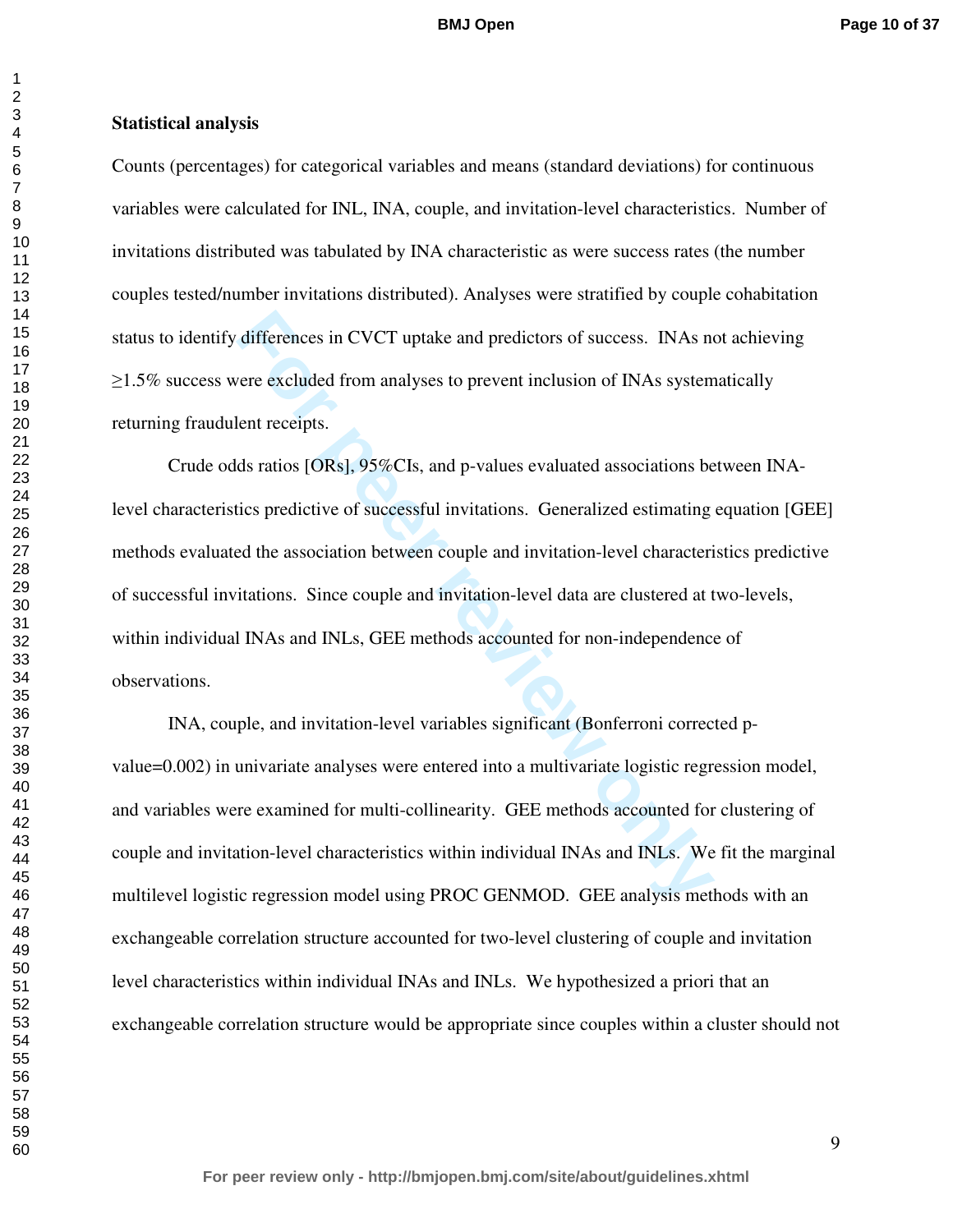#### **BMJ Open**

be increasingly/decreasingly correlated. We also considered other correlation structures, such as unstructured. Data analysis was conducted with SASv9.2 (North Carolina, USA).

#### **RESULTS**

#### **INL characteristics**

Sixty-eight INLs were recruited from CBO/NGO, faith-based, health, and private sector networks. Average INL age was 45 (inter-quartile range [IQR]=36-52), and 68% were men. Average years living in Lusaka was 25 (IQR=15-34), and 72% were married. Almost all INLs understood Nyanja and/or Bemba or English, roughly half owned their home, and most had previously tested for HIV (Table 1).

#### **INA characteristics associated with couples' testing (Tables 1-2)**

were recruited from CBO/NGO, faith-based, health, and private uge INL age was 45 (inter-quartile range [IQR]=36-52), and 68% wing in Lusaka was 25 (IQR=15-34), and 72% were married. Altija and/or Bemba or English, roughly INLs recruited 320 INAs (excluding 70 INAs with <1.5% success), and overall, INAs distributed 29,119 invitations with 1727 couples tested for an average of 91 invites/INA and 5 couples tested/INA. INAs affiliated with CBO/NGOs distributed more than average invitations/INA and were more likely to successfully invite cohabiting couples relative to private network INAs. Health network INAs also distributed a high number of average invitations/INA and were more successful among all couples relative to private network INAs (Tables 1-2).

Most INAs were women, and performance with respect to invitations delivered, success rates, and average number of couples tested was similar by gender (Table 1). Average INA age was 37 (IQR=29-44), and older INAs were significantly more successful among cohabiting, but less successful among non-cohabiting, couples relative to younger INAs (Table 2). The average number of years living in Lusaka was 21 (IQR=11-30) (data not shown), and years living in Lusaka significantly predicted successful invitation among cohabiting couples (Table 2).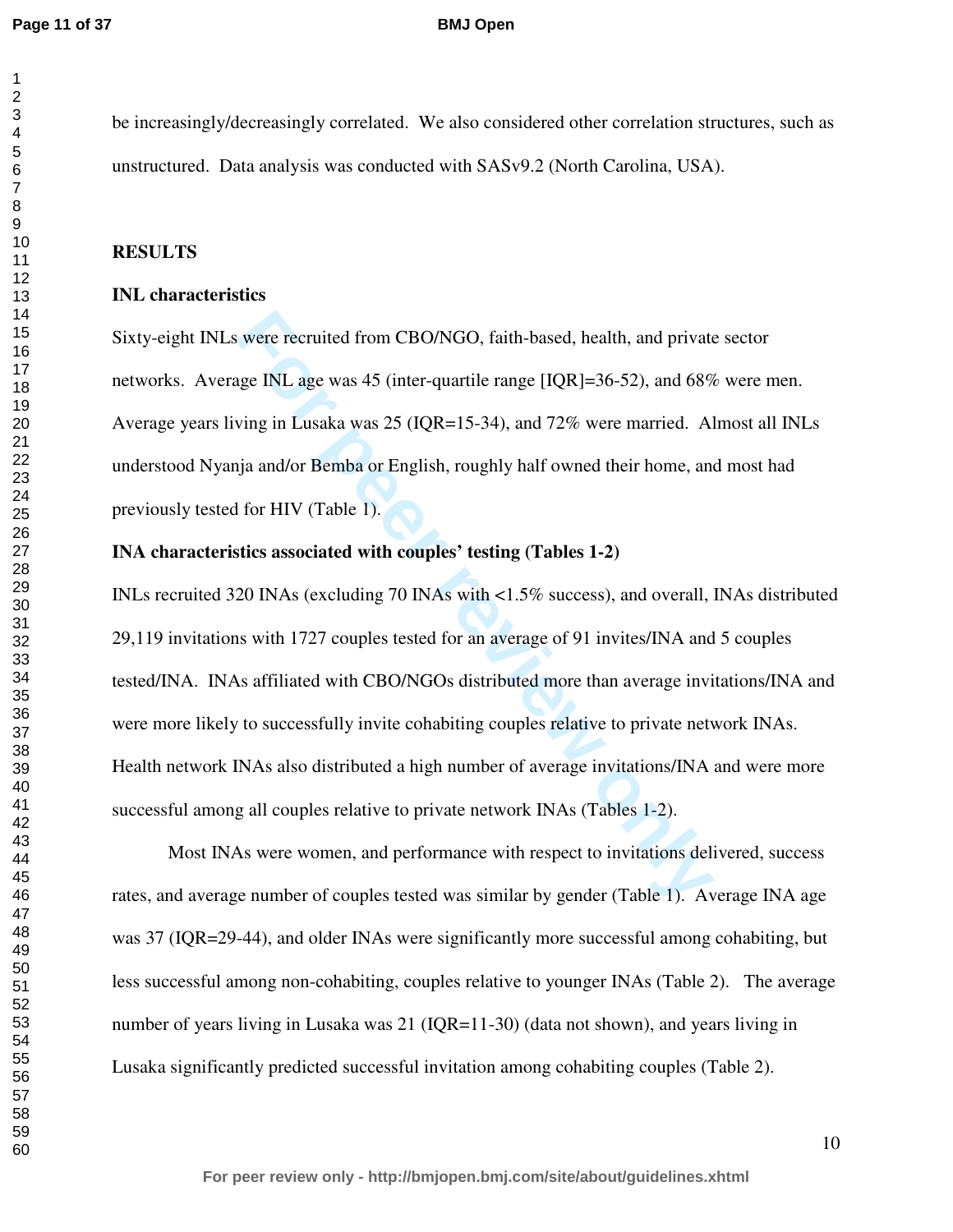#### **BMJ Open**

Married INAs were significantly more successful among cohabiting couples relative to divorced, widowed, or single INAs (Table 2). Divorced INAs had very low success rates among non-cohabiting couples (Table 1). Among INAs with a partner, years of current relationship had a similar effect as age, with longer unions associated with significantly decreased success among non-cohabiting couples.

four percent of INAs were sales/service industry employees, and<br>y more successful among cohabiting and non-cohabiting couple:<br>I laborers. Professional and agricultural sector employees were :<br>g non-cohabiting couples (Tabl Seventy-four percent of INAs were sales/service industry employees, and these INAs were significantly more successful among cohabiting and non-cohabiting couples relative to unskilled manual laborers. Professional and agricultural sector employees were also more successful among non-cohabiting couples (Table 2). Eighty percent of INAs could read English (Table 1), and this was associated with successful invitations among non-cohabiting couples only.

Over half of INAs rented their home. The 38% who owned a home were less successful than those who rented or lived in housing provided by others; with stratification this remained significant only among cohabiting couples (Table 2). Two percent of INAs had housing provided by an employer and were substantially more successful among cohabiting couples (Table 1).

Only 57% of INAs had tested for HIV with a partner  $(22%)$  or alone  $(35%)$  (Table 1). INAs testing for HIV with a partner were more successful among all couples, and testing alone was associated with higher success among non-cohabiting couples relative to never testing (Table 2).

Seventy INAs did not achieve 1.5% success and were excluded from analyses as their invitation receipts were suspected to have been fraudulently completed. These INAs distributed 125 invitations/INA and were similar to INAs in the analysis by gender  $(\chi^2$  test of association=0.8, p=0.4), age (t-statistic=-1.9, p=0.06), and network ( $\chi$ 2=3.7, p=0.3). The average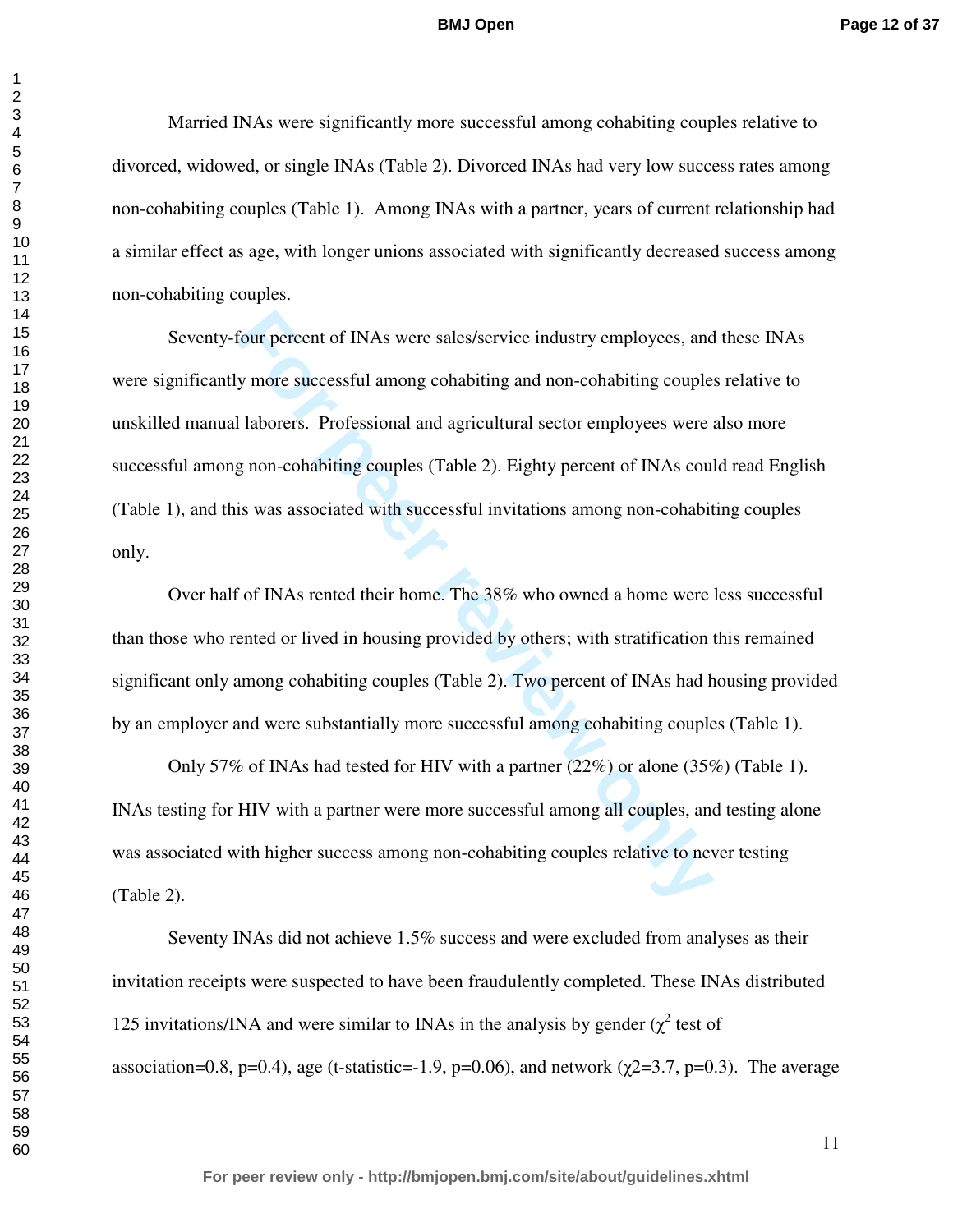#### **BMJ Open**

success of these 70 INAs was 0.57%, and when adding these INAs to those included in the analysis, overall INA success was 4.97%.

#### **Couple and invitation characteristics associated with couples' testing (Table 3)**

The mean age of men was 33 and of women was 27 years. Couples' testing were slightly older than those not testing  $(p<0.001)$ . Most couples were cohabiting, and these were significantly more likely to test versus non-cohabiting couples. The mean duration of relationship was 6 years, and tested couples had been together on average one year longer than non-tested couples.

st versus non-cohabiting couples. The mean duration of relation<br>couples had been together on average one year longer than non-<br>iated contact 93% of the time, though in the rare instances when<br>ted contact with the INA, the INAs initiated contact 93% of the time, though in the rare instances when the couple or the woman initiated contact with the INA, the couple was more likely to test. Inviting a couple together also resulted in increased testing. Couples who were family members or social acquaintances of the INA were more likely to test versus those previously unacquainted. Ease of invitation delivery (operationalized as not being time-consuming, requiring long explanations, challenging because of invitee resistance or scheduling conflicts) was also associated with couples' testing. Interestingly, though public endorsements were predictive of testing during a pilot study [13], they were not associated with increased uptake of testing in this larger study. Similarly, the presence of mobile units was not associated with increased testing.

#### **Multivariate model of couples' testing predictors (Table 4)**

Age of the man and woman were collinear and woman's age was excluded from the multivariate model. Couple cohabitation status was an effect measure modifier, and multivariate analyses were stratified by cohabitation status. All adjusted ORs [aORs] presented below were statistically significant in multivariate analyses accounting for two-level clustering.

Health sector INAs were most successful (aOR=1.5) followed by CBO/NGO INAs (aOR=1.3) relative to private sector INAs. Married INAs were more successful versus others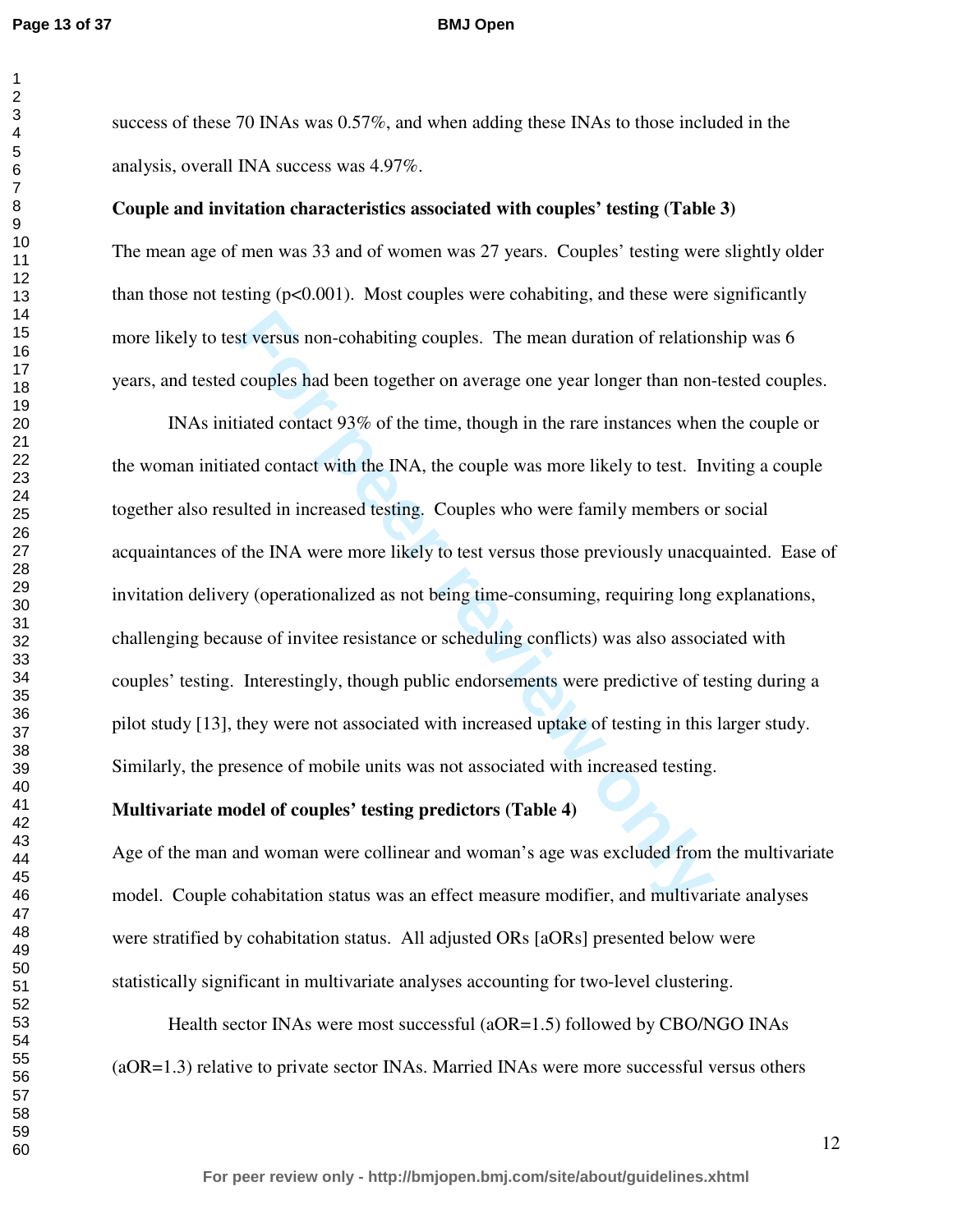#### **BMJ Open**

among cohabiting couples (aOR=1.3). Sales/service industry employees (aOR=1.5) versus unskilled manual laborers were more successful overall. Among non-cohabiting couples, INAs who could read English were more successful (aOR=2.0) whereas among cohabiting couples, INAs owning homes were less successful (aOR=0.7). INAs who had tested for HIV with a partner were more successful among all couples (aOR=1.4), while those who had tested for HIV alone were more successful among non-cohabiting couples (aOR=2.1), versus INAs who had never tested. Cohabiting couples were more likely to test ( $aOR=1.4$ ) versus non-cohabiting couples.

successful among non-cohabiting couples (aOR=2.1), versus IN<br>
bhabiting couples were more likely to test (aOR=1.4) versus non<br>
n-level predictors of testing among cohabiting couples included i<br>
e woman alone (aOR=1.3); als Invitation-level predictors of testing among cohabiting couples included inviting the couple versus the woman alone ( $aOR=1.3$ ); also couple ( $aOR=1.4$ ) versus INA initiated contact was predictive. Being socially acquainted with the INA (aOR=1.6) versus having just met was predictive among all couples, while home CVCT invitation delivery (aOR=1.4) versus elsewhere, and easy invitation delivery (aOR=1.9) versus difficult were predictive among cohabiting couples.

#### **DISCUSSION**

In an African capital city where very few couples have jointly tested for HIV, a promotional program using INLs and INAs prompted approximately 100 couples/month to seek CVCT.INA network, occupation, marital status, and testing history, as well as couple cohabitation status and the INA-invitee relationship, influenced invitation success. Invitations delivered to the couple, in the home, and invitations initiated by the woman partner were also significant CVCT uptake predictors.

CBO/NGO and health network INAs were more successful than faith-based or private sector INAs. CBO/NGO networks included parent teacher, legal aid, skills training, and health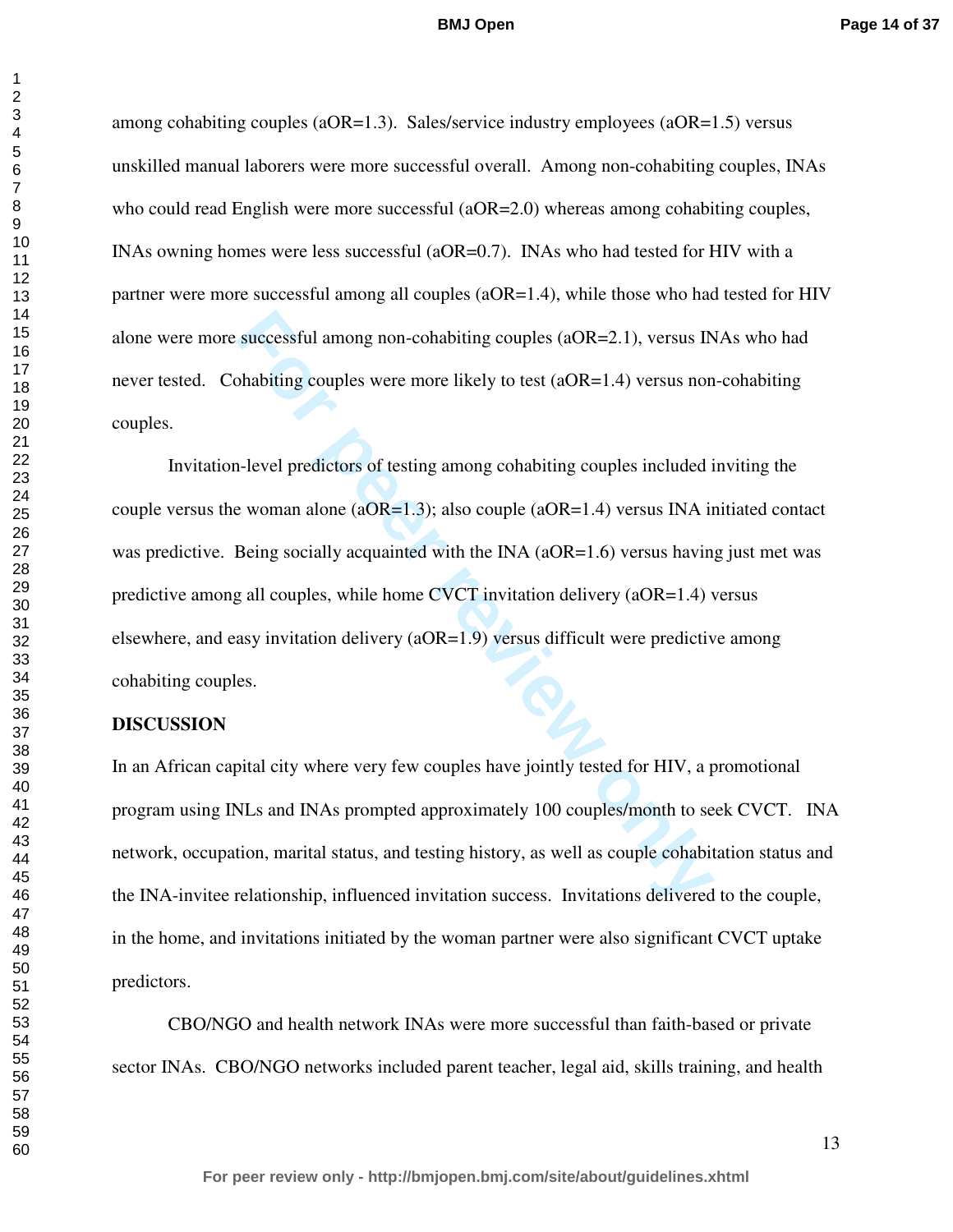#### **BMJ Open**

aviors towards HIV in sub-Saharan Africa.[16-18] Unlike healt<br>
5, private sector INAs may have been preoccupied with income g<br>
we similar opportunities to integrate CVCT promotions into their<br>
formance of faith-based INAs information organizations. Health networks included clinical officers, nurses, home healthcare visitors, community health workers, neighborhood health committee members, and traditional birth attendants. The private sector included individuals who were self-employed or those involved in providing the public with goods or services. Previous studies have similarly demonstrated the ability of influential people to effectively disseminate information and change attitudes and behaviors towards HIV in sub-Saharan Africa.[16-18] Unlike health and CBO/NGO INAs, private sector INAs may have been preoccupied with income generation and/or did not have similar opportunities to integrate CVCT promotions into their daily routine. The marginal performance of faith-based INAs was surprising given Zambia is strongly religious; however, though religious leaders have opportunities to promote from the pulpit, the stigma associated with sexually transmitted infections [STIs] may inhibit open discussion of CVCT.[17, 25]

Cohabiting couples were more likely than non-cohabiting couples to test, and married INAs delivered more successful invitations than unmarried INAs. Fear of stigma among married couples is common,[9, 26, 27] and perhaps married INAs were able to more successfully overcome this barrier with their fellow married couples. INAs who previously tested for HIV with a partner were also more successful than those who had not tested, likely due to their firsthand knowledge of CVCT procedures and ability to speak personally to perceived CVCT barriers.

INAs socially acquainted with the invitee were more successful versus those who were previously unacquainted. The strength of INA-invitee relationship may facilitate open discussion of CVCT and engender confidence. INAs inviting the couple together versus either partner alone, potentially removing pressure for one partner to propose testing to the other, were also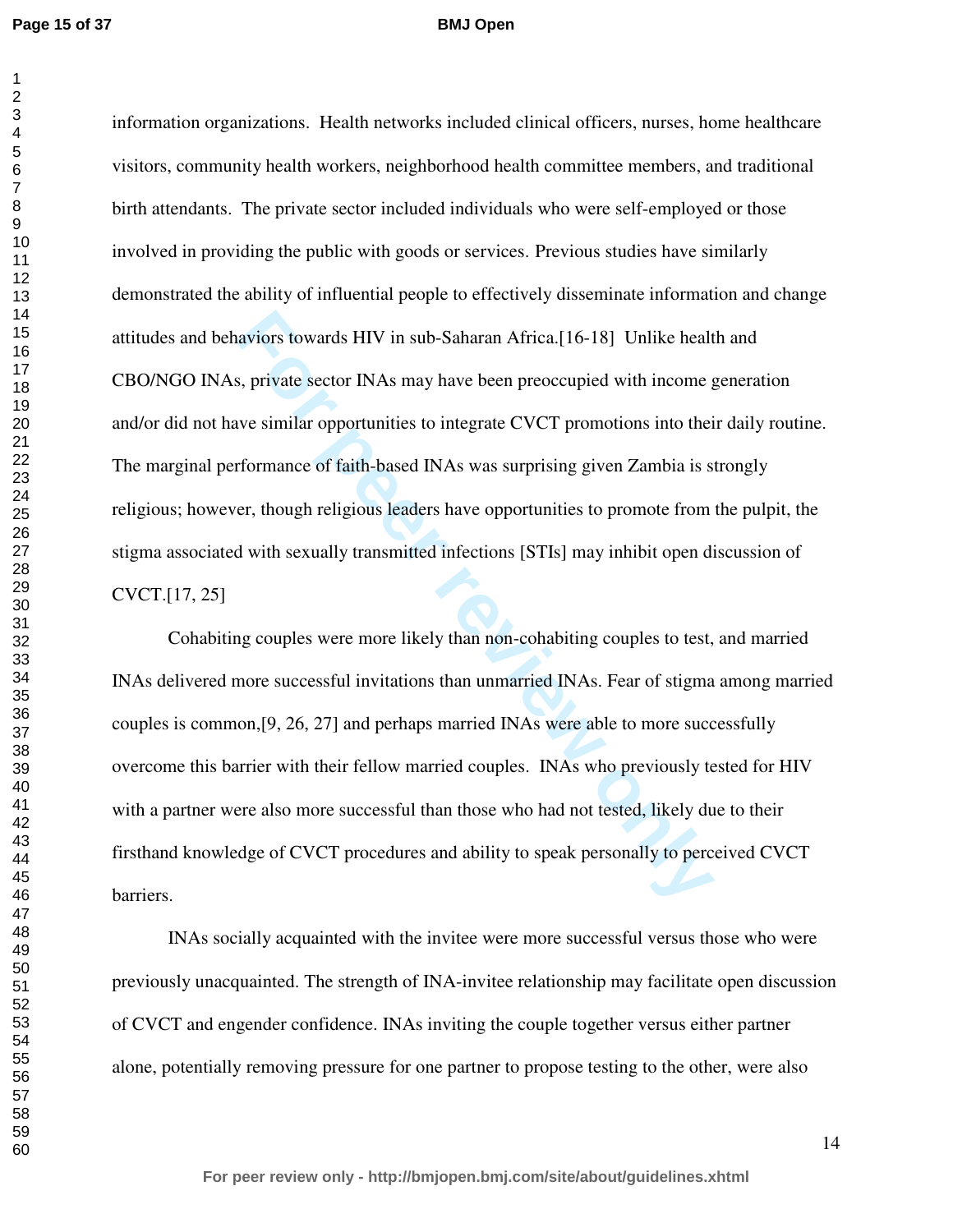more successful. Previous studies support the effectiveness of couple-level targeted prevention strategies.[13, 28-31]

Though most invitations were initiated by INAs, when the woman partner initiated contact with the INA, CVCT uptake increased. This finding likely reflects pre-existing motivation to discuss or participate in CVCT.

Invitations delivered in the home versus community were more effective. Previous studies indicate that home and workplace HIV counseling and testing promotions are more successful in Zambia, Uganda, and Malawi relative to community locations.[32-35] These findings are likely due to increased discretion and comfort associated with home settings.

In the home versus community were more effective.<br>
And home and workplace HIV counseling and testing promotions<br>
Inbia, Uganda, and Malawi relative to community locations.<br>
[32-1]<br>
Iy due to increased discretion and comfor Results from a similar study using both INLs and INAs in Kigali, Rwanda highlight country-specific similarities and differences. Similar to Zambia, Rwandan health INAs were more successful relative to private network INAs. Married Rwandan INAs were more successful than single INAs, and cohabiting couples were more likely to test than non-cohabiting couples in univariate analyses. We similarly found that invitations delivered to couples socially acquainted with the INA, woman partner initiated contact, and invitations delivered in the home were more successful in multivariate analyses in Rwanda. In contrast to this study, Rwandan faith-based INAs were more successful in univariate analyses relative to private network INAs, and the overall INA success rate in Rwanda was higher (18%). Mobile units were also associated with increased testing in Rwanda.[20] We were surprised that the mobile unit was not predictive of testing in this analysis as in Rwanda, not because of mitigated transportation costs, which were reimbursed, but because of the increased convenience and decreased time commitments engendered by mobile testing. More research is needed to determine why the mobile testing units did not increase uptake.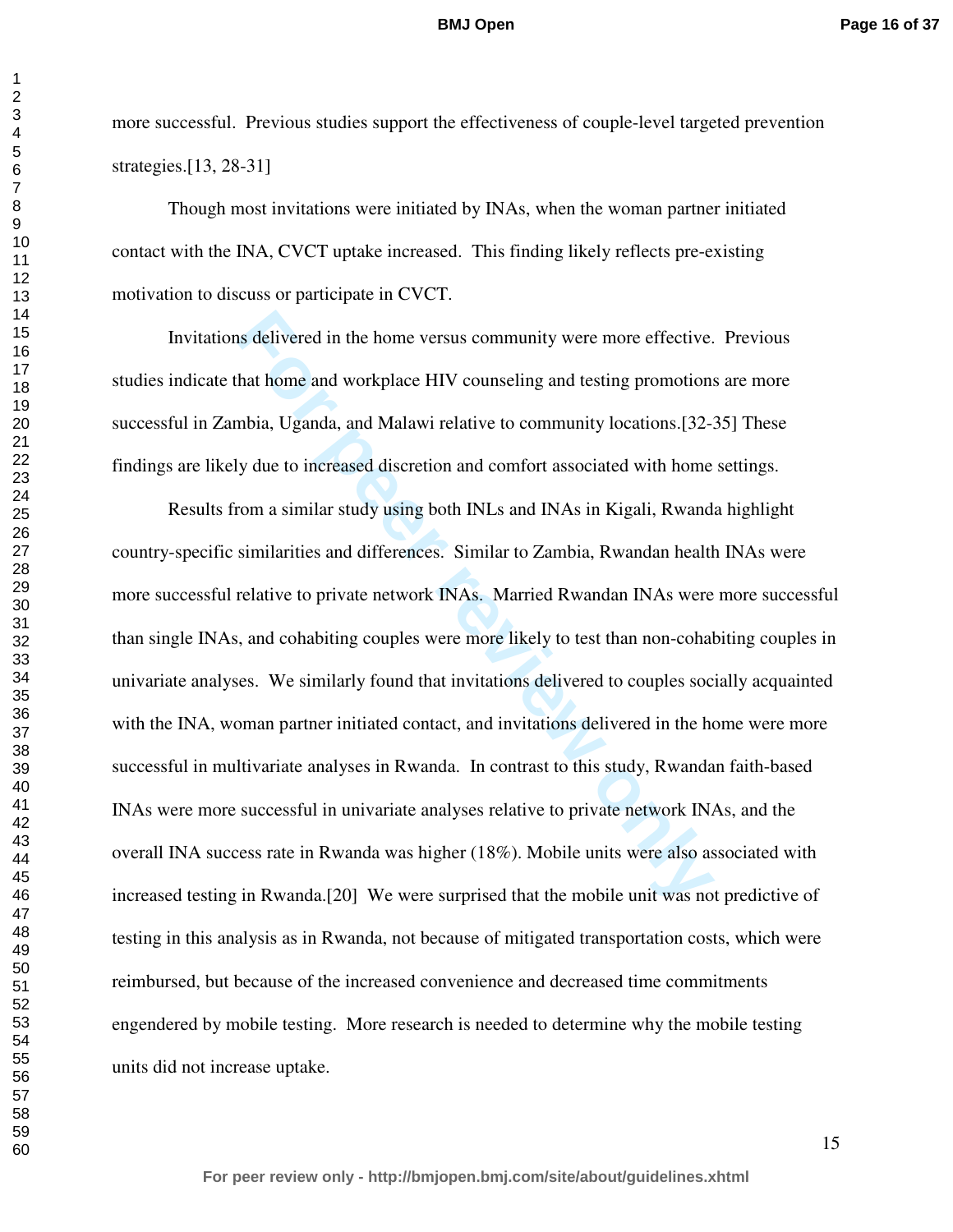#### **BMJ Open**

Kigali and Lusaka, though both capital cities, differ in several important ways: Kigali has a monolingual population of 800,000 with easy and inexpensive transportation. In contrast, Lusaka's 1.7 million inhabitants represent all 73 Zambian languages/dialects, the city is large, and transportation is expensive. Another study in the Bemba-speaking Copperbelt region of Zambia combined INA promotions with mass media strategies in two cities of 600,000 each and obtained success rates between those found in Lusaka and Kigali.[14] These linguistic and infrastructural differences highlight the importance of testing and adapting network-based promotional models to different environments.

rates between those found in Lusaka and Kigali.[14] These ling<br>fferences highlight the importance of testing and adapting netwo<br>dels to different environments.<br>Form a pilot study of promotions in Lusaka with 33 INAs (no IN Results from a pilot study of promotions in Lusaka with 33 INAs (no INLs) showed that, while invitation-level predictors were similar to those found in this larger study, the small sample size did not allow simultaneous detection of INA, couple, and invitation-level characteristics in hierarchical analysis.[13] Similarly, the Copperbelt study described previously did not examine INA, couple, or invitation-level predictors of success.[14]

The exclusion of the 70 INAs who did not achieve 1.5% success was considered necessary in order to determine the INA-level predictors of successful invitation delivery among INAs not returning fraudulent invitation receipts. We acknowledge that this exclusion may discount INAs who were poor performers in addition to INAs returning fraudulent receipts thereby reducing the generalizability of our findings to more productive INAs..

Overall, this study demonstrated the feasibility of CVCT promotions in Lusaka, and we believe success rates could be considerably increased by utilizing the modifiable predictors of CVCT uptake identified: recruiting INAs who have tested with partners, focusing invitations on INA acquaintances, issuing invitations to couples and in a discreet location, and utilizing INAs from CBO/NGO and health networks. It should be noted that most of the statistically significant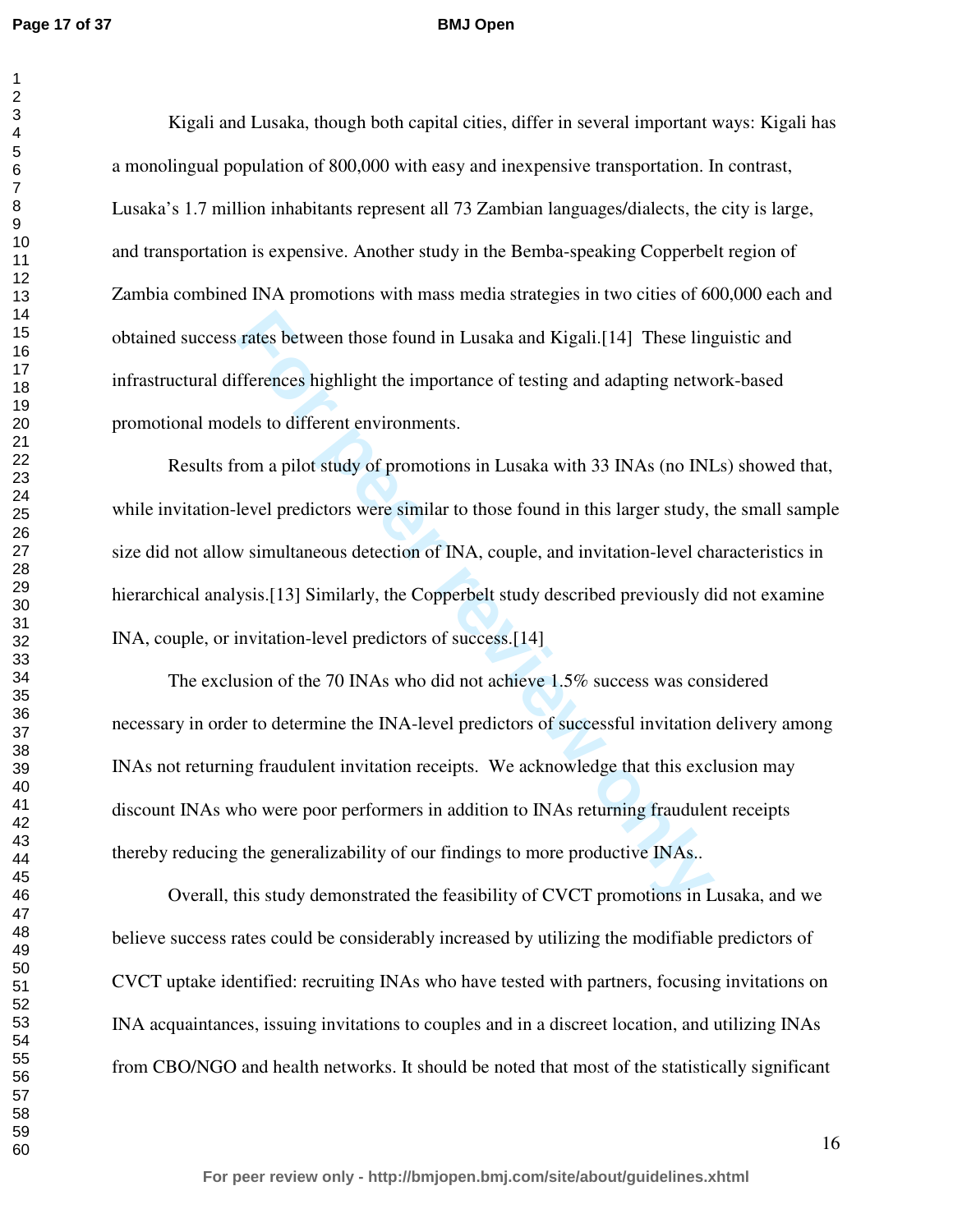aORs are close to the null suggesting cautious interpretation of these associations. More research is especially needed to encourage faith-based leaders in Zambia to more effectively promote CVCT.

#### **CONCLUSION**

From Put Put Put Put CVCT is an evidence-based testing strategy shown to reduce transmission of HIV and other STIs and to help prevent unintended pregnancies in sub-Saharan Africa. However, CVCT has yet to be widely implemented in this region.[4, 6, 7, 36-40] Here, we demonstrated not only the feasibility of CVCT promotions using INAs and INLs, but also identified practical INA, couple, and invitation-level factors which were marginally though significantly predictive of CVCT uptake in these analyses. These predictors can be used to enhance CVCT promotions in Zambia and may be extended as a framework to other locales, with adaptation based on location-specific predictors of CVCT promotions.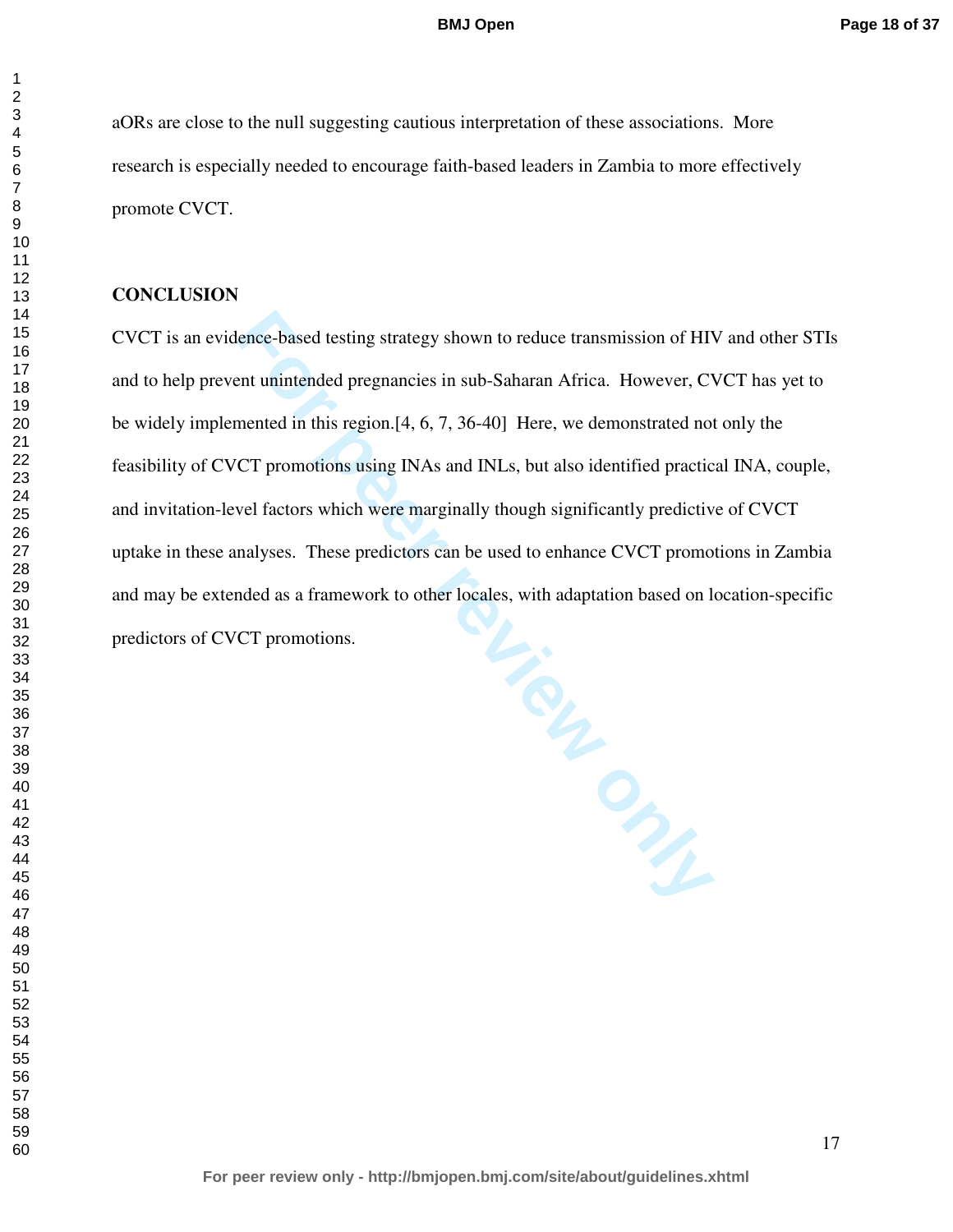#### **BMJ Open**

#### **Contributorship statement**

Kristin M Wall – made substantial contributions to the analysis and interpretation of data, drafting the article and revising it critically for important intellectual content, and gave final approval of the version to be published

William Kilembe - made substantial contributions to study conception and design, revising the article critically for important intellectual content, and gave final approval of the version to be published

Azhar Nizam – made substantial contributions to the analysis and interpretation of data, revising the article critically for important intellectual content, and gave final approval of the version to be published

for important intellectual content, and gave final approval of the<br>nade substantial contributions to the analysis and interpretation of<br>lly for important intellectual content, and gave final approval of<br>n-made substantial Cheswa Vwalika – made substantial contributions to study conception and design, revising the article critically for important intellectual content, and gave final approval of the version to be published

Michelle Kautzman – made substantial contributions to study conception and design, revising the article critically for important intellectual content, and gave final approval of the version to be published

Elwyn Chomba - made substantial contributions to study conception and design, revising the article critically for important intellectual content, and gave final approval of the version to be published

Amanda Tichacek - made substantial contributions to study conception and design, revising the article critically for important intellectual content, and gave final approval of the version to be published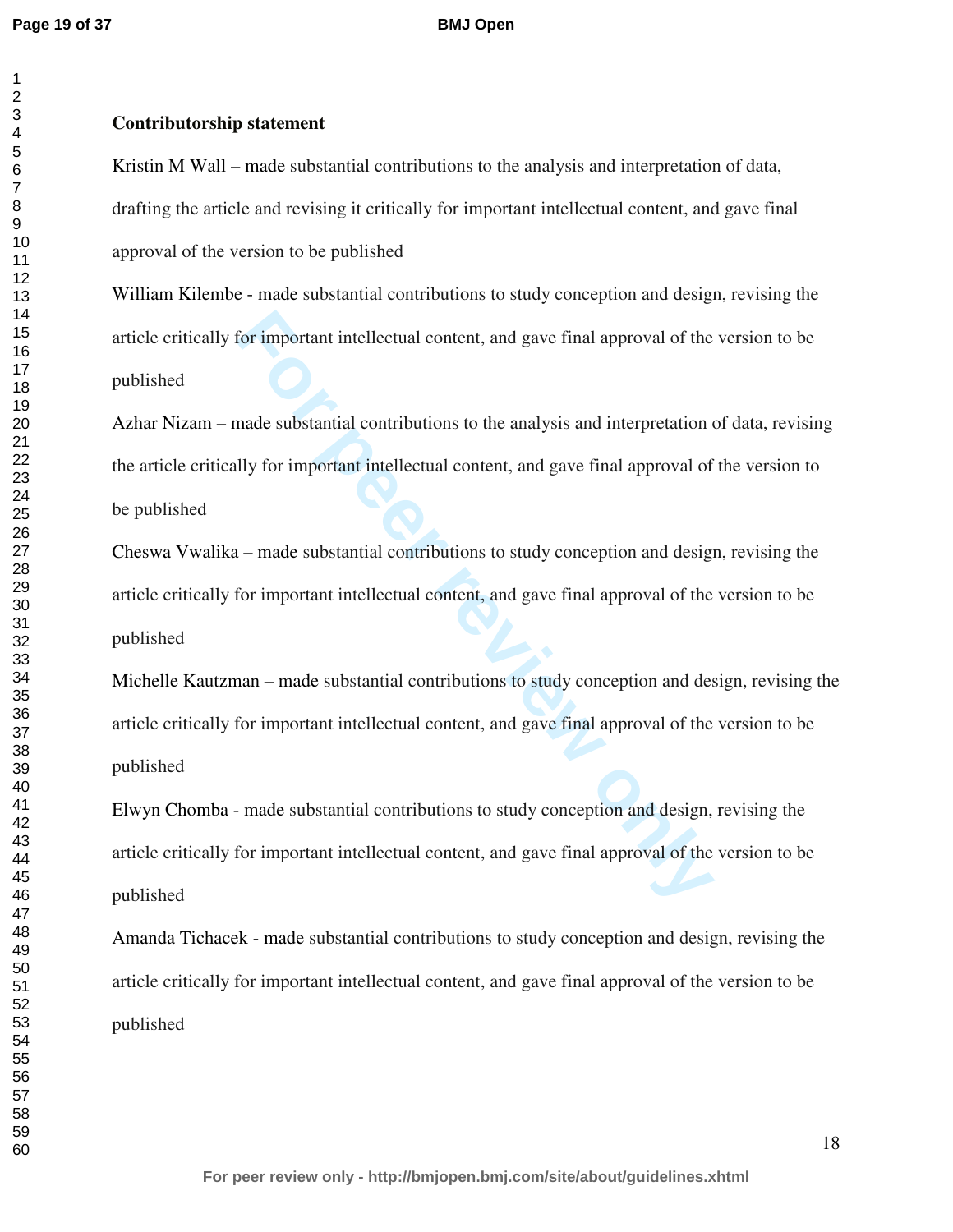#### **BMJ Open**

Gurkiran Sardar - made substantial contributions to study conception and design, revising the article critically for important intellectual content, and gave final approval of the version to be published

Deborah Casanova - made substantial contributions to data aquisition, revising the article critically for important intellectual content, and gave final approval of the version to be published

- made substantial contributions to data aquisition, revising the ellectual content, and gave final approval of the version to be pu - made substantial contributions to data aquisition, revising the rellectual content, and Faith Henderson - made substantial contributions to data aquisition, revising the article critically for important intellectual content, and gave final approval of the version to be published Joseph Mulenga - made substantial contributions to data aquisition, revising the article critically for important intellectual content, and gave final approval of the version to be published David Kleinbaum - made substantial contributions to the analysis and interpretation of data, revising the article critically for important intellectual content, and gave final approval of the version to be published

Susan Allen - made substantial contributions to study conception and design, revising the article critically for important intellectual content, and gave final approval of the version to be published

#### **Acknowledgements**

We would like to acknowledge and thank the study participants, staff, interns, and Project Management Group members of the Zambia-Emory HIV Research Project in Lusaka, Zambia. We would also like to thank Drs Joseph Telfair, David L Roth, Leslie Clark, and Alan Haworth for participating in the development of this intervention.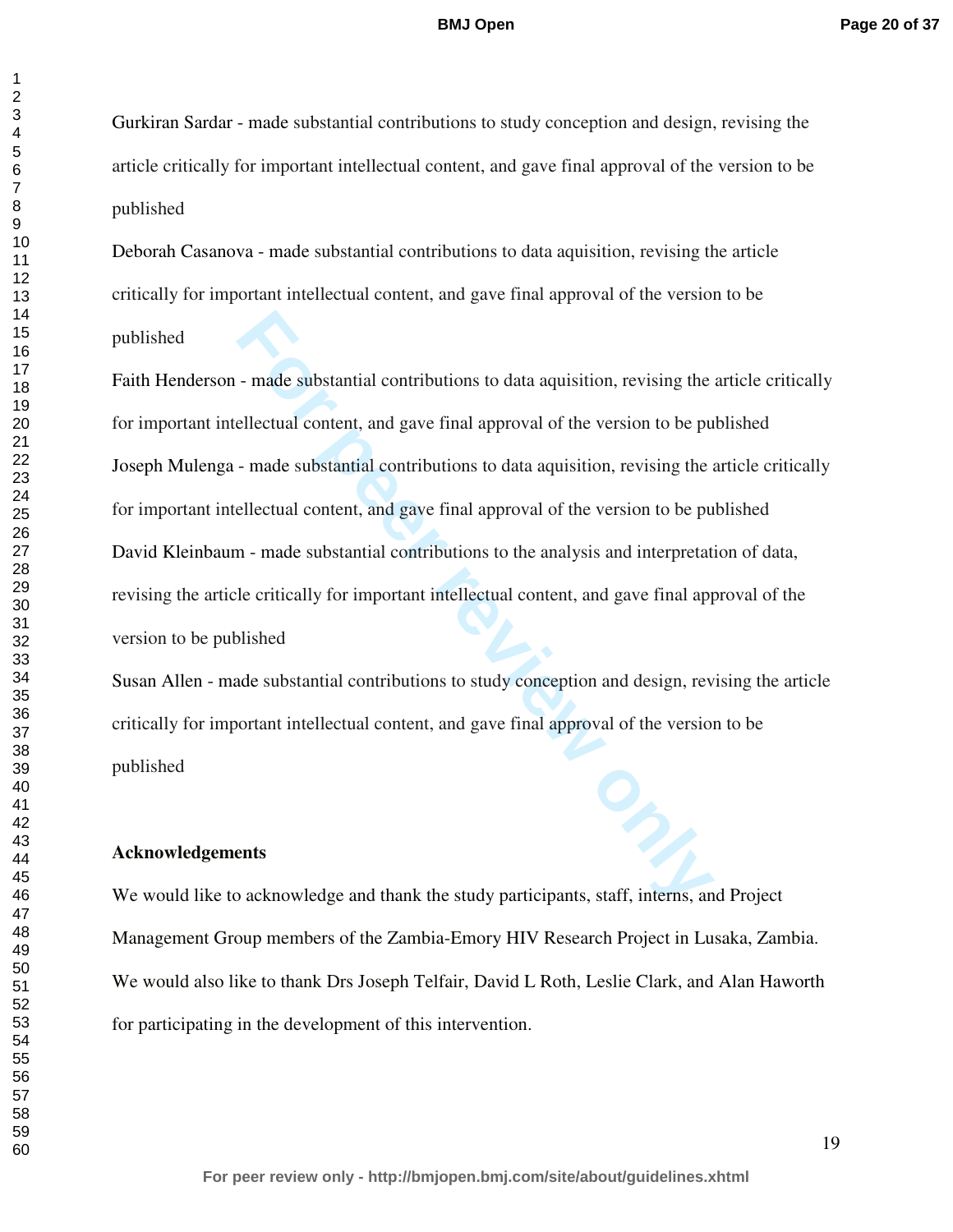#### **Competing interests**

The authors have no competing interests, including relevant financial interests, activities, relationships, and affiliations.

#### **Data sharing statement**

There is no additional data available.

# **Funding**

5]; and *Clays Clays* This work was supported by funding from the National Institute of Mental Health [R01 66767]; the AIDS International Training and Research Program Fogarty International Center [D43 TW001042]; the Emory Center for AIDS Research [P30 AI050409]; National Institutes of Health [R01s AI40951, AI51231, HD40125]; and the International AIDS Vaccine Initiative.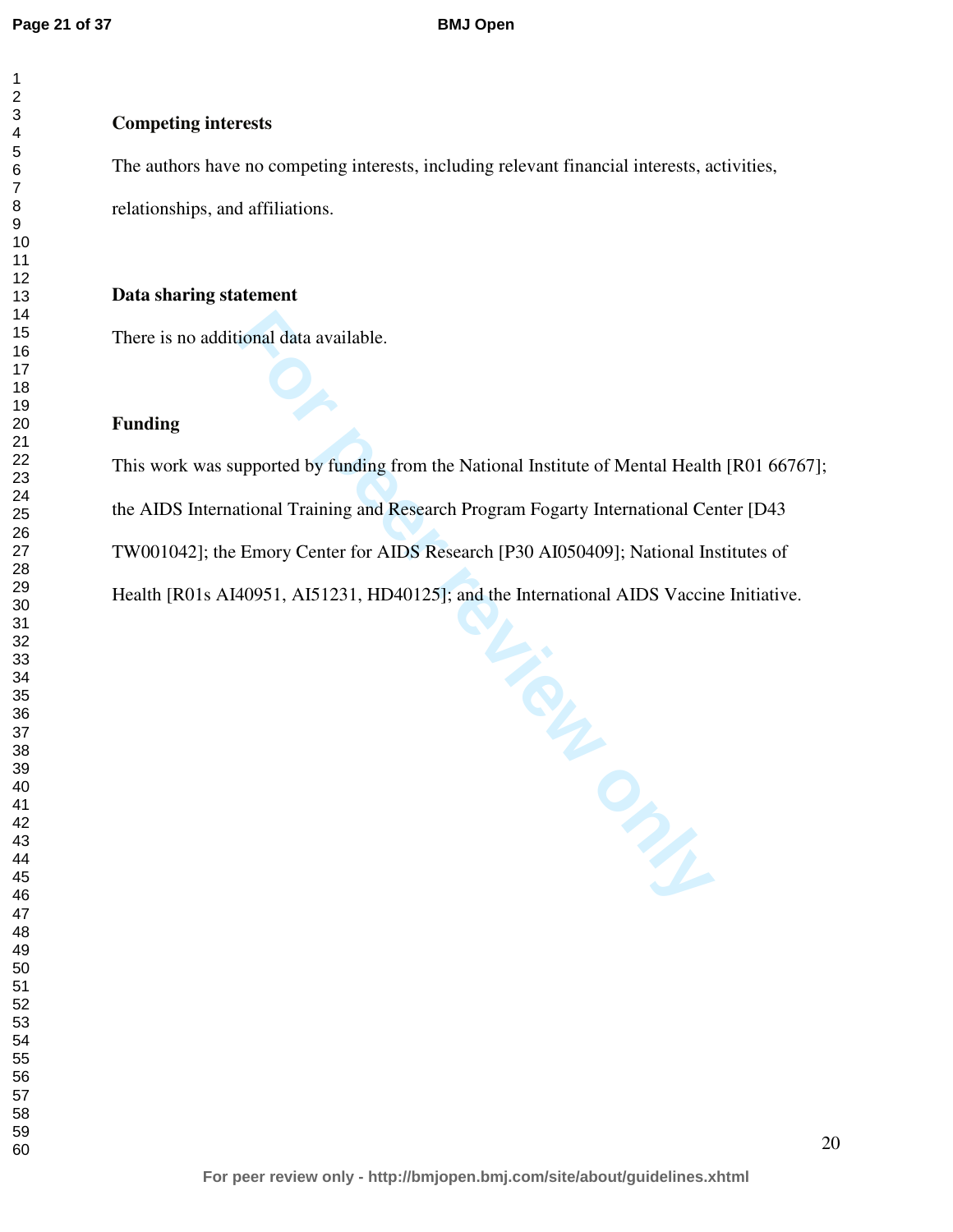# **REFERENCES**

- 1. Global Report: UNAIDS report on the global AIDS epidemic 2010. Joint United Nations Programme on HIV/AIDS (UNAIDS) 2010. http://www.unaids.org/documents/20101123\_GlobalReport\_em.pdf (accessed 19 Dec 2010).
- Demographic and Health Survey 2007. Central Statistical Office (MOH), Tropical Diseases Research Centre (TDRC), University<br>To International Inc. 2009. Calverton, Maryland, USA: CSO and<br>nal Inc.<br>IL, Stephenson R, Karita E, 2. Zambia Demographic and Health Survey 2007. Central Statistical Office (CSO), Ministry of Health (MOH), Tropical Diseases Research Centre (TDRC), University of Zambia, and Macro International Inc. 2009. Calverton, Maryland, USA: CSO and Macro International Inc.
- 3. Dunkle KL, Stephenson R, Karita E, et al. New heterosexually transmitted HIV infections in married or cohabiting couples in urban Zambia and Rwanda: an analysis of survey and clinical data. Lancet 2008;**371**(9631):2183-91.
- 4. Conkling M, Shutes EL, Karita E, et al. Couples' voluntary counselling and testing and nevirapine use in antenatal clinics in two African capitals: a prospective cohort study. J Int AIDS Soc 2010;**3**(1):10.
- 5. UNAIDS Technical Update: Voluntary counselling and testing (VCT). Joint United Nations Programme on HIV/AIDS (UNAIDS) 2000. http://www.who.org (accessed 4 Dec 2010).
- 6. Allen S, Tice J, Van de Perre P, et al. Effect of serotesting with counselling on condom use and seroconversion among HIV discordant couples in Africa. BMJ 1992;**304**(6842):1605-9.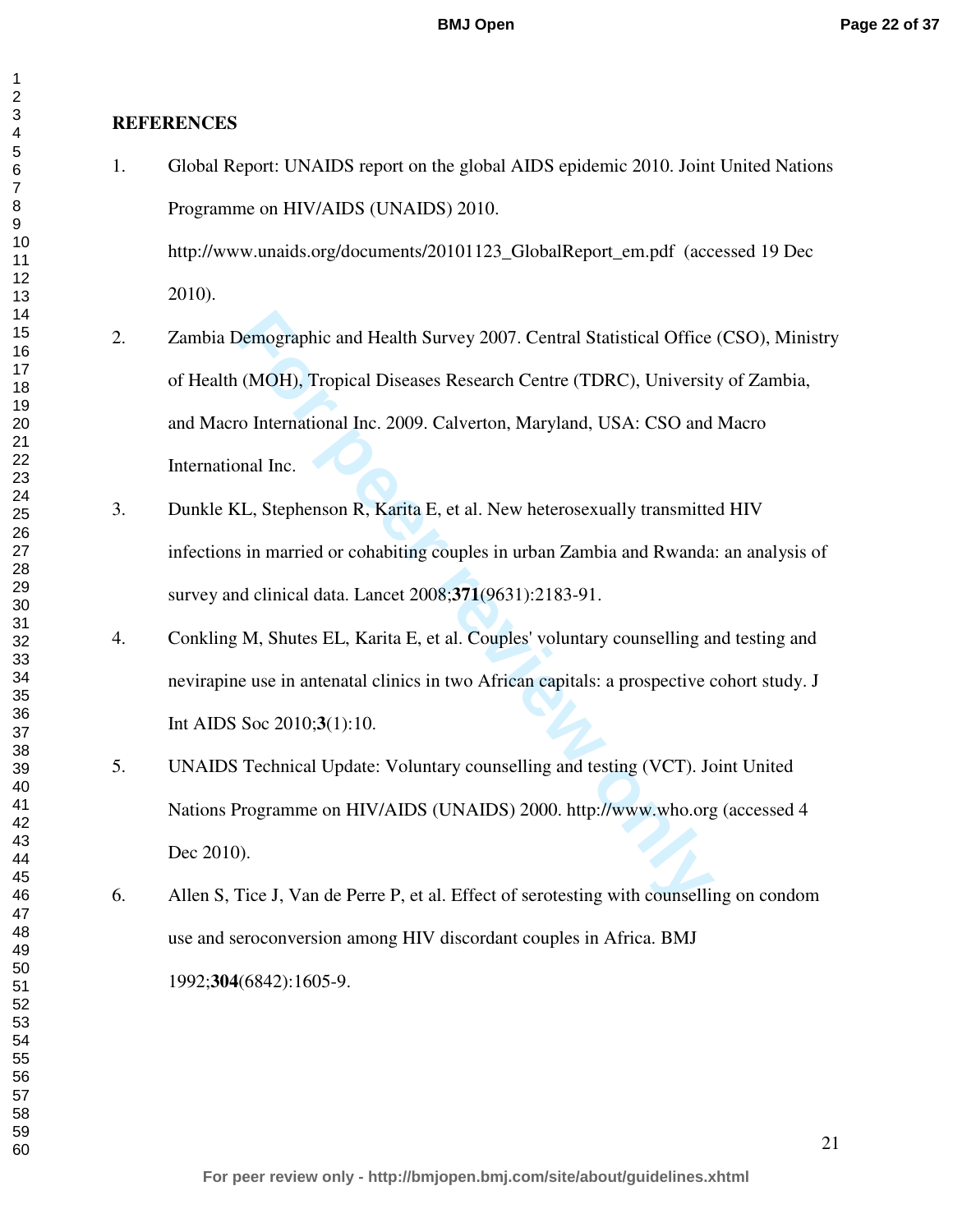#### **BMJ Open**

| 7.  | The Voluntary HIV-1 Counseling and Testing Efficacy Study Group. Efficacy of           |
|-----|----------------------------------------------------------------------------------------|
|     | voluntary HIV-1 counselling and testing in individuals and couples in Kenya, Tanzania, |
|     | and Trinidad: a randomised trial. Lancet 2000;356:103-112.                             |
| 8.  | Painter TM. Voluntary counseling and testing for couples: a high-leverage intervention |
|     | for HIV/AIDS prevention in sub-Saharan Africa. Soc Sci Med 2001;53(11):1397-411.       |
| 9.  | Roth DL, Stewart KE, Clay OJ, et al. Sexual practices of HIV discordant and concordant |
|     | couples in Rwanda: effects of a testing and counselling programme for men. Int J STD   |
|     | AIDS 2001;12(3):181-8.                                                                 |
| 10. | Bakari JP, McKenna S, Myrick A, et al. Rapid voluntary testing and counseling for HIV. |
|     | Acceptability and feasibility in Zambian antenatal care clinics. Ann NY Acad Sci       |
|     | 2000;918:64-76.                                                                        |
| 11. | McKenna SL, Muyinda GK, Roth D, et al. Rapid HIV testing and counseling for            |
|     | voluntary testing centers in Africa. AIDS 1997;11(Suppl 1):S103-10.                    |
| 12. | Chomba E, Allen S, Kanweka W, et al. Evolution of couples' voluntary counseling and    |
|     | testing for HIV in Lusaka, Zambia. JAIDS 2008;47(1):108-15.                            |
| 13. | Allen S, Karita E, Chomba E, et al. Promotion of couples' voluntary counselling and    |
|     | testing for HIV through influential networks in two African capital cities. BMC Public |
|     | Health 2007;7:349.                                                                     |
| 14. | Lambdin BH, Kanweka W, Inambao M, et al. Local residents trained as 'influence agents' |
|     | most effective in persuading African couples on HIV counseling and testing. Health Aff |
|     | (Millwood) 2011;30(8):1488-97.                                                         |
|     |                                                                                        |
|     |                                                                                        |
|     |                                                                                        |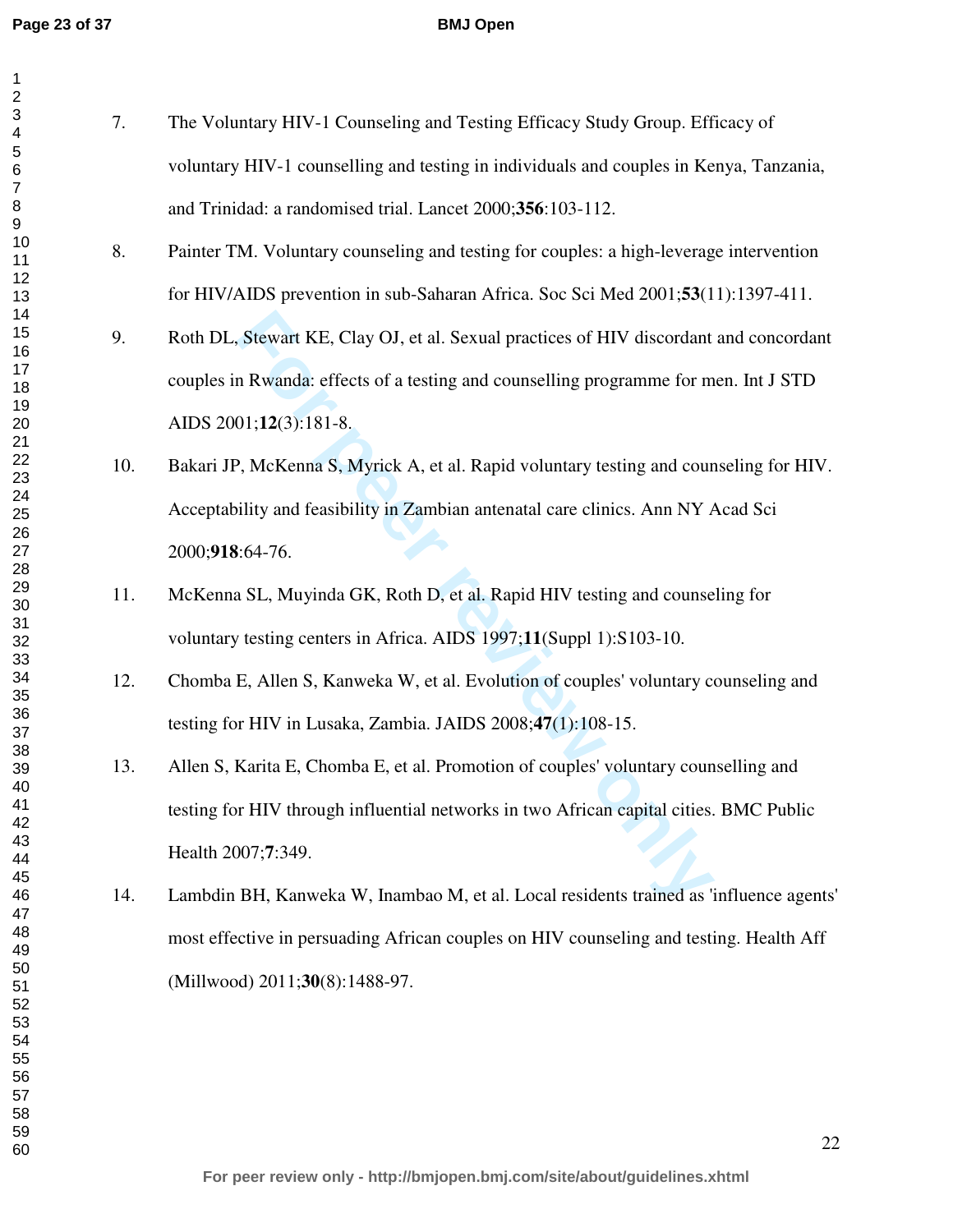- 15. Baiden F, Akanlu G, Hodgson A, et al. Using lay counsellors to promote communitybased voluntary counselling and HIV testing in rural northern Ghana: a baseline survey on community acceptance and stigma. J Biosoc Sci 2007;**39**(5):721-33.
- 16. Helleringer S, Kohler HP. Social networks, perceptions of risk, and changing attitudes towards HIV/AIDS: new evidence from a longitudinal study using fixed-effects analysis. Popul Stud (Camb) 2005;**59**(3):265-82.
- Id (Camb) 2005;**59**(3):265-82.<br>
Id J. Religious Responses to AIDS in Sub-Saharan Africa: An E:<br>
For Peergeations in Rural Malawi. Review of Religious Research<br>
P. Behrman JR, Watkins SC. Social networks and HIV/AIDS risp<br> 17. Trinitapoli J. Religious Responses to AIDS in Sub-Saharan Africa: An Examination of Religious Congregations in Rural Malawi. Review of Religious Research 2006;**47**:253- 270.
- 18. Kohler HP, Behrman JR, Watkins SC. Social networks and HIV/AIDS risk perceptions. Demography 2007;**44**(1):1-33.
- 19. Heaney CA, Israel BA. Social Networks and Social Support. In: Glanz K, Rimer BK, Lewis FM, eds. Health Behavior and Health Education. San Francisco, CA: Jossey-Bass 2002.
- 20. Wall KM, Karita E, Nizam A et al. Influence network effectiveness in promoting couples' HIV voluntary counseling and testing in Kigali, Rwanda. AIDS 2012;**26**(2):217-227.
- 21. Kelley A, Karita E, Sullivan P, et al. Knowledge and perceptions of couples' voluntary counseling and testing in urban Rwanda and Zambia: a cross-sectional household survey. PLoS One 2011;**6**(5):e19573.
- 22. Zambia GDP per capita (PPP). IndexMundi 2011.

http://www.indexmundi.com/zambia/gdp\_per\_capita\_(ppp).html (accessed 29 Feb 2012).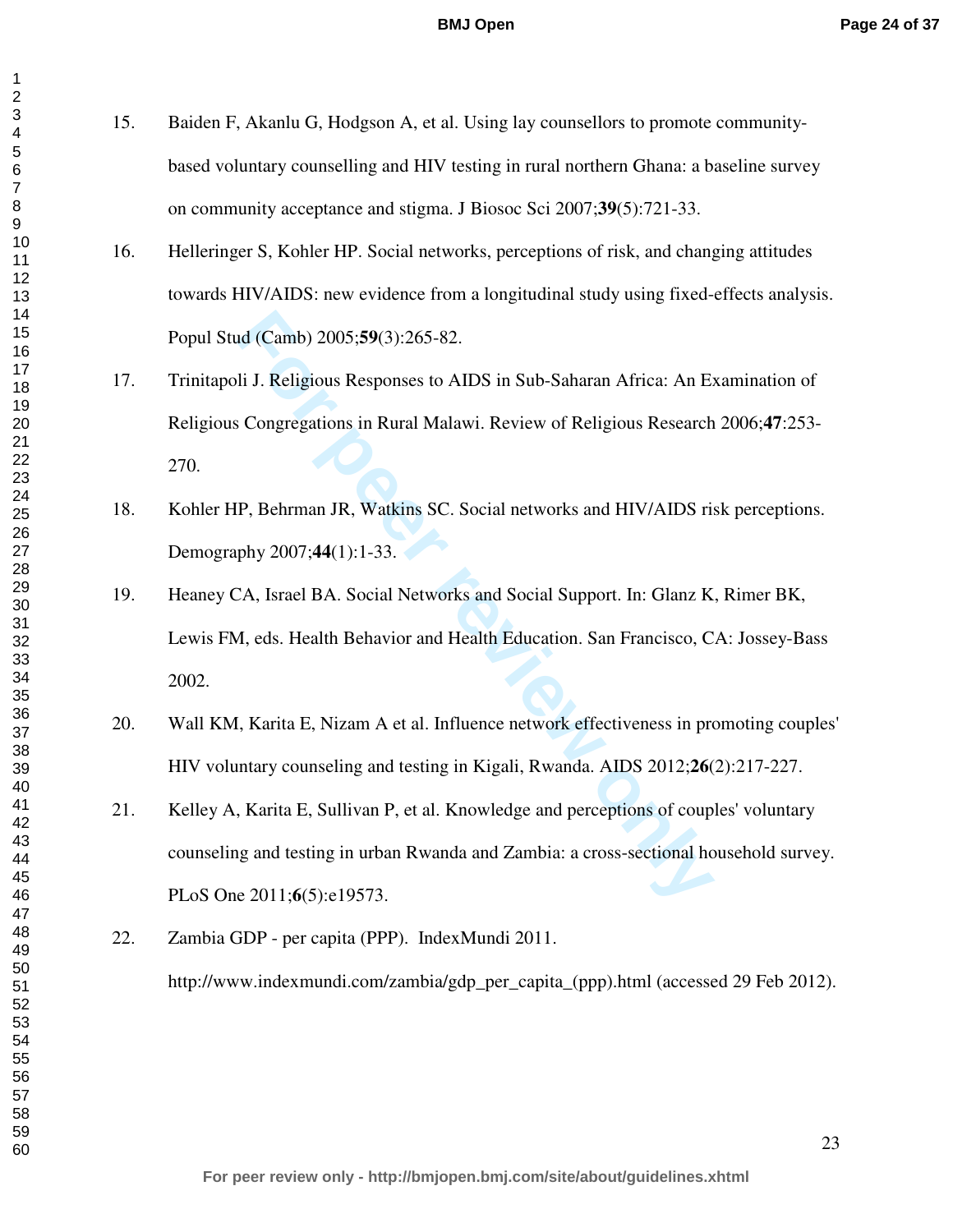#### **BMJ Open**

| 2                                       |     |                                                                                             |
|-----------------------------------------|-----|---------------------------------------------------------------------------------------------|
| 3<br>4                                  | 23. | Zambian Economy Statistics. NationMaster 2003-2012.                                         |
| 5<br>$\,6$                              |     | http://www.nationmaster.com/graph/eco_pop_und_1_a_day-economy-population-under-             |
| $\overline{7}$<br>8<br>$\boldsymbol{9}$ |     | 1-day (accessed 29 Feb 2012).                                                               |
| 10<br>11                                | 24. | Boeras DI, Luisi N, Karita E, et al. Indeterminate and discrepant rapid HIV test results in |
| 12<br>13                                |     | couples' HIV testing and counselling centres in Africa. J Int AIDS Soc 2011;14:18.          |
| 14<br>15<br>16                          | 25. | Ucheaga DN, Hartwig KA. Religious leaders' response to AIDS in Nigeria. Glob Public         |
| 17<br>18                                |     | Health 2010;5(6):611-25.                                                                    |
| 19<br>20                                | 26. | Kilewo C, Massawe A, Lyamuya E, et al. HIV counseling and testing of pregnant women         |
| 21<br>22<br>23                          |     | in sub-Saharan Africa: experiences from a study on prevention of mother-to-child HIV-1      |
| 24<br>25                                |     | transmission in Dar es Salaam, Tanzania. JAIDS 2001;28(5):458-62.                           |
| 26<br>27<br>28                          | 27. | Keogh P, Allen S, Almedal C, et al. The social impact of HIV infection on women in          |
| 29<br>30                                |     | Kigali, Rwanda: a prospective study. Soc Sci Med 1994;38(8):1047-53.                        |
| 31<br>32                                | 28. | Kakimoto K, Kanal K, Mukoyama Y, et al. Influence of the involvement of partners in         |
| 33<br>34<br>35                          |     | the mother class with voluntary confidential counseling and testing acceptance for          |
| 36<br>37                                |     | prevention of mother to child transmission of HIV programme (PMTCT programme) in            |
| 38<br>39                                |     | Cambodia. AIDS Care 2007;19:381-384.                                                        |
| 40<br>41<br>42                          | 29. | Desgrees du Lou A, Brou H, Djohan G, et al. Beneficial Effects of Offering Prenatal HIV     |
| 43<br>44                                |     | Counselling and Testing on Developing a HIV Preventive Attitude Among Couples,              |
| 45<br>46<br>47                          |     | Abidjan 2002-2005. AIDS Behav 2009;13(2):348-55.                                            |
| 48<br>49                                | 30. | El-Bassel N, Witte SS, Gilbert L, et al. The efficacy of a relationship-based HIV/STD       |
| 50<br>51                                |     | prevention program for heterosexual couples. Am J Public Health 2003;93(6):963-9.           |
| 52<br>53<br>54                          |     |                                                                                             |
| 55<br>56                                |     |                                                                                             |
| 57<br>58                                |     |                                                                                             |
| 59<br>60                                |     | 24                                                                                          |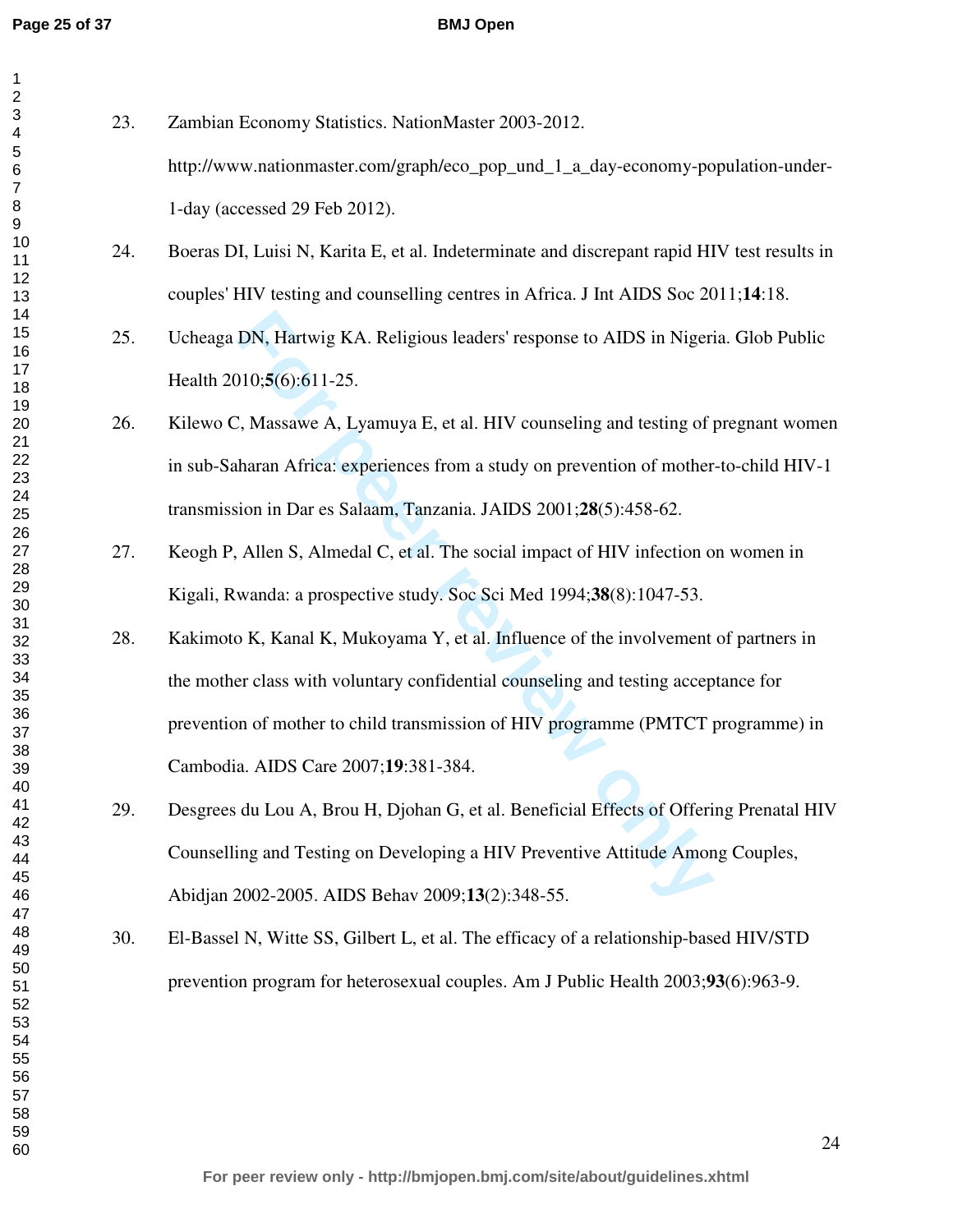#### **BMJ Open**

| discordance among household members of HIV-infected people receiving antiretroviral<br>Angotti N, Gaydosh L, Kimchi E, et al. The Fear Factor in HIV Testing: Local Reactions<br>to Door-to-Door Rapid Blood Testing for HIV in Rural Malawi. American Sociological |
|---------------------------------------------------------------------------------------------------------------------------------------------------------------------------------------------------------------------------------------------------------------------|
|                                                                                                                                                                                                                                                                     |
|                                                                                                                                                                                                                                                                     |
|                                                                                                                                                                                                                                                                     |
|                                                                                                                                                                                                                                                                     |
|                                                                                                                                                                                                                                                                     |
| Fylkesnes K, Siziya S. A randomized trial on acceptability of voluntary HIV counselling                                                                                                                                                                             |
|                                                                                                                                                                                                                                                                     |
| Corbett E, Dauya E, Matambo R, et al. Uptake of workplace HIV counselling and testing:                                                                                                                                                                              |
|                                                                                                                                                                                                                                                                     |
|                                                                                                                                                                                                                                                                     |
| counselling and testing intervention in rural Uganda. Health Policy Plan 2005;20:109-                                                                                                                                                                               |
|                                                                                                                                                                                                                                                                     |
| Allen S, Meinzen-Derr J, Kautzman M, et al. Sexual behavior of HIV discordant couples                                                                                                                                                                               |
|                                                                                                                                                                                                                                                                     |
| King R, Allen S, Serufilira A, et al. Voluntary confidential HIV testing for couples in                                                                                                                                                                             |
|                                                                                                                                                                                                                                                                     |
| Carpenter LM, Kamali A, Ruberantwari A, et al. Rates of HIV-1 transmission within                                                                                                                                                                                   |
|                                                                                                                                                                                                                                                                     |
|                                                                                                                                                                                                                                                                     |
| Fideli US, Allen SA, Musonda R, et al. Virologic and immunologic determinants of                                                                                                                                                                                    |
| heterosexual transmission of human immunodeficiency virus type 1 in Africa. AIDS Res                                                                                                                                                                                |
|                                                                                                                                                                                                                                                                     |
|                                                                                                                                                                                                                                                                     |
| marriage in rural Uganda in relation to the HIV sero-status of the partners. AIDS                                                                                                                                                                                   |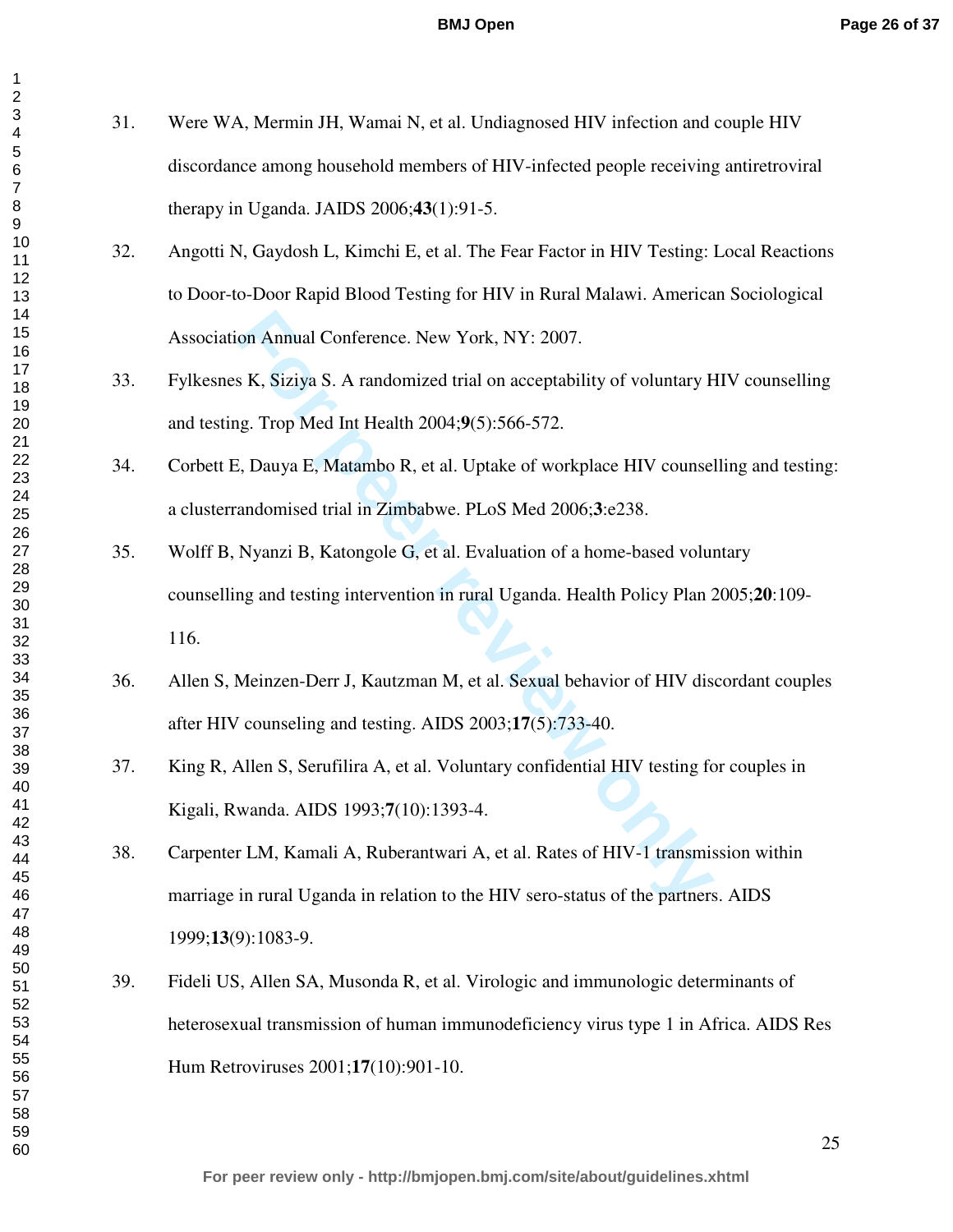#### **BMJ Open**

| 40. | Allen S, Serufilira A, Gruber V, et al. Pregnancy and contraception use among urban |
|-----|-------------------------------------------------------------------------------------|
|     | Rwandan women after HIV testing and counseling. Am J Public Health 1993;83(5):705-  |
|     | 10.                                                                                 |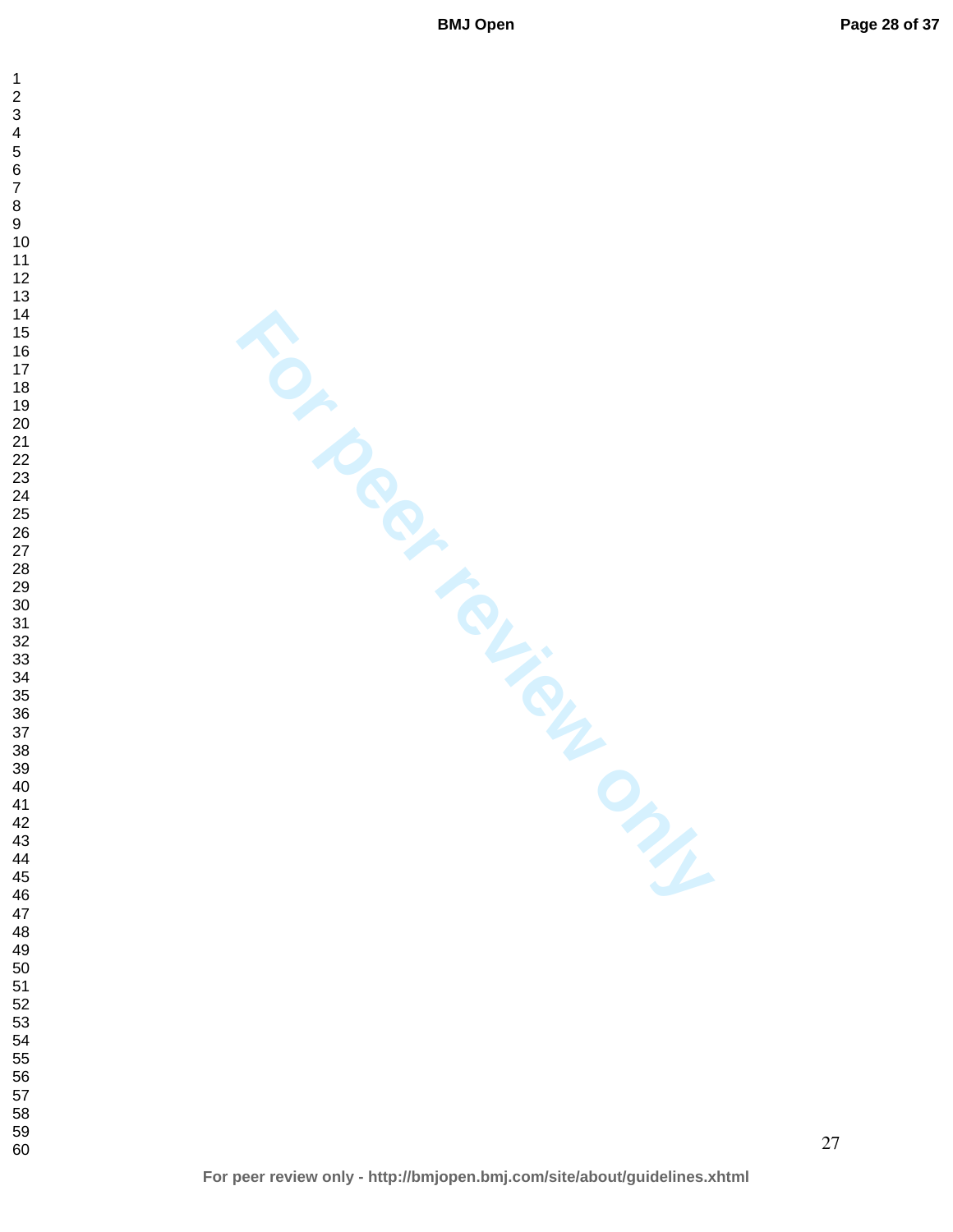> 4849

#### **Table 1** INL and INA characteristics by invitations distributed, success rate, and couple cohabitation status

|                                       |                  | <b>INL</b><br><b>INA</b><br>$(N=68)$<br>$(N=320)$ |         | <b>Invitations</b><br><b>Distributed</b> | <b>Couples</b><br><b>Tested</b>                                           | Average<br>invites/INA | Average<br>couples<br>tested/INA | <b>Success</b><br>Rate<br>$(\%)$ | $\%$<br>invitations<br>given to<br>cohabiting<br>couples | $%$ couples<br>tested who<br>are<br>cohabiting |        | <b>Success Rate</b><br>$(\%)$ |                                 |
|---------------------------------------|------------------|---------------------------------------------------|---------|------------------------------------------|---------------------------------------------------------------------------|------------------------|----------------------------------|----------------------------------|----------------------------------------------------------|------------------------------------------------|--------|-------------------------------|---------------------------------|
|                                       | $\mathbf N$      | $\%$                                              | N       | $\%$                                     |                                                                           |                        |                                  |                                  |                                                          |                                                |        | Cohab<br><b>Couples</b>       | Non-<br>Cohab<br><b>Couples</b> |
| <b>Total</b>                          | 68               |                                                   | 320     |                                          | 29119                                                                     | 1727                   | 91                               | 5                                | 6%                                                       | 81%                                            | 87%    | 6%                            | $4\%$                           |
| <b>Network</b>                        |                  |                                                   |         |                                          |                                                                           |                        |                                  |                                  |                                                          |                                                |        |                               |                                 |
| Private                               | 16               | 24%                                               | 73      | 23%                                      | 5592                                                                      | 302                    | 77                               | 4                                | 5%                                                       | 79%                                            | 82%    | 6%                            | 3%                              |
| Religious                             | 19               | 28%                                               | 62      | 19%                                      | 5530                                                                      | 282                    | 89                               | 5                                | 5%                                                       | 85%                                            | 95%    | 6%                            | $4\%$                           |
| Health                                | 12               | $18\%$                                            | 95      | 30%                                      | 9529                                                                      | 617                    | 100                              | 6                                | $6\%$                                                    | $80\%$                                         | $86\%$ | $7\%$                         | $5\%$                           |
| CBO/NGO                               | 21               | 31%                                               | 90      | $28\%$                                   | 8468                                                                      | 526                    | 94                               | 6                                | $6\%$                                                    | 82%                                            | 87%    | $7\%$                         | $4\%$                           |
| Gender                                |                  |                                                   |         |                                          |                                                                           |                        |                                  |                                  |                                                          |                                                |        |                               |                                 |
| Man                                   | 46               | 68%                                               | 131     | 41%                                      | 11620                                                                     | 700                    | 89                               | 5                                | 6%                                                       | 81%                                            | 85%    | 6%                            | 5%                              |
| Woman                                 | 22               | 32%                                               | 189     | 59%                                      | 17499                                                                     | 1027                   | 93                               | 5                                | 6%                                                       | 82%                                            | $88\%$ | 6%                            | $4\%$                           |
| <b>Relationship status</b>            |                  |                                                   |         |                                          |                                                                           |                        |                                  |                                  |                                                          |                                                |        |                               |                                 |
| Married                               | 49               | 72%                                               | 208     | 65%                                      | 18814                                                                     | 1178                   | 90                               | 6                                | 6%                                                       | 82%                                            | $88\%$ | 7%                            | $4\%$                           |
| Divorced                              | 5                | 7%                                                | 21      | 7%                                       | 2033                                                                      | 86                     | 97                               | $\overline{4}$                   | $4\%$                                                    | 82%                                            | 94%    | 5%                            | $1\%$                           |
| Single                                | 7                | $10\%$                                            | 38      | 12%                                      | 2902                                                                      | 131                    | 76                               | 3                                | 5%                                                       | 74%                                            | 83%    | $5\%$                         | $3\%$                           |
| Widow                                 | $\overline{7}$   | $10\%$                                            | 45      | 14%                                      | 4212                                                                      | 303                    | 94                               | $\tau$                           | 7%                                                       | 83%                                            | 84%    | $7\%$                         | $7\%$                           |
| Missing                               | $\boldsymbol{0}$ | $0\%$                                             | 8       | 3%                                       | 1158                                                                      | 29                     | 145                              | $\overline{4}$                   | 3%                                                       | 78%                                            | 79%    | 3%                            | $2\%$                           |
| Occupation                            |                  |                                                   |         |                                          |                                                                           |                        |                                  |                                  |                                                          |                                                |        |                               |                                 |
| Professional/technical/<br>managerial | 28               | $41\%$                                            | 68      | $21\%$                                   | 5605                                                                      | 330                    | 82                               | 5                                | $6\%$                                                    | 80%                                            | $81\%$ | $6\%$                         | $5\%$                           |
| Sales/service                         | 22               | 32%                                               | 163     | 51%                                      | 11462                                                                     | 793                    | 70                               | 5                                | 7%                                                       | 81%                                            | $88\%$ | 7%                            | 5%                              |
| Agricultural                          | $\mathbf{1}$     | $1\%$                                             |         | 2%                                       | 739                                                                       |                        | 123                              | $\overline{7}$                   | 6%                                                       | 75%                                            | 77%    | $6\%$                         | 5%                              |
| Unskilled manual labor                | 12               | 18%                                               | 6<br>42 | 13%                                      | 5352                                                                      | 43<br>278              | 127                              | $\tau$                           | 5%                                                       | 84%                                            | 90%    | $6\%$                         | 3%                              |
|                                       |                  | 3%                                                | 33      |                                          | 4912                                                                      |                        | 149                              |                                  | 5%                                                       | 82%                                            | 90%    | $6\%$                         | 3%                              |
| Do not work for money                 | $\overline{c}$   | $4\%$                                             |         | $10\%$<br>$3\%$                          | 1049                                                                      | 253<br>30              | 131                              | $8\,$                            | 3%                                                       | 82%                                            |        | $3\%$                         | $0\%$                           |
| Missing                               | 3                |                                                   | 8       |                                          |                                                                           |                        |                                  | $\overline{4}$                   |                                                          |                                                | 100%   |                               |                                 |
| <b>Read English</b>                   |                  |                                                   |         |                                          |                                                                           |                        |                                  |                                  |                                                          |                                                |        |                               |                                 |
| Yes                                   | 64               | 94%                                               | 265     | 83%                                      | 23744                                                                     | 1439                   | 90                               | 5                                | 6%                                                       | $81\%$                                         | $86\%$ | 6%                            | 4%                              |
|                                       |                  |                                                   |         |                                          |                                                                           |                        |                                  |                                  |                                                          |                                                |        |                               |                                 |
|                                       |                  |                                                   |         |                                          |                                                                           |                        |                                  |                                  |                                                          |                                                |        |                               | 28                              |
|                                       |                  |                                                   |         |                                          |                                                                           |                        |                                  |                                  |                                                          |                                                |        |                               |                                 |
|                                       |                  |                                                   |         |                                          | For peer review only - http://bmjopen.bmj.com/site/about/guidelines.xhtml |                        |                                  |                                  |                                                          |                                                |        |                               |                                 |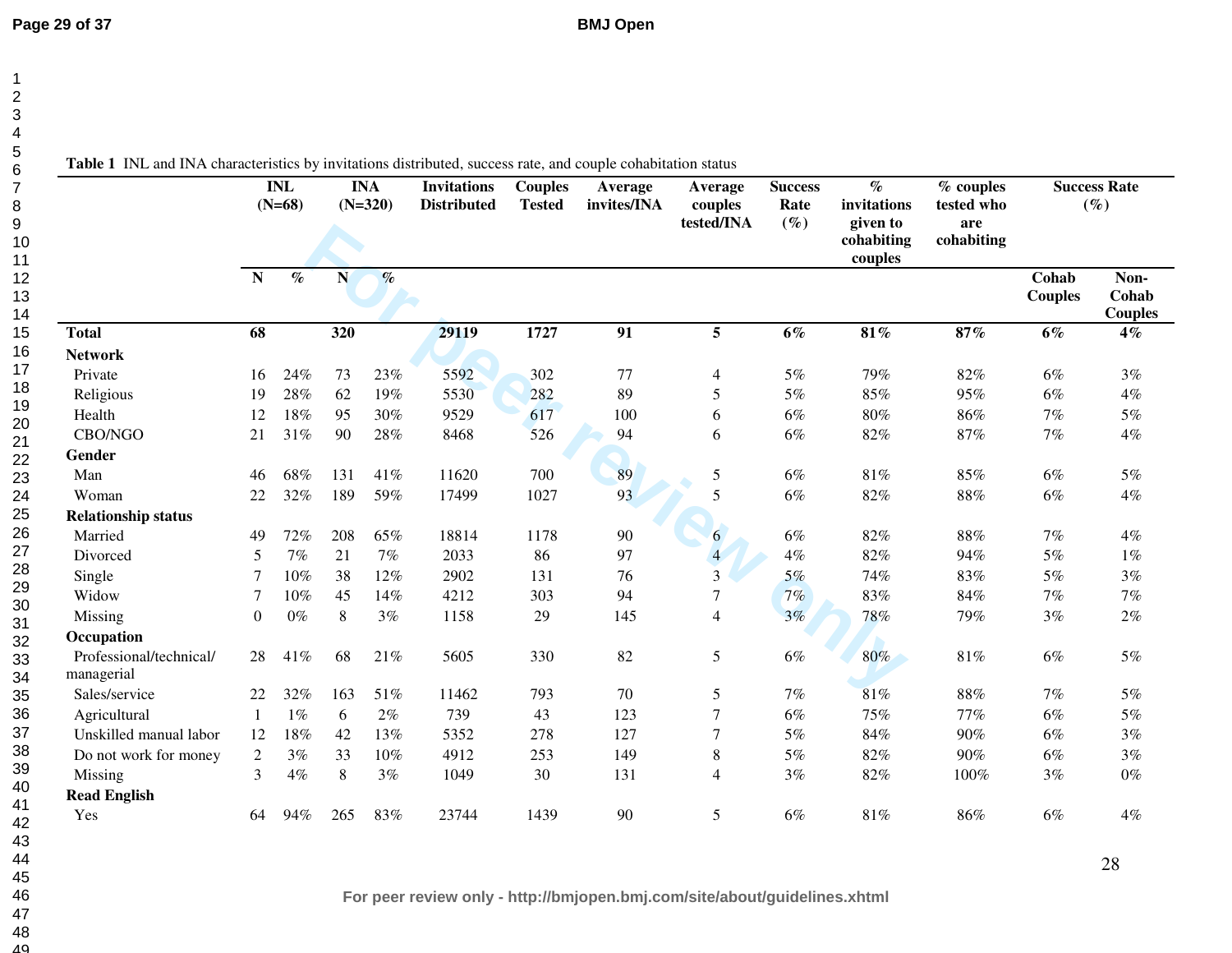| No                             | $\overline{4}$ | 6%    | 55             | 17%   | 5375  | 288 | 98           | 5              | 5%    | 82%    | 92%     | $6\%$ | $2\%$ |
|--------------------------------|----------------|-------|----------------|-------|-------|-----|--------------|----------------|-------|--------|---------|-------|-------|
| <b>Housing</b>                 |                |       |                |       |       |     |              |                |       |        |         |       |       |
| Provided by employer           | 5 <sup>5</sup> | 7%    | 6              | 2%    | 372   | 38  | 62           | 6              | 10%   | 83%    | 95%     | 12%   | 3%    |
| (free)                         |                |       |                |       |       |     |              |                |       |        |         |       |       |
| Rental home                    | 22             | 32%   | 166            | 52%   | 16341 | 985 | 98           | 6              | $6\%$ | 81%    | 86%     | 6%    | $4\%$ |
| Free housing by other          | 10             | 15%   | 26             | $8\%$ | 1611  | 113 | 62           | $\overline{4}$ | 7%    | $80\%$ | $89\%$  | $8\%$ | $4\%$ |
| means                          |                |       |                |       |       |     |              |                |       |        |         |       |       |
| Own home                       | 30             | 44%   | 120            | 38%   | 10583 | 585 | 88           | 5              | $6\%$ | 82%    | 87%     | 6%    | $4\%$ |
| Missing                        | $\mathbf{1}$   | $1\%$ | $\overline{2}$ | $1\%$ | 212   | 6   | 106          | $\overline{3}$ | 3%    | $62\%$ | $100\%$ | $5\%$ | $0\%$ |
| <b>Ever tested for HIV</b>     |                |       |                |       |       |     |              |                |       |        |         |       |       |
| Yes with partner               | 41             | 60%   | 71             | 22%   | 6274  | 303 | 88           | $\overline{4}$ | 5%    | $82\%$ | 93%     | $5\%$ | $2\%$ |
| Yes alone                      | 14             | 21%   | 113            | 35%   | 10424 | 608 | 92           | 5              | $6\%$ | 81%    | 87%     | 6%    | $4\%$ |
| No                             | 13             | 19%   | 135            | 42%   | 12207 | 802 | 90           | 6              | 7%    | $81\%$ | 85%     | $7\%$ | $5\%$ |
| Missing                        | $\Omega$       | $0\%$ | $\mathbf{1}$   | $0\%$ | 214   | 14  | 214          | 14             | 7%    | 86%    | 86%     | 7%    | 7%    |
| INA: influential network agent |                |       |                |       |       |     | Treview only |                |       |        |         |       |       |
|                                |                |       |                |       |       |     |              |                |       |        |         |       |       |

**For peer review only - http://bmjopen.bmj.com/site/about/guidelines.xhtml**

 4849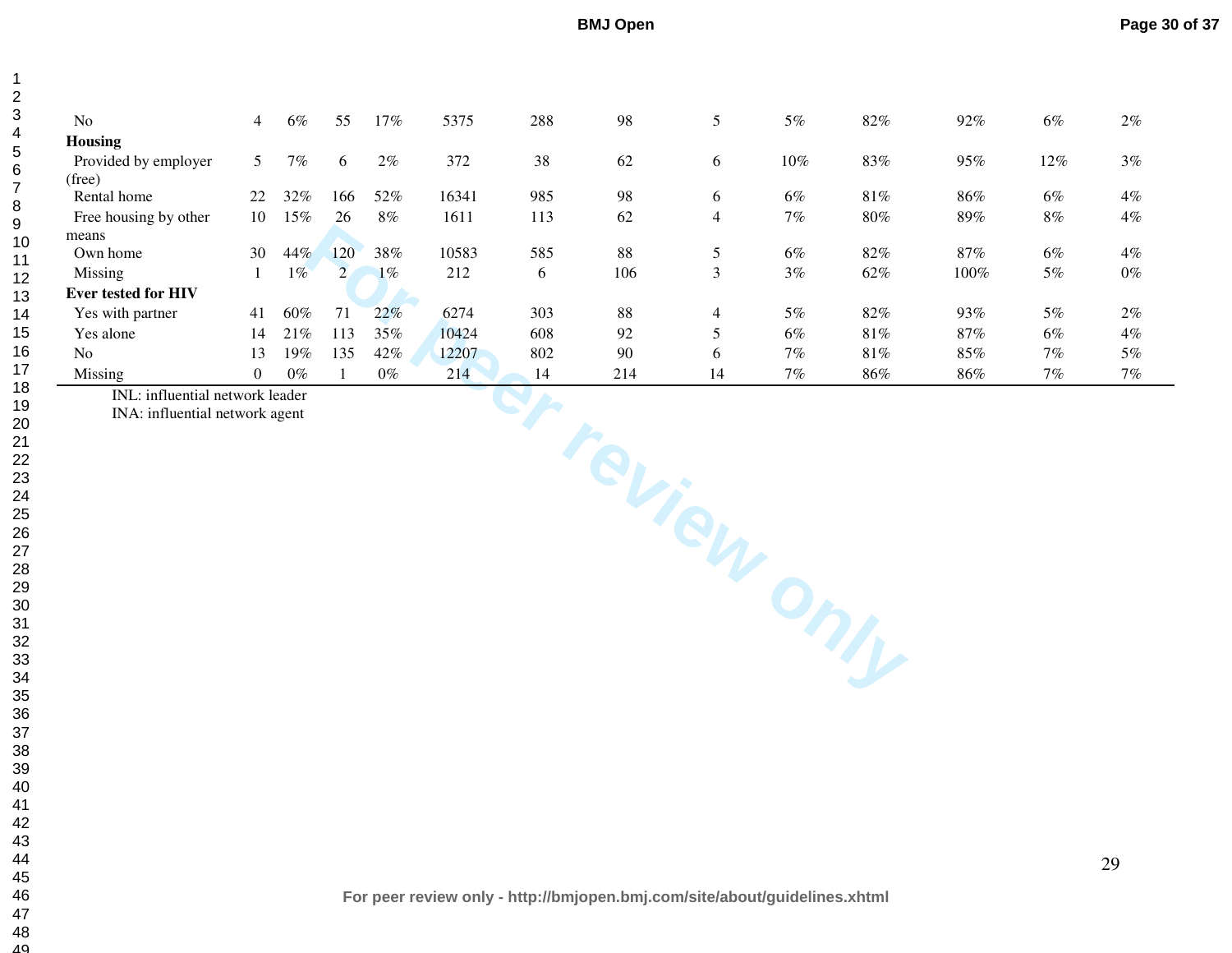# **BMJ Open**

|                                               |                      |        | <b>All Couples</b> |               |                      | <b>Cohabiting Couples</b> |      |               | <b>Non-cohabiting Couples</b> |        |      |               |
|-----------------------------------------------|----------------------|--------|--------------------|---------------|----------------------|---------------------------|------|---------------|-------------------------------|--------|------|---------------|
| <b>INA</b> characteristics                    | <b>Odds</b><br>Ratio | 95% CI |                    | $p-$<br>value | <b>Odds</b><br>Ratio | 95% CI                    |      | $p-$<br>value | <b>Odds</b><br>Ratio          | 95% CI |      | $p-$<br>value |
| <b>Network</b>                                |                      |        |                    |               |                      |                           |      |               |                               |        |      |               |
| Private                                       | Ref                  |        |                    |               | Ref                  |                           |      |               | Ref                           |        |      |               |
| CBO/NGO                                       | 1.23                 | 1.06   | 1.43               | 0.01          | 1.21                 | 1.03                      | 1.42 | 0.02          | 1.35                          | 0.88   | 2.06 | 0.17          |
| Health                                        | 1.29                 | 1.12   | 1.49               | 0.001         | 1.25                 | 1.07                      | 1.46 | 0.01          | 1.56                          | 1.04   | 2.35 | 0.03          |
| Religious                                     | 1.06                 | 0.90   | 1.26               | 0.48          | 1.07                 | 0.90                      | 1.27 | 0.47          | 1.02                          | 0.63   | 1.66 | 0.94          |
| Gender                                        |                      |        |                    |               |                      |                           |      |               |                               |        |      |               |
| Male                                          | Ref                  |        |                    |               | Ref                  |                           |      |               | Ref                           |        |      |               |
| Female                                        | 0.97                 | 0.88   | 1.07               | 0.58          | 1.01                 | 0.91                      | 1.12 | 0.84          | 0.79                          | 0.60   | 1.03 | 0.09          |
| Age (per year increase)                       | 1.01                 | 1.00   | 1.01               | 0.07          | 1.01                 | 1.00                      | 1.01 | 0.002         | 0.98                          | 0.96   | 0.99 | 0.001         |
| Years living in Lusaka (per year<br>increase) | 1.01                 | 1.00   | 1.01               | < 0.001       | 1.01                 | 1.01                      | 1.01 | < 0.001       | 1.00                          | 0.99   | 1.01 | 0.80          |
| <b>Relationship status</b>                    |                      |        |                    |               |                      |                           |      |               |                               |        |      |               |
| Other (divorced, widowed, single)             | Ref                  |        |                    |               | Ref                  |                           |      |               | Ref                           |        |      |               |
| Married                                       | 1.19                 | 1.07   | 1.32               | 0.001         | 1.22                 | 1.09                      | 1.36 | 0.001         | 0.96                          | 0.73   | 1.26 | 0.75          |
| Years of relationship (per year<br>increase)* | 1.00                 | 0.99   | 1.01               | 0.97          | 1.01                 | 1.00                      | 1.01 | 0.09          | 0.95                          | 0.93   | 0.97 | < 0.001       |
| Occupation                                    |                      |        |                    |               |                      |                           |      |               |                               |        |      |               |
| Unskilled manual labor                        | Ref                  |        |                    |               | Ref                  |                           |      |               | Ref                           |        |      |               |
| Professional                                  | 1.14                 | 0.97   | 1.35               | 0.11          | 1.02                 | 0.86                      | 1.22 | 0.82          | 2.25                          | 1.42   | 3.57 | 0.001         |
| Sales/service                                 | 1.36                 | 1.18   | 1.56               | < 0.001       | 1.31                 | 1.13                      | 1.52 | < 0.001       | 1.73                          | 1.12   | 2.67 | 0.01          |
| Agricultural                                  | 1.13                 | 0.81   | 1.57               | 0.48          | 0.95                 | 0.66                      | 1.38 | 0.79          | 2.24                          | 1.01   | 4.97 | 0.05          |
| Do not work for money                         | 0.99                 | 0.83   | 1.18               | 0.92          | 0.99                 | 0.82                      | 1.18 | 0.87          | 1.09                          | 0.63   | 1.88 | 0.76          |
| <b>Read English</b>                           |                      |        |                    |               |                      |                           |      |               |                               |        |      |               |
| No                                            | Ref                  |        |                    |               | Ref                  |                           |      |               | Ref                           |        |      |               |
| Yes                                           | 1.14                 | 1.00   | 1.30               | 0.05          | 1.06                 | 0.92                      | 1.21 | 0.44          | 2.12                          | 1.35   | 3.33 | 0.001         |
| <b>Housing</b>                                |                      |        |                    |               |                      |                           |      |               |                               |        |      |               |
| Other housing (rental, free)                  | Ref                  |        |                    |               | Ref                  |                           |      |               | Ref                           |        |      |               |
| Own home                                      | 0.89                 | 0.80   | 0.98               | 0.02          | 0.89                 | 0.79                      | 0.99 | 0.03          | 0.88                          | 0.66   | 1.16 | 0.36          |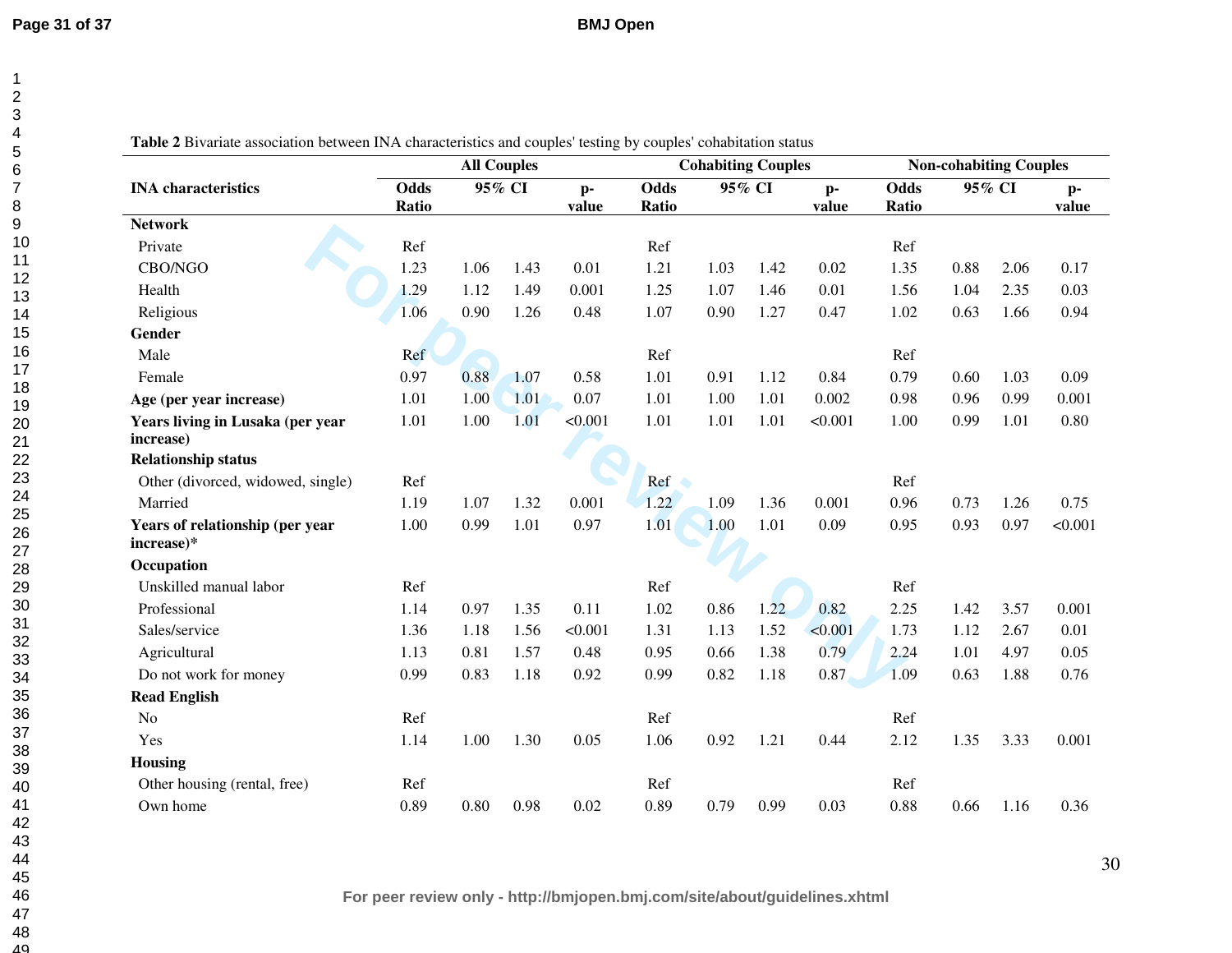#### **Ever tested for HIV**

| No               | Ref                       |     |       |         | Ref   |      |      |       | Ref  |      |      |         |
|------------------|---------------------------|-----|-------|---------|-------|------|------|-------|------|------|------|---------|
| Yes with partner | .39                       |     | . .59 | < 0.001 | . .26 | .09  | 1.45 | 0.002 | 2.97 | 1.85 | 4.78 | < 0.001 |
| Yes alone        | . $2^{\circ}$<br>. . 27 A | .06 | 1.41  | 0.01    | 1.13  | 0.97 | 1.31 | 0.11  | 2.42 | 1.48 | 3.95 | < 0.001 |

\*Among those with a partner

INL: influential network leader

**For peer review only** INA: influential network agent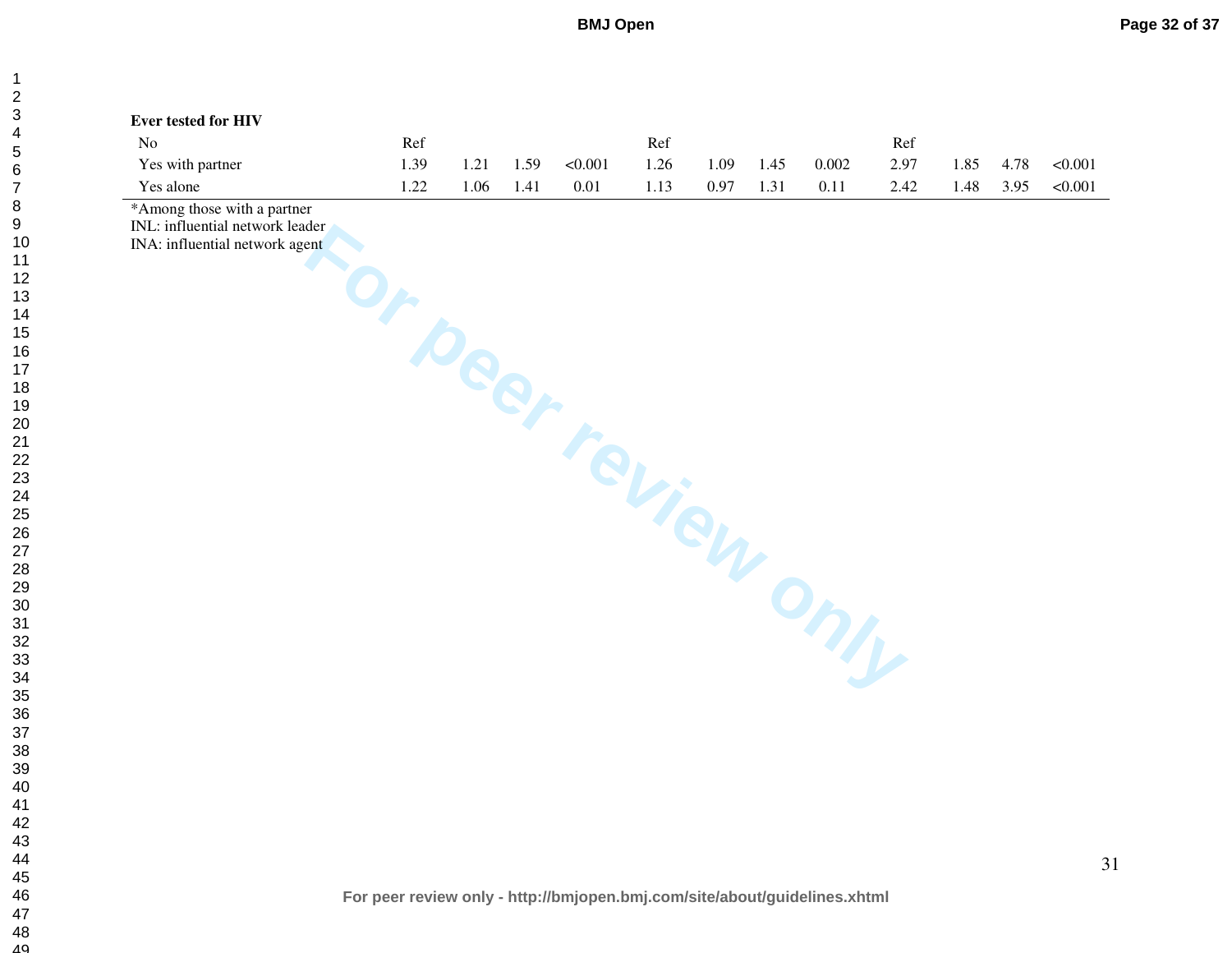**BMJ Open**

|                                        | <b>All couples</b> |                |              | <b>Couples not tested</b> | <b>Couples tested</b> |              | Odds<br>Ratio | 95% CI       |              | $p-$<br>value   |
|----------------------------------------|--------------------|----------------|--------------|---------------------------|-----------------------|--------------|---------------|--------------|--------------|-----------------|
|                                        | N                  | $\%$           | $\mathbf N$  | $\%$                      | $\overline{\bf N}$    | $\%$         |               |              |              |                 |
| <b>Couple Characteristics</b>          |                    |                |              |                           |                       |              |               |              |              |                 |
| Age of man (mean, SD)                  | 33.25              | 9.03           | 33.16        | 8.99                      | 34.61                 | 9.43         | 1.01          | 1.01         | 1.02         | < 0.001         |
| Age of woman (mean, SD)                | 27.12              | 7.75           | 27.03        | 7.72                      | 28.60                 | 8.15         | 1.02          | 1.02         | 1.03         | < 0.001         |
| <b>Relationship of couple</b>          |                    |                |              |                           |                       |              |               |              |              |                 |
| Not cohabiting                         | 5275               | $18\%$         | 5058         | 19%                       | 217                   | 13%          | Ref           |              |              |                 |
| Cohabiting                             | 23664              | $82\%$         | 22161        | 81%                       | 1503                  | $87\%$       | 1.58          | 1.38         | 1.81         | < 0.001         |
| Years of relationship (mean, SD)       | 6.27               | 6.42           | 6.22         | 6.35                      | 7.18                  | 7.38         | 1.02          | 1.01         | 1.03         | < 0.001         |
| Number of children (mean, SD)          | 2.04               | 2.16           | 2.04         | 2.16                      | 2.06                  | 2.12         | 1.01          | 0.99         | 1.03         | 0.29            |
| <b>Invitation Characteristics</b>      |                    |                |              |                           |                       |              |               |              |              |                 |
| Invitee (1st contact)                  |                    |                |              |                           |                       |              |               |              |              |                 |
| Woman                                  | 8934               | 31%            | 8426         | 31%                       | 508                   | 30%          | Ref           |              |              |                 |
| Couple                                 | 8567               | 30%            | 7972         | 29%                       | 595                   | 35%          | 1.24          | 1.08         | 1.43         | 0.002           |
| Man                                    | 11467              | 40%            | 10851        | 40%                       | 616                   | 36%          | 0.91          | 0.81         | 1.03         | 0.13            |
| Who initiated contact?                 |                    |                |              |                           |                       |              |               |              |              |                 |
| <b>INA</b>                             | 26620              | 93%            | 25103        | 93%                       | 1517                  | 89%          | Ref           |              |              |                 |
| Couple                                 | 527                | 2%             | 475          | 2%                        | 52                    | 3%           | 1.71          | 1.34         | 2.18         | < 0.001         |
| Man                                    | 877                | $3\%$          | 811          | $3\%$                     | 66                    | $4\%$        | 1.18          | 0.88         | 1.58         | 0.26            |
| Woman                                  | 690                | $2\%$          | 624          | 2%                        | 66                    | 4%           | 1.59          | 1.20         | 2.10         | 0.001           |
| <b>Relationship to INA</b>             |                    |                |              |                           |                       |              |               |              |              |                 |
| Just met/unknown                       | 19688              | 68%            | 18749        | 69%                       | 939                   | 55%          | Ref           |              |              |                 |
| Co-worker                              | 287                | $1\%$          | 269          | $1\%$                     | 18                    | $1\%$        | 1.35          | 0.89         | 2.06         | 0.16            |
| Family                                 | 1697               | $6\%$          | 1525         | $6\%$                     | 172                   | $10\%$       | 2.08          | 1.75         | 2.49         | < 0.001         |
| Social acquaintance (neighbor, friend, | 7186               | 25%            | 6601         | 24%                       | 585                   | 34%          | 1.64          | 1.43         | 1.87         | < 0.001         |
| church member)                         |                    |                |              |                           |                       |              |               |              |              |                 |
| <b>Place of invitation</b>             |                    |                |              |                           |                       |              |               |              |              |                 |
| Community                              | 9828               | 34%            | 9339         | 35%                       | 489                   | 29%          | Ref           |              |              |                 |
| Couple home                            | 15460              | 54%            | 14532        | 54%                       | 928                   | 55%          | 1.41          | 1.23         | 1.61         | < 0.001         |
| INA home<br>Couple or INA work         | 1636<br>1812       | $6\%$<br>$6\%$ | 1461<br>1702 | 5%<br>$6\%$               | 175<br>110            | $10\%$<br>6% | 2.25<br>1.21  | 1.87<br>0.97 | 2.71<br>1.51 | < 0.001<br>0.09 |

**Table 3** Bivariate association between couple and invitation characteristics and couples' testing accounting for clustering within INAs and INLs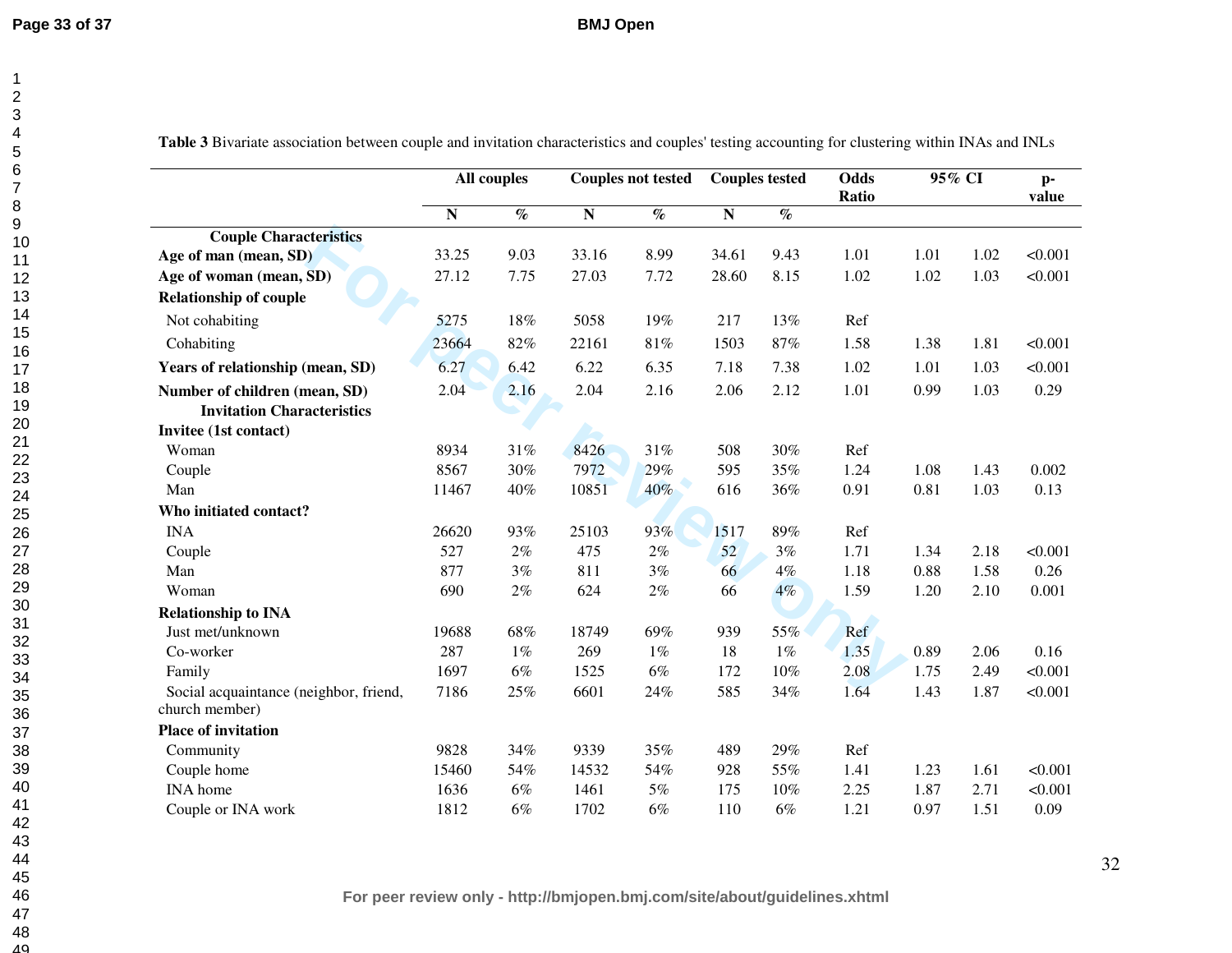| <b>Public endorsement</b>      |       |        |       |     |       |         |      |      |      |         |
|--------------------------------|-------|--------|-------|-----|-------|---------|------|------|------|---------|
| No                             | 18148 | 63%    | 17080 | 63% | 1068  | 62%     | Ref  |      |      |         |
| Yes                            | 10715 | 37%    | 10066 | 37% | 649   | 38%     | 1.04 | 0.92 | 1.17 | 0.53    |
| <b>Delivering invitation</b>   |       |        |       |     |       |         |      |      |      |         |
| Difficult/somewhat difficult   | 3030  | $10\%$ | 2912  | 65% | 118   | $0.4\%$ | Ref  |      |      |         |
| Easy                           | 25860 | 89%    | 599   | 35% | 24261 | 99.5%   | 1.60 | 1.33 | 1.93 | < 0.001 |
| Mobile unit present at time of |       |        |       |     |       |         |      |      |      |         |
| invitation                     |       |        |       |     |       |         |      |      |      |         |
| No                             | 14268 | 49%    | 13713 | 50% | 909   | 53%     | Ref  |      |      |         |
| Yes                            | 14622 | 51%    | 13679 | 50% | 818   | 47%     | 1.12 | 0.89 | 1.39 | 0.33    |
| Neighborhood of invitation     |       |        |       |     |       |         |      |      |      |         |
| Neighborhood 1                 | 13705 | $47\%$ | 12911 | 47% | 794   | 46%     | Ref  |      |      |         |
| Neighborhood 2                 | 15414 | 53%    | 14481 | 53% | 933   | 54%     | 0.97 | 0.79 | 1.18 | 0.74    |

Community: church/mosque, clinic, market, street/public place, social gathering

INL: influential network leader

INA: influential network agent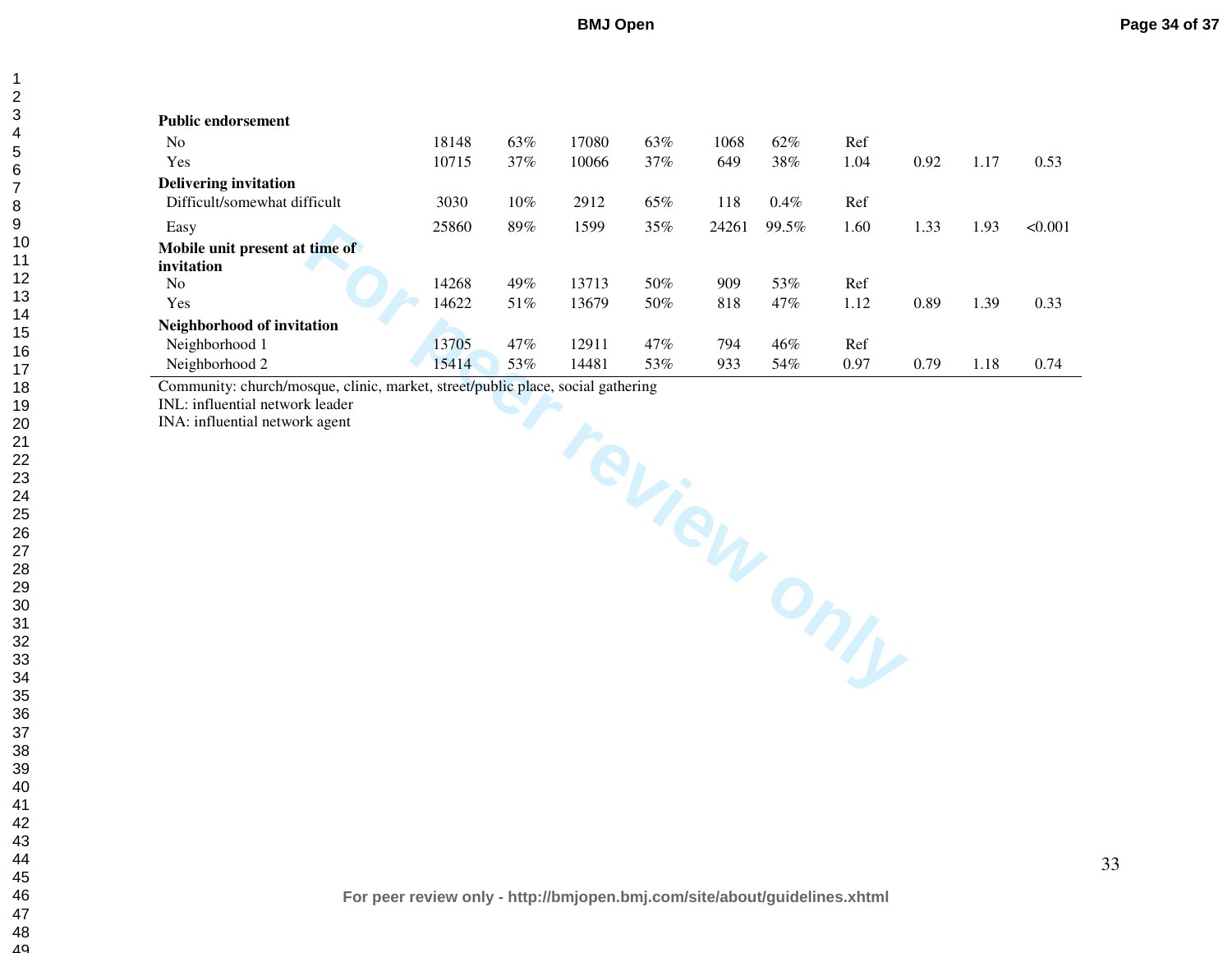|                                   |       |        | <b>Cohabiting Couples</b> |       |             |        | <b>Non-cohabiting Couples</b> |       |       |        |      |       |
|-----------------------------------|-------|--------|---------------------------|-------|-------------|--------|-------------------------------|-------|-------|--------|------|-------|
|                                   | Odds  | 95% CI |                           | $p-$  | <b>Odds</b> | 95% CI |                               | $p-$  | Odds  | 95% CI |      | $p-$  |
|                                   | Ratio |        |                           | value | Ratio       |        |                               | value | Ratio |        |      | value |
| <b>INA</b> characteristics        |       |        |                           |       |             |        |                               |       |       |        |      |       |
| <b>Network</b>                    |       |        |                           |       |             |        |                               |       |       |        |      |       |
| Private                           | Ref   |        |                           |       | Ref         |        |                               |       | Ref   |        |      |       |
| Religious                         | 1.01  | 0.71   | 1.43                      | 0.95  | 1.01        | 0.73   | 1.40                          | 0.94  | 1.16  | 0.49   | 2.77 | 0.74  |
| Health                            | 1.53  | 1.15   | 2.04                      | 0.004 | 1.48        | 1.11   | 1.97                          | 0.01  | 1.80  | 0.96   | 3.35 | 0.07  |
| CBO/NGO                           | 1.34  | 1.01   | 1.77                      | 0.04  | 1.31        | 0.98   | 1.76                          | 0.07  | 1.53  | 0.84   | 2.79 | 0.16  |
| <b>Years living in Lusaka</b>     | 1.01  | 1.00   | 1.02                      | 0.14  | 1.01        | 1.00   | 1.02                          | 0.07  | 1.01  | 0.99   | 1.04 | 0.24  |
| Age (per 1 year increase)         | 1.00  | 0.99   | 1.02                      | 0.79  | 1.00        | 0.99   | 1.02                          | 0.53  | 0.99  | 0.97   | 1.01 | 0.35  |
| <b>Marital</b> status             |       |        |                           |       |             |        |                               |       |       |        |      |       |
| Other (divorced, widowed, single) | Ref   |        |                           |       | Ref         |        |                               |       | Ref   |        |      |       |
| Married                           | 1.23  | 0.99   | 1.53                      | 0.06  | 1.28        | 1.02   | 1.60                          | 0.03  | 1.06  | 0.70   | 1.62 | 0.77  |
| Occupation                        |       |        |                           |       |             |        |                               |       |       |        |      |       |
| Unskilled manual labor            | Ref   |        |                           |       | Ref         |        |                               |       | Ref   |        |      |       |
| Professional                      | 1.19  | 0.77   | 1.84                      | 0.45  | 1.06        | 0.69   | 1.64                          | 0.79  | 1.98  | 0.92   | 4.27 | 0.08  |
| Sales/service                     | 1.45  | 1.01   | 2.10                      | 0.05  | 1.37        | 0.94   | 1.99                          | 0.11  | 1.67  | 0.88   | 3.19 | 0.12  |
| Agricultural                      | 1.14  | 0.65   | 2.01                      | 0.64  | 0.97        | 0.55   | $-1.72$                       | 0.93  | 1.68  | 0.60   | 4.67 | 0.32  |
| Do not work for money             | 0.95  | 0.62   | 1.45                      | 0.81  | 0.95        | 0.62   | 1.45                          | 0.80  | 0.69  | 0.26   | 1.82 | 0.45  |
| <b>Reads English</b>              |       |        |                           |       |             |        |                               |       |       |        |      |       |
| N <sub>o</sub>                    | Ref   |        |                           |       | Ref         |        |                               |       | Ref   |        |      |       |
| Yes                               | 1.18  | 0.90   | 1.55                      | 0.22  | 1.15        | 0.87   | 1.51                          | 0.32  | 1.98  | 1.05   | 3.72 | 0.03  |
| <b>Housing</b>                    |       |        |                           |       |             |        |                               |       |       |        |      |       |
| Other housing (rental, free)      | Ref   |        |                           |       | Ref         |        |                               |       | Ref   |        |      |       |
| Own home                          | 0.74  | 0.59   | 0.92                      | 0.01  | 0.73        | 0.58   | 0.91                          | 0.01  | 0.93  | 0.62   | 1.38 | 0.71  |
| <b>Ever tested for HIV</b>        |       |        |                           |       |             |        |                               |       |       |        |      |       |
| No                                | Ref   |        |                           |       | Ref         |        |                               |       | Ref   |        |      |       |
| Yes with partner                  | 1.36  | 1.07   | 1.72                      | 0.01  | 1.29        | 1.01   | 1.66                          | 0.04  | 2.13  | 1.27   | 3.57 | 0.004 |
| Yes alone                         | 1.28  | 1.00   | 1.64                      | 0.05  | 1.21        | 0.94   | 1.56                          | 0.15  | 1.92  | 1.10   | 3.35 | 0.02  |
| <b>Couple Characteristics</b>     |       |        |                           |       |             |        |                               |       |       |        |      |       |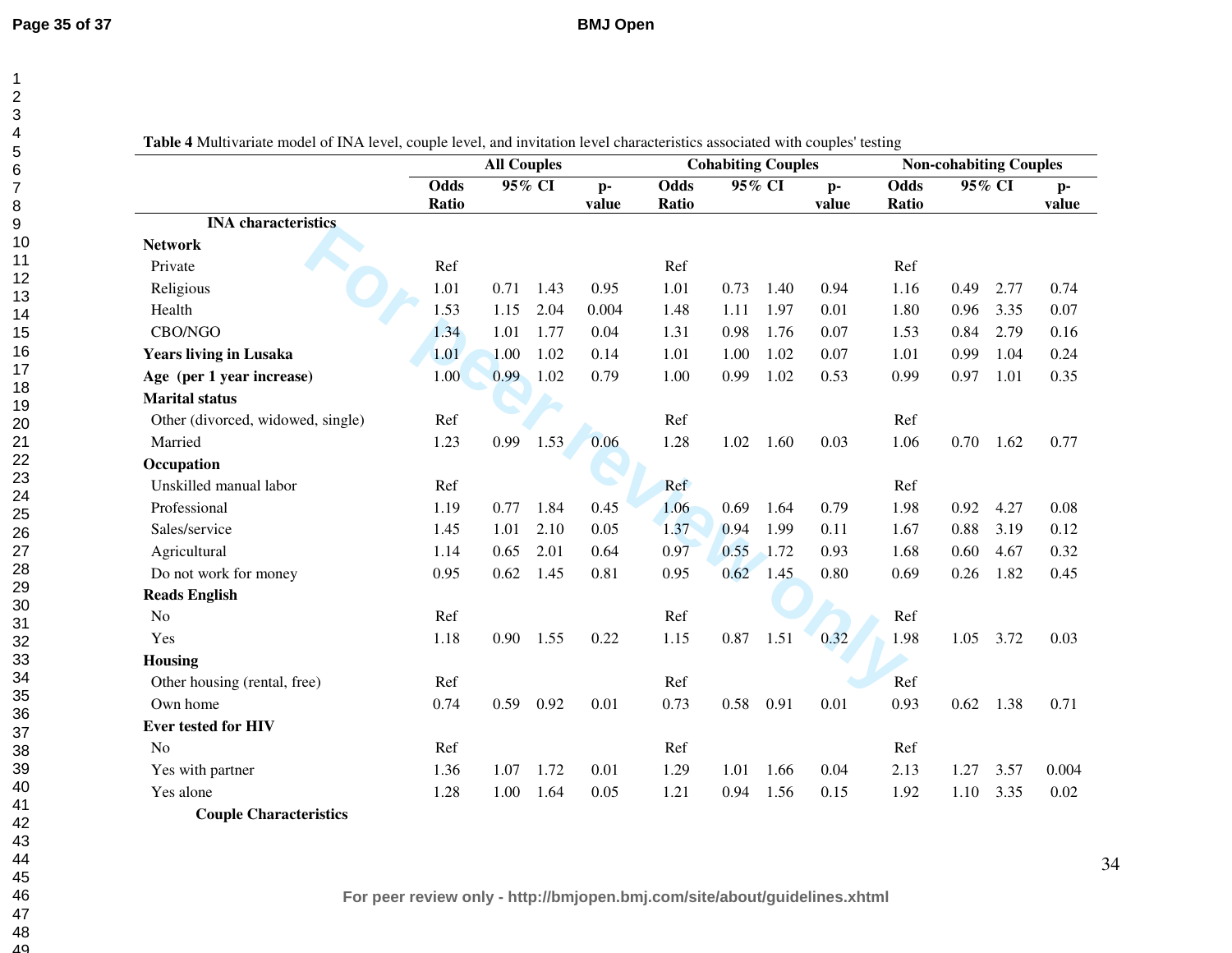| Age of man (per 1 year increase)                                 | 1.00 | 1.00 | 1.01 | 0.30    | 1.01 | 1.00 | 1.02 | 0.10    | 1.03 | 1.00 | 1.05 | 0.02    |
|------------------------------------------------------------------|------|------|------|---------|------|------|------|---------|------|------|------|---------|
| Years of relationship (per 1 year                                | 1.01 | 0.99 | 1.02 | 0.35    | 1.02 | 1.01 | 1.03 | < 0.001 | 0.45 | 0.37 | 0.55 | < 0.001 |
| increase)                                                        |      |      |      |         |      |      |      |         |      |      |      |         |
| <b>Relationship of couple</b>                                    |      |      |      |         |      | n/a  |      |         |      | n/a  |      |         |
| Not cohabiting                                                   | Ref  |      |      |         |      |      |      |         |      |      |      |         |
| Cohabiting                                                       | 1.39 | 1.19 | 1.63 | < 0.001 |      |      |      |         |      |      |      |         |
| <b>Invitation Characteristics</b>                                |      |      |      |         |      |      |      |         |      |      |      |         |
| Invitee (1st contact)                                            |      |      |      |         |      |      |      |         |      |      |      |         |
| Individual (Woman/Man)                                           | Ref  |      |      |         | Ref  |      |      |         | Ref  |      |      |         |
| Couple                                                           | 1.20 | 1.04 | 1.39 | 0.01    | 1.27 | 1.09 | 1.49 | 0.003   | 0.82 | 0.52 | 1.28 | 0.38    |
| Who initiated contact?                                           |      |      |      |         |      |      |      |         |      |      |      |         |
| <b>INA</b>                                                       | Ref  |      |      |         | Ref  |      |      |         | Ref  |      |      |         |
| Couple                                                           | 1.35 | 1.03 | 1.78 | 0.03    | 1.43 | 1.05 | 1.94 | 0.02    | 0.94 | 0.27 | 3.20 | 0.92    |
| Man                                                              | 1.22 | 0.89 | 1.67 | 0.22    | 1.26 | 0.90 | 1.75 | 0.18    | 1.00 | 0.47 | 2.12 | 1.00    |
| Woman                                                            | 1.60 | 1.17 | 2.19 | 0.003   | 1.53 | 1.10 | 2.12 | 0.01    | 1.54 | 0.73 | 3.27 | 0.26    |
| <b>Relationship to INA</b>                                       |      |      |      |         |      |      |      |         |      |      |      |         |
| Just met/unknown                                                 | Ref  |      |      |         | Ref  |      |      |         | Ref  |      |      |         |
| Co-worker                                                        | 1.48 | 0.89 | 2.43 | 0.13    | 1.47 | 0.84 | 2.55 | 0.18    | 1.11 | 0.27 | 4.56 | 0.89    |
| Social acquaintance (neighbor, friend,<br>church member, family) | 1.62 | 1.41 | 1.87 | < 0.001 | 1.60 | 1.37 | 1.87 | < 0.001 | 1.60 | 1.15 | 2.24 | 0.01    |
| <b>Place of invitation</b>                                       |      |      |      |         |      |      |      |         |      |      |      |         |
| Other (Community or couple/INA<br>work)                          | Ref  |      |      |         | Ref  |      |      |         | Ref  |      |      |         |
| Couple or INA home                                               | 1.30 | 1.14 | 1.48 | < 0.001 | 1.39 | 1.21 | 1.61 | < 0.001 | 0.93 | 0.68 | 1.27 | 0.65    |
| <b>Delivering invitation</b>                                     |      |      |      |         |      |      |      |         |      |      |      |         |
| Difficult/somewhat difficult                                     | Ref  |      |      |         | Ref  |      |      |         | Ref  |      |      |         |
| Easy                                                             | 1.75 | 1.41 | 2.17 | < 0.001 | 1.87 | 1.47 | 2.37 | < 0.001 | 1.15 | 0.67 | 1.99 | 0.61    |
| $\mathbf{I} \mathbf{N} \mathbf{A}$ influential network agent     |      |      |      |         |      |      |      |         |      |      |      |         |

INA: influential network agent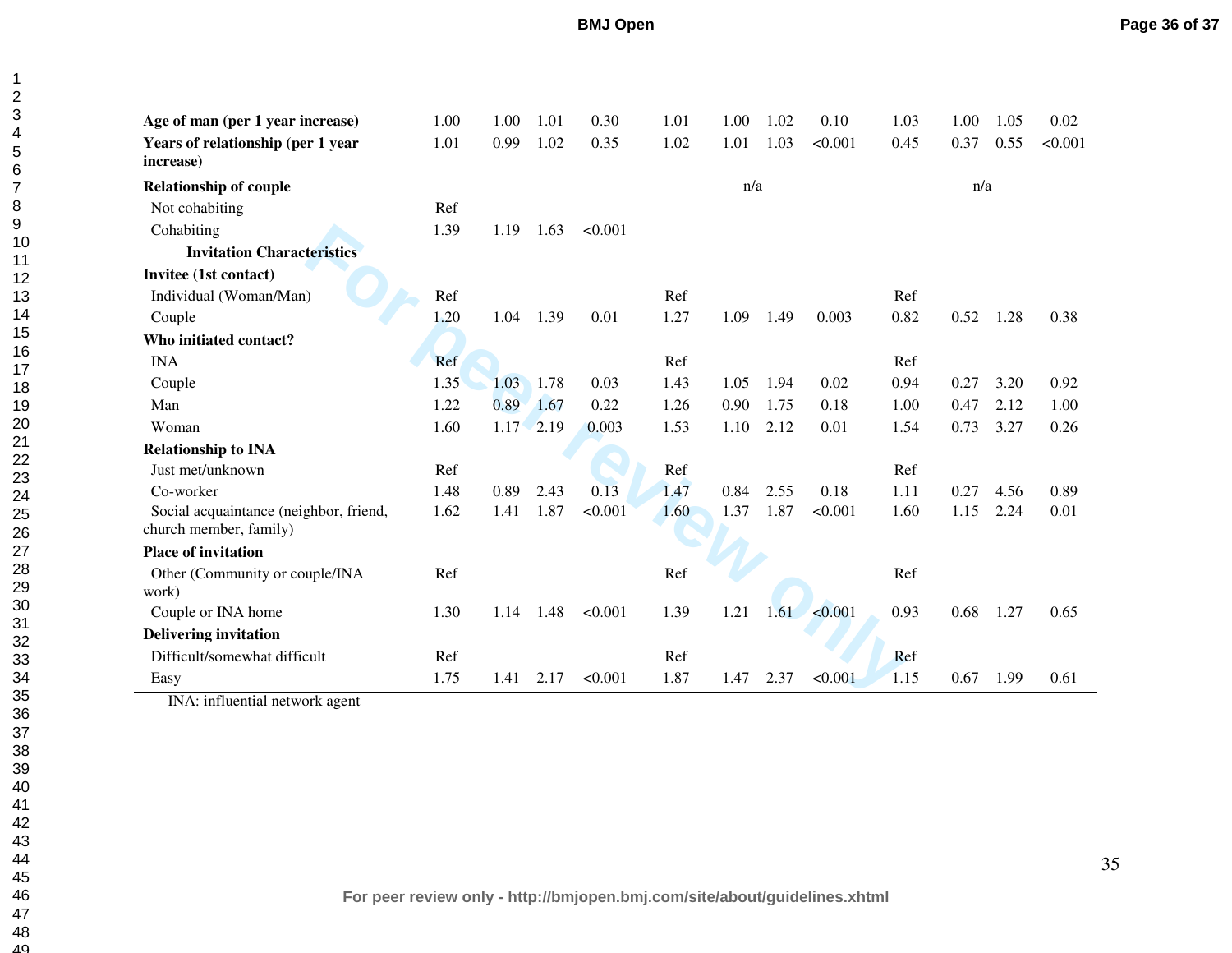## **BMJ Open**

|                        | N <sub>0</sub> | Recommendation                                                                              |
|------------------------|----------------|---------------------------------------------------------------------------------------------|
| Title and abstract     | 1              | $(a)$ Indicate the study's design with a commonly used term in the title or the abstract    |
|                        |                | $(b)$ Provide in the abstract an informative and balanced summary of what was done          |
|                        |                | and what was found                                                                          |
| <b>Introduction</b>    |                |                                                                                             |
| Background/rationale   | 2              | Explain the scientific background and rationale for the investigation being reported        |
| Objectives             | 3              | State specific objectives, including any prespecified hypotheses                            |
| <b>Methods</b>         |                |                                                                                             |
| Study design           | 4              | Present key elements of study design early in the paper                                     |
| Setting                | 5              | Describe the setting, locations, and relevant dates, including periods of recruitment,      |
|                        |                | exposure, follow-up, and data collection                                                    |
| Participants           | 6              | $(a)$ Give the eligibility criteria, and the sources and methods of selection of            |
|                        |                | participants. Describe methods of follow-up                                                 |
|                        |                | (b) For matched studies, give matching criteria and number of exposed and                   |
|                        |                | unexposed                                                                                   |
| Variables              | $\tau$         | Clearly define all outcomes, exposures, predictors, potential confounders, and effect       |
|                        |                | modifiers. Give diagnostic criteria, if applicable                                          |
| Data sources/          | $8*$           | For each variable of interest, give sources of data and details of methods of               |
| measurement            |                | assessment (measurement). Describe comparability of assessment methods if there is          |
|                        |                | more than one group                                                                         |
| <b>Bias</b>            | 9              | Describe any efforts to address potential sources of bias                                   |
| Study size             | 10             | Explain how the study size was arrived at                                                   |
| Quantitative variables | 11             | Explain how quantitative variables were handled in the analyses. If applicable,             |
|                        |                | describe which groupings were chosen and why                                                |
| Statistical methods    | 12             | (a) Describe all statistical methods, including those used to control for confounding       |
|                        |                | $(b)$ Describe any methods used to examine subgroups and interactions                       |
|                        |                | $(c)$ Explain how missing data were addressed                                               |
|                        |                | $(d)$ If applicable, explain how loss to follow-up was addressed                            |
|                        |                | $(e)$ Describe any sensitivity analyses                                                     |
|                        |                |                                                                                             |
| <b>Results</b>         |                |                                                                                             |
| Participants           | $13*$          | (a) Report numbers of individuals at each stage of study-eg numbers potentially             |
|                        |                | eligible, examined for eligibility, confirmed eligible, included in the study,              |
|                        |                | completing follow-up, and analysed                                                          |
|                        |                | (b) Give reasons for non-participation at each stage                                        |
|                        |                | (c) Consider use of a flow diagram                                                          |
| Descriptive data       | $14*$          | (a) Give characteristics of study participants (eg demographic, clinical, social) and       |
|                        |                | information on exposures and potential confounders                                          |
|                        |                | (b) Indicate number of participants with missing data for each variable of interest         |
|                        |                | (c) Summarise follow-up time (eg, average and total amount)                                 |
| Outcome data           | $15*$          | Report numbers of outcome events or summary measures over time                              |
| Main results           | 16             | (a) Give unadjusted estimates and, if applicable, confounder-adjusted estimates and         |
|                        |                | their precision (eg, 95% confidence interval). Make clear which confounders were            |
|                        |                | adjusted for and why they were included                                                     |
|                        |                | $(b)$ Report category boundaries when continuous variables were categorized                 |
|                        |                | $(c)$ If relevant, consider translating estimates of relative risk into absolute risk for a |
|                        |                |                                                                                             |

1 **For peer review only - http://bmjopen.bmj.com/site/about/guidelines.xhtml**